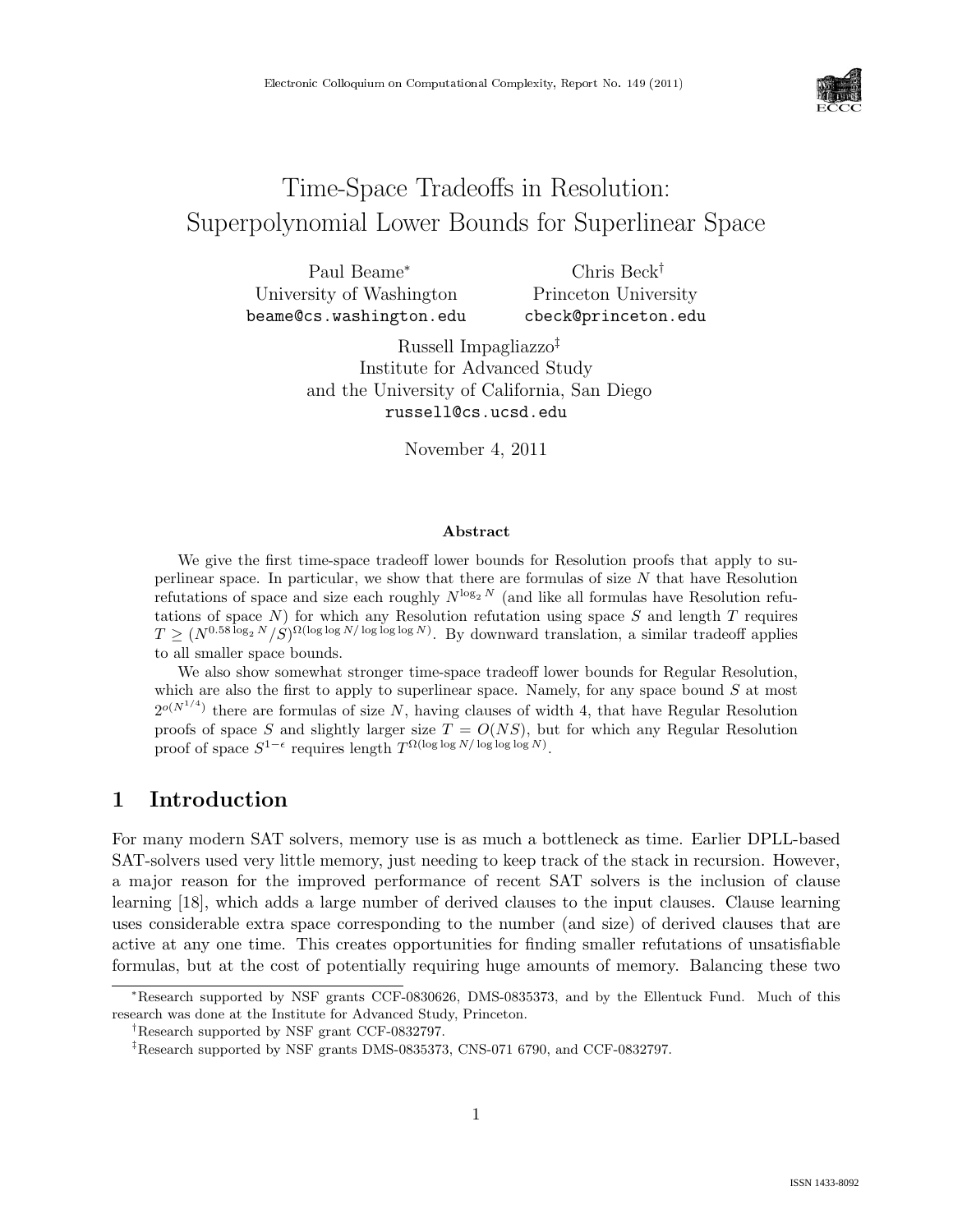factors is an art that determines the success of the SAT-solver. (See e.g, [29] for a discussion of how one successful SAT-solver handles this.)

This raises the question of whether such tradeoffs between total time and memory is an inherrent limitation, or just an artifact of the known algorithms. To make this question precise while also being general enough to handle the wide variety of SAT-solving algorithms, we can use the wellknown correspondence between these algorithms and the Resolution proof system. All of the DPLL-based SAT solvers, when run on unsatisfiable formulas, implicitly or explicitly find resolution refutations of the input formulas. Thus, the minimum size of such a refutation is a lower bound on the time taken by any such algorithm. This observation has been part of the motivation for proof complexity studies of resolution for many years. More recently, an analogous measure of the space of a resolution proof has been introduced, which lower bound the number of derived clauses that must be remembered throughout the algorithm, and hence bounds the memory requirements of resolution-based SAT solvers.

If we use a pure backtracking approach to SAT-solving, like many of the earlier generation of SAT-solvers did, the proofs generated have at most linear space. Thus, we cannot hope to prove a super-linear space lower bound in isolation. Our goal is instead to show that the small space of these proofs come at the expense of being substantially larger than proofs using more space, i.e., to give time-space tradeoffs for proof complexity. There has been substantial work devoted to understanding space in proof complexity, proving almost linear lower bounds on the space required, and giving sharp time-space tradeoffs for refutations. However, previous work always hit a barrier at linear space. Until this current paper, no known time-space trade-off lower bound for proof complexity was meaningful when the space allowed was greater than that of the input formula. Since SAT solvers have ample memory to hold the input formulas, this meant that such work was not of direct benefit to understanding time-memory trade-offs for SAT-solvers. Ben-Sasson (see [22, 21]) posed the question of whether such trade-offs existed as follows: do all CNF formulas have resolution proofs of linear space that are at most polynomially larger than the resolution proof length possible when space is unrestricted?

We give a strong negative answer to this question. We give explicit CNF tautologies of size N that have proofs of size  $T_{UB} \leq N^{O(\log_2 N)}$  (and hence space at most  $T_{UB}$ ), but when space is restricted to  $S_{LB} \leq T_{UB}^{1/2}$ , any resolution proof requires size  $T_{LB} \geq (T_{UB})^{\Omega(\log \log N/\log \log \log N)}$ . In other words, restricting memory to any polynomial in the input formula size has a super-polynomial cost in terms of time the SAT-solver will take. Our formulas are Tseitin graph tautologies for complete bipartite graphs connected along a path and so are totally explicit, as are the proofs in the upper bound on  $T_{UB}$ . In fact, [2] has shown that proofs of such tautologies are derivable by standard SAT-solving techniques in time proportional to  $T_{UB}$ , so the trade-off applies to actual SAT-solvers, not just the theoretical optimal SAT-solver.

We obtain an even stronger tradeoff for Regular Resolution, a subclass of Resolution proofs that includes most natural Resolution proofs. Using Tseitin formulas on a family of grid graphs, we show that for any integer m, there is a size  $N = O(m^4)$  formula with unbounded space regular resolution proof size at most  $T_{UB} = poly(m)2^m$  so that any space  $S_{LB} \leq 2^{m(1-\Omega(1))}$  proof requires size  $T_{LB} \geq (T_{UB})^{\Omega(\log \log m/\log \log m)}$ . This is an improvement over the previous result in that space restrictions provably cost in terms of size even for (weak) exponential amounts of space. Furthermore, the lower bound holds for space almost equal to the upper bound on total size. Finally, the tautologies where we prove this lower bound are constant width.

These results show that restricting space can increase size by more than a polynomial amount.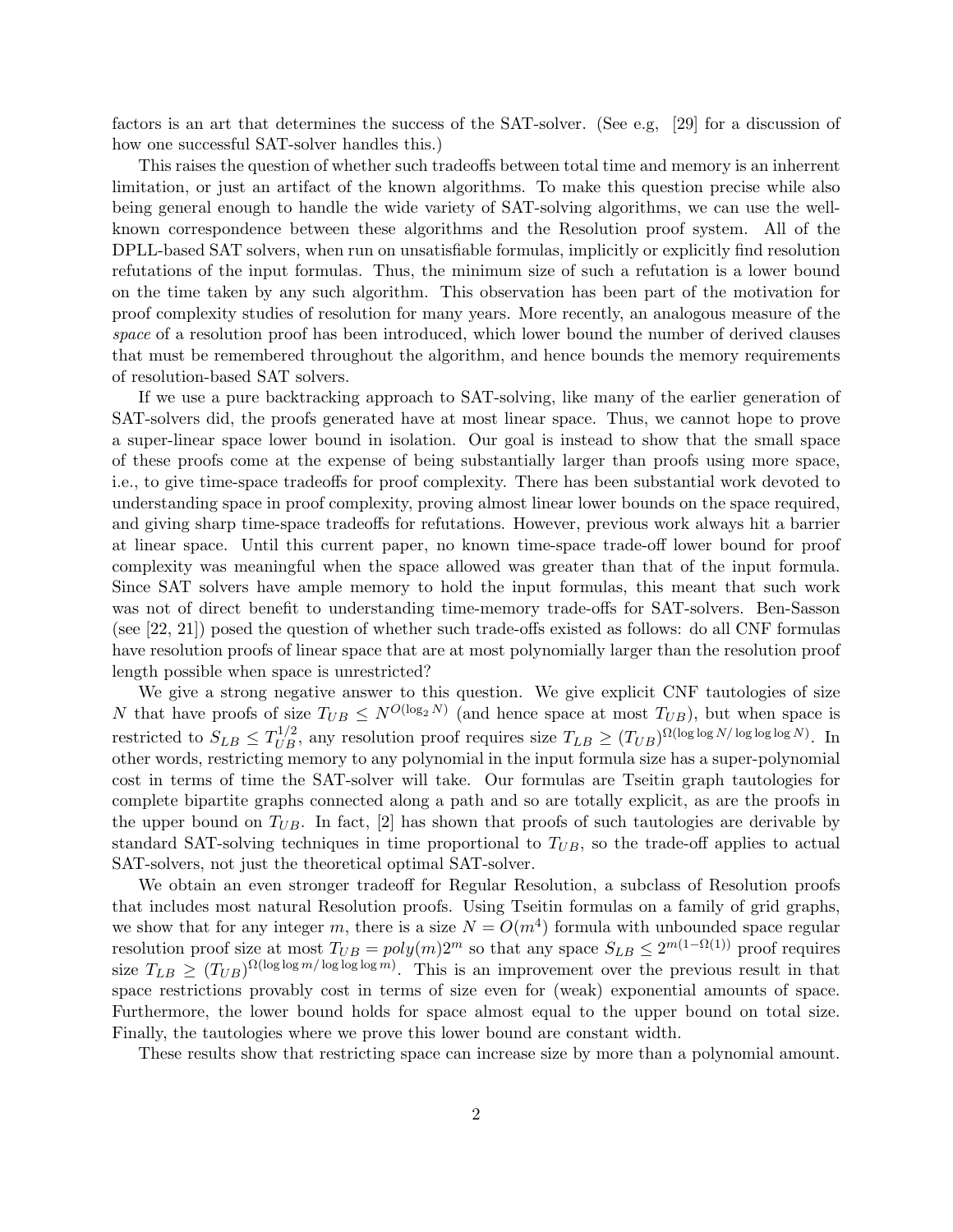It seems possible that space restrictions could have an exponential cost; however, that would require a different kind of tautology than the ones we consider. The quasipolynomial time-space tradeoff lower bound we achieve for Resolution proofs of these Tseitin tautologies is qualitatively not far from optimal. In particular, the Tseitin tautologies to which our bounds apply have Regular Resolution refutations of space  $O(\log T_{UB} \log n)$  and size  $T_{UB}^{O(\log n)}$ . A recent result [12] shows a general purpose resolution based SAT algorithm which finds this proof as well, answering a question of [2]; see also [4]. [12] also gives an algorithm for high space which finds a refutation matching our high space refutation – this is also achieved by the algorithm of  $[2]$ .

### 1.1 History and Related Work

Much initial work on proof space concentrated on the space required by Resolution proofs as a parameter on its own. Early work [13] showed that every unsatisfiable formula has a Resolution refutation in which the total space required is at most the number of variables (plus one), and the focus moved to finding matching space lower bounds. Atserias and Dalmau [3] showed that Resolution space is at least Resolution width, the length of the longest clause in any Resolution proof, for which  $\Omega(n)$  lower bounds were already known for many formulas because width lower bounds are the most widely used method for proving Resolution proof size lower bounds [10]. (Despite its utility, Resolution width alone can be far from characterizing Resolution space [19].)

Lately, there has been great theoretical interest in understanding the interplay between the resources of Resolution proof length (time) and space [22, 7], and in showing tradeoffs between them [8]. For example, an argument initially given by Hertel and Pitassi [16], later simplified by Nordström [20], shows that there are formulas with constant space and linear size Resolution proofs but for which reducing space by as little as three clauses increases the length required to exponential. (Hertel and Pitassi used related ideas to prove that determining the minimum space required for Resolution proofs is PSPACE-hard.) At higher space levels, Ben-Sasson and Nordström [8] recently showed the existence of families of formulae that have linear size (and hence linear space) proofs, but which require exponentially large proofs when the space is constrained to be  $O(n/\log n)$ .

### 1.2 Overview of our techniques

Many of the earlier papers on bounds for sub-linear space proofs modified arguments taken from time-space tradeoffs for pebbling games. We also use arguments based on time-space tradeoffs for straight-line programs such as [27, 23]. In such a bound, one typically defines a notion of "progress", and divides up the program into intervals called "epochs". Then one shows that, starting from any given point in the program, on a random input, one is unlikely to make significant progress in a short amount of time. The conclusion is that either there are many values that are in memory at those points, or the length of epochs is large, giving a time-space trade-off.

We follow a similar strategy, combined with a "bottleneck counting" argument as introduced in [15]. We consider the time steps to be the derived clauses in order, and divide these into equal sized intervals, or epochs. We consider the sets of clauses in memory at the start and end of epochs. We use a simple measure of the complexity of clauses, akin to those in [15, 10], the number of vertices of the graph G associated with the input clauses of the Tseitin formula that are required to derive them. The input clauses have complexity 1, the final contradiction has complexity  $|V(G)|$ , and each resolution step can at most double the complexity. Thus, clauses of each approximate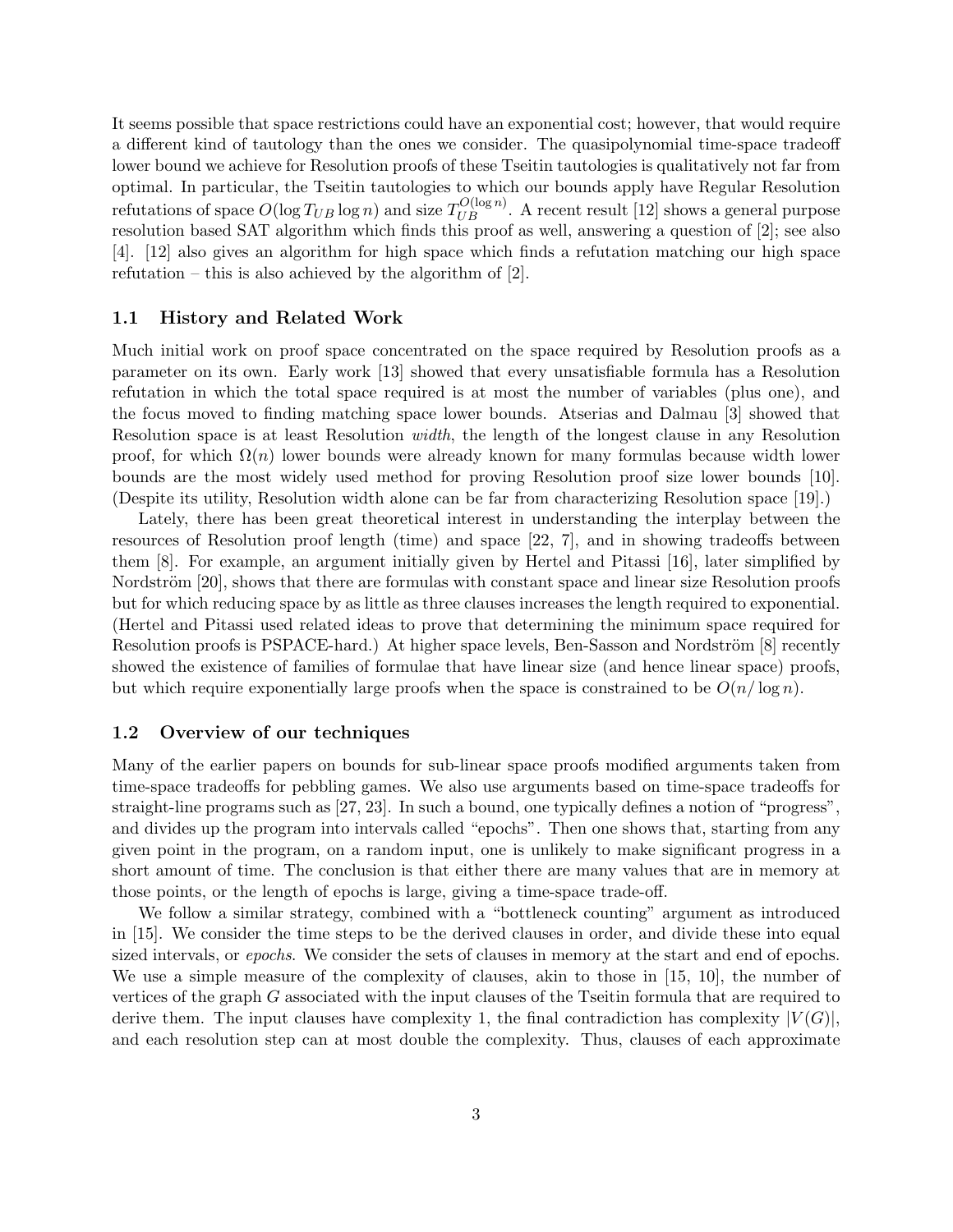(to within factors of 2) complexity between 1 and  $|V(G)|$  must occur in the proof. The current complexities of clauses in memory is our measure of progress.

We show that clauses of intermediate complexities involve many variables and are hence intuitively are "unlikely" to be false, and we show that the likelihoods of very different clauses are in some sense independent. Because of the small space, the clauses in memory at the frontiers of epochs are "bottlenecks" ; it is unlikely that clauses of many distinct complexities are in memory at these times. If this does not happen, we must make a great deal of progress during some epoch, in that the largest complexity of a clause in memory has increased substantially. We then apply the argument recursively to that epoch.

While this intuitive picture is the same for the two lower bounds, the techniques used to formalize them are quite different. For general resolution, we formalize "likelihood" by looking at the proof after a random restriction. We show that if we apply a restriction to a Tseitin formula on a suitable graph G, then the probability that a clause has medium complexity after the restriction is quite small, and the probability that  $k$  clauses simultaneously have different intermediate complexities is a  $\Theta(k)$ -th power of this small probability. We use this to show that, with high probability, there are not many distinct complexities in memory at the frontiers of epochs after the restriction. Thus, after the restriction, there is one epoch that contains clauses of many approximate complexities within a large interval. We then use a recursive version of the same argument to show that this is also unlikely.

In the case of regular resolution, we define a probabilistic process that works its way backwards from the contradiction to one of the input clauses. It always visits clauses of each approximate complexity. "Likelihood" is then the probability of being visited in this process. We show that this probability is small for intermediate complexity clauses, and, with a few exceptions, uncorrelated for clauses of very different complexities. A bottleneck counting argument then shows that it is unlikely that this process visits many different clauses of distinct complexities that are each in memory at the frontiers of epochs, and thus must almost always visit a large interval of complexities within some epoch. The argument is repeated recursively within the chosen epoch.

### 2 Basic Definitions and Notation

We consider Boolean formulas over a set of variables  $X = \{x_1, ... x_n\}$ . As usual, a literal is a Boolean variable or its negation, a clause is a disjunction of literals, and a CNF is a conjunction of clauses. We think of clauses as being specified by their sets of literals, and CNFs as specified by their sets of clauses. For a clause C, we write  $vars(C)$  to be the set of variables appearing in C. The width  $w(C)$  of a clause C is  $|vars(C)|$  and the width of a set or sequence of clauses F, is the maximum width of clauses in F. The size of a CNF formula F is the total number of literal occurrences in the formula, i.e.,  $\sum_{C \in F} w(C)$ .

One of the simplest and most widely studied propositional proof systems is resolution which operates with clauses and has one rule of inference, the resolution rule:  $\frac{A\vee x}{A\vee B}$ . We say that the variable x is resolved in this instance of the resolution rule. A resolution refutation of a CNF formula (a set of clauses) is a sequence of clauses ending in the unsatisfiable empty clause  $\perp$ , each of which is either a clause of from the formula (an "axiom") or follows from two previous clauses via the resolution rule. (The term resolution proof is used more generally to refer to any inference of this sort that may not necessarily result in ⊥.) Every resolution proof naturally corresponds to a directed acyclic graph (DAG), known as the proof DAG, in which every clause derived via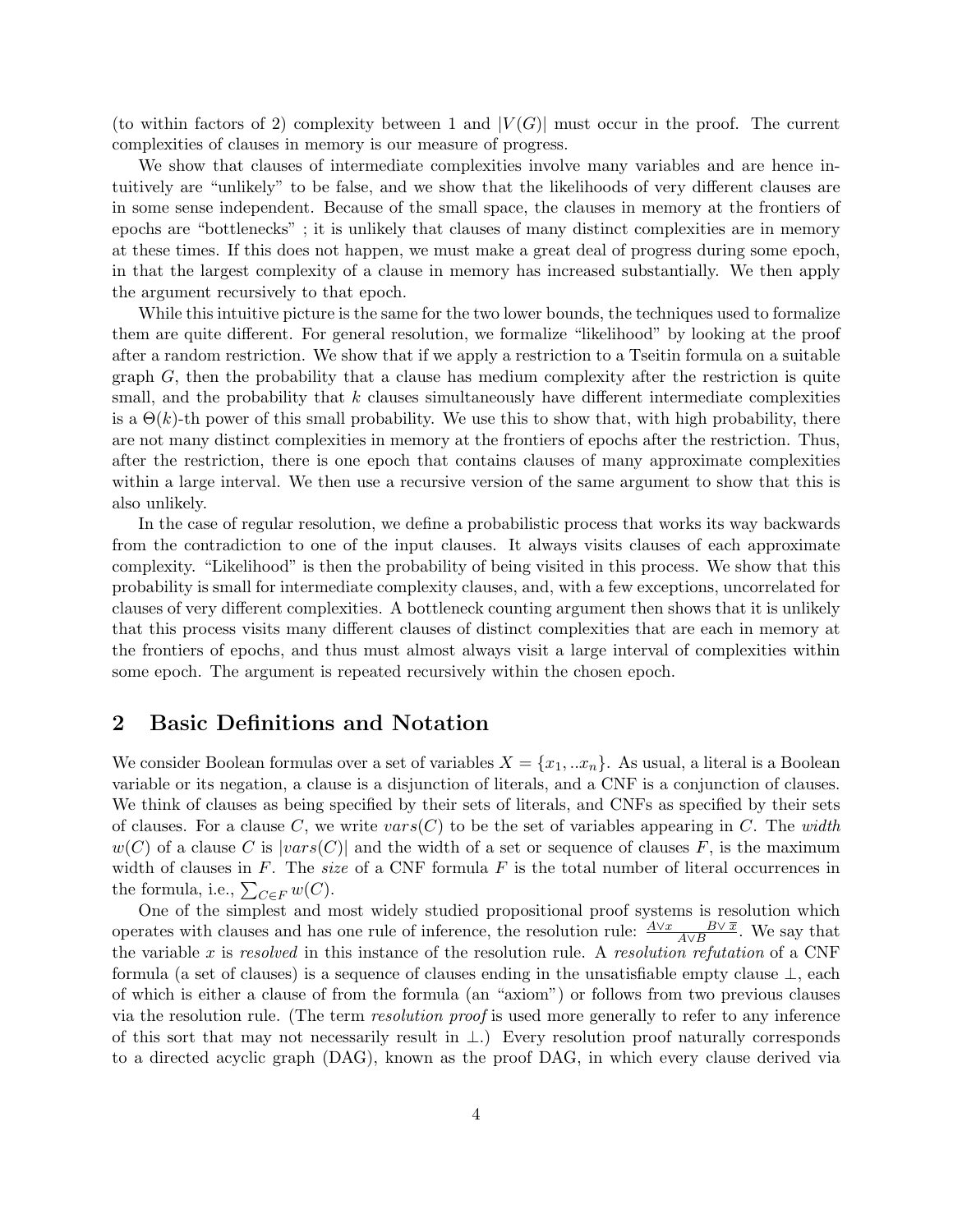the resolution inference rule has a directed edge "backwards" from a derived clause to each of its antecedents. (Note that, formally, a resolution proof corresponds to one of possibly many topological sorts of its proof DAG.)

A resolution proof is *regular* if along each path in the proof DAG, each variable is resolved at most once. (Regular) resolution is sound and complete in that every CNF formula is unsatisfiable if and only if it has a regular resolution refutation.

The *size* or *length* of a resolution proof is the total number of clauses in the proof. The usual definition of the space (clause space) used by a resolution proof is the maximum number of clauses which need to be held in memory at any one time when carrying out the proof. Say that a clause is active at time step t if it has been derived before t but is still needed for an inference step to be made at time t or later. Then the clause space is the maximum number of clauses active at any time step. In the most straightforward model, the initial clauses are made available at  $t = 0$ . To consider sublinear space, this model is modified, and the input clauses become available only as needed, accessed by "axiom download" steps, and may be cleared from local memory and derived again later, in analogy with the usual off-line definition of Turing machine space. In our results, we will be considering superlinear space and hence it is unnecessary to treat the input clauses this way. Doing so does not increase the space bound by even a constant factor. We allow clauses to be derived multiple times in a proof, since that may allow fewer clauses to be active at any one time.

A restriction is a mapping  $\rho: X \to \{0, 1, \star\}$ . Restrictions on X can be identified with partial assignments on V by viewing unassigned inputs as being mapped to  $\star$  and vice versa. We will use the two terms interchangeably, depending on the context. Given two partial assignment  $\pi$  and  $ρ$  that are *compatible*, i.e., they agree on dom(π) ∩ dom( $ρ$ ), we use  $ρ ∪ π$  to denote the partial assignment that applies both assignments. The restriction of a clause C by  $\rho$ , denoted by  $C|_{\rho}$  is the clause obtained from C by setting the value of each  $x \in \rho^{-1}(\{0,1\})$  to  $\rho(x)$ , and leaving each  $x \in \rho^{-1}(\star)$  as a variable. The restriction of a set of clauses is defined by restricting each one.

### 2.1 Tseitin Tautologies

Following [28] we use the following formula to represent the principle that every undirected graph has even total degree.

**Definition 2.1.** Let  $G = (V, E)$  be an undirected graph, and  $\chi : V \to \{0, 1\}$  an odd charge function, i.e. one such that  $\bigoplus_{v\in V}\chi(v)$  is odd. For each edge  $e\in E$ , we have a variable  $x_e$ . For  $v \in V, \epsilon \in \{0,1\}, \text{ let }$ 

$$
PARITY_{v,\epsilon} := \bigwedge \{ \bigvee_{e \sim v} x_e^{a(e)} | \bigoplus_e (a(e) \oplus 1) \neq \epsilon \}
$$

be the CNF representation of the parity constraint  $\bigoplus_{e\sim v} x_e \equiv \epsilon$ . The Tseitin tautology on  $(G, \chi)$ is defined by the conjunction

$$
\tau(G,\chi) := \bigwedge_{v} PARITY_{v,\chi(v)} .
$$

Also, independent of whether or not G is connected and  $\chi$  has odd charge, the resulting formula is known as a Tseitin formula. Frequently we will suppress reference to  $\chi$ , since when G is connected, any two odd charge functions  $\chi$  give essentially equivalent formulae.

By a simple counting argument, if charge function  $\chi$  is odd, then the parity constraints cannot all be satisfied – this would correspond to an undirected graph such that the sum of its degrees is odd.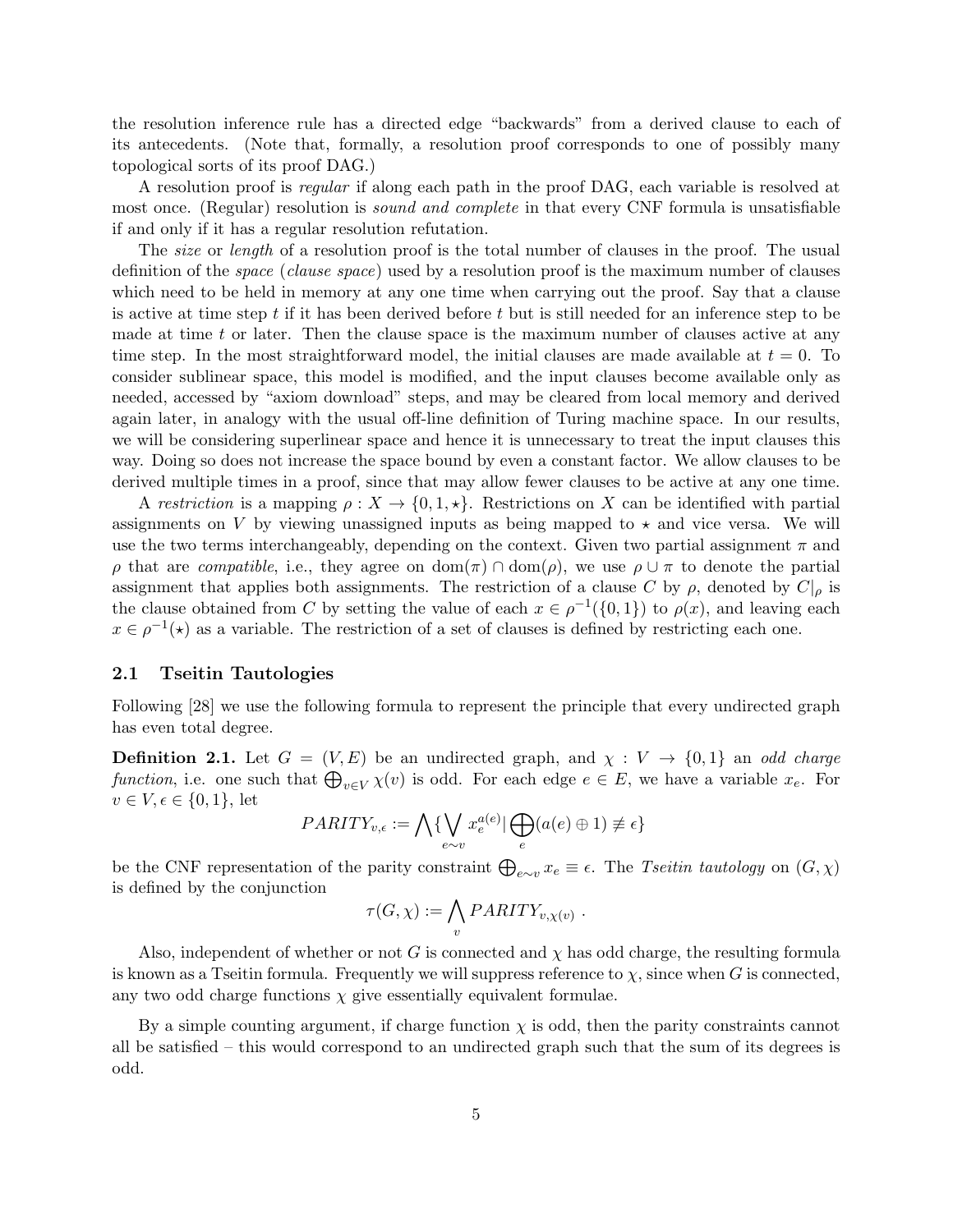**Observation 2.2.** When  $\chi$  is odd,  $\tau(G, \chi)$  is unsatisfiable.

When the degree of the graph is d, each constraint can be written as a CNF formula of  $O(2^d)$ clauses of width d. It is easy to see that the formula  $\tau(G)$  has size  $O(2^d|V|)$ .

**Definition 2.3.** Let  $G = (V, E)$  be a graph. For  $E' \subset E$  let  $G|E'$  denote the graph  $G = (V, E -$ E'). When  $\pi$  is a partial assignment to E, we overload the notation  $G|\pi$  to mean  $G|\text{dom}(\pi)$ . (Alternatively, if  $\rho$  is a restriction then  $G|\rho$  denotes  $G|\rho^{-1}(\{0,1\})$ .)

**Definition 2.4.** If  $\chi$  is a charge function on a graph  $G = (V, E)$  and  $\pi$  is a partial assignment to E then let  $\chi \oplus \pi$  denote the new charge function  $\chi'$  on V given by  $\chi'(v) = \chi(v) \oplus \bigoplus_{v \in e \in \text{dom}(\pi)} \pi(e)$ .

The following formalizes how restrictions affect Tseitin formulas.

**Proposition 2.5.** If  $\tau(G, \chi)$  is a Tseitin formula and  $\rho$  is a restriction on the edges of G, then  $\tau(G, \chi)|_{\rho}$  is  $\tau(G|\rho, \chi \oplus \rho)$ , and the parity of  $\chi$  and  $\chi \oplus \rho$  are the same.

### 2.2 Resolution refutations of Tseitin formulas

For the graphs we will consider, some generic resolution refutations of odd charged Tseitin formulas follow from bounds on their *cut width*. We give two such refutations. One uses large space and implies that our lower bound results yield tradeoffs of the form that restricting the space does increase the minimum proof length required. The other uses a very small amount of space (indeed, exponentially less) and shows that there is a quasi-polynomial upper limit on the kind of tradeoff one can prove for the formulas we consider.

**Definition 2.6.** The cut width of a graph G is the smallest W such that there is a linear ordering of the vertices  $v_1, \ldots, v_n$  such that, for every  $1 \le t \le n$ , there are no more than W edges crossing the cut  $({v_1, \ldots, v_t}, {v_{t+1}, \ldots, v_n}).$ 

**Lemma 2.7.** Let G be a graph with n vertices, maximum degree d, and cut width  $W$ . Then there is a regular resolution refutation of a Tseitin tautology on G using  $\leq n \cdot 2^d \cdot 2^{(W-1)}$  resolution steps, and space  $\leq 2 \cdot 2^{(W-1)} + d$ , plus space for the initial axioms.

Note that the number of resolution steps is within a constant factor of the proof size.

This refutation described by this lemma works by maintaining clauses corresponding to parities of the edges in the cuts and slowly moving those cuts from one end to the other end of the graph. It mirrors a refutation for similar formulas given in [11]. A detailed proof is given in the appendix.

The following lemma shows that for the graphs we consider here, even radically restricted space can only increase the size required for Tseitin tautologies with small cut width by an  $O(\log n)$ power.

**Lemma 2.8.** Under the same conditions as Lemma 2.7, the Tseitin tautology on  $\tau(G)$  has a tree-like Resolution refutation using space  $W[\log n]$  and  $2^{W[\log n]}$  resolution steps.

The refutation in this case involves simulating a binary search for a charge violation over the vertex ordering that achieves the cut width. At each cut in the search, the proof maintains all the clauses in the parities of the edges crossing that cut. A detailed proof is given in the appendix.

Though the graphs we consider all have small cutwidth, there are versions of both these upper bounds that can be expressed in terms of a smaller and more precise parameter, carving width. Moreover, some of these refutations can also be found algorithmically with similar complexity. Details are in the appendix.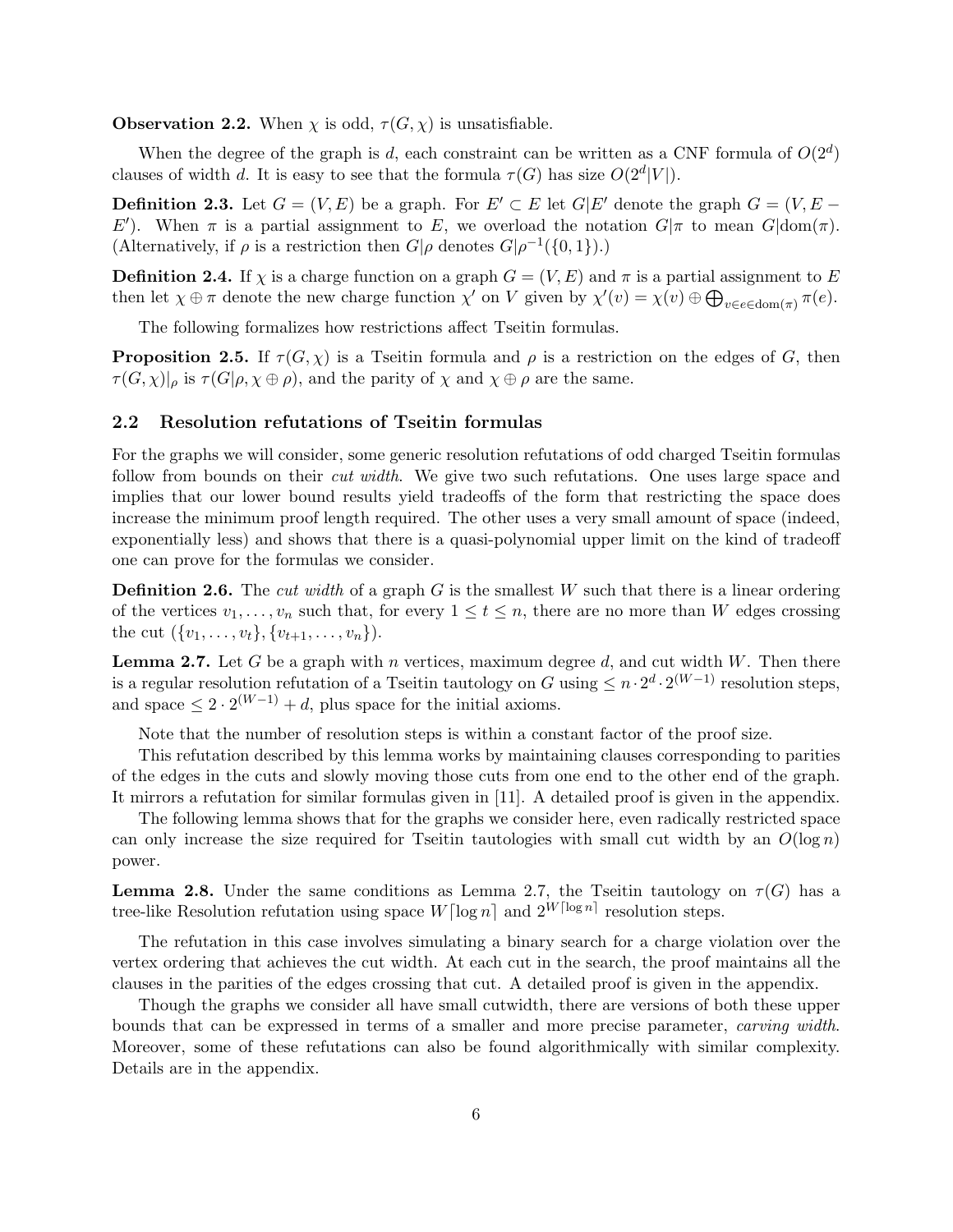### 2.3 A measure of complexity of clauses

First we need some preliminary definitions.

**Definition 2.9.** Consider assignments to the variables of a Tseitin formula  $\tau$ . A critical assignment is a total assignment that violates exactly one clause of  $\tau$ . The vertex associated with that constraint is said to be its bad vertex. For any partial assignment  $\pi$ , we denote by  $Crit(\pi)$  the set of critical assignments extending  $\pi$ .

**Definition 2.10.** Given a partial assignment  $\pi$  to a Tseitin formula  $\tau$  over graph G, we say that a vertex v is a critical vertex for  $\pi$  iff v is bad for some critical assignment to the edges of G consistent with  $\pi$ . We define  $crit_{\tau}(\pi)$  to be the set of critical vertices for  $\pi$ . We drop the subscript  $\tau$  when it is understood from the context. We also define critical vertices for clauses by letting  $crit(C)$  be the set of critical vertices of the partial assignment associated with  $\neg C$ .

Fortunately, for Tseitin tautologies, the set  $Crit(\pi)$  has a nice, well-known characterization:

**Proposition 2.11.**  $Crit(\pi)$  is non-empty if and only if  $G|\pi$  has exactly one component of odd charge, in which case  $Crit(\pi)$  is equal to that component.

Let S be a subset of nodes. We write  $\delta(S)$  for the edges on the boundary of set S.

Corollary 2.12. If  $\pi$  is a partial assignment with  $crit(\pi) = S$ , then every edge on the boundary of S is assigned by  $\pi$ .

Finally, we note how partial assignments impact critical sets.

**Proposition 2.13.** Let  $\tau(G, \chi)$  be a Tseitin formula and  $\rho$  be a restriction (partial assignment) on the edges of G. Then for any partial assignment  $\pi$  compatible with  $\rho$ ,  $crit_{\tau(G,\chi)P}(\pi) = crit_{\tau(G,\chi)}(\pi \cup$  $\rho$ ).

*Proof.* This follows immediately from the fact that the set of critical assignments for  $\tau(G, \chi)$  that are consistent with  $\rho$  is precisely the set of critical assignments for  $\tau(G, \chi)^\rho$  with assignment  $\rho$ appended.  $\Box$ 

We use  $|crit(C)|$  as a measure of the complexity of clause C.

**Proposition 2.14.** Fix any odd-charged Tseitin formula  $\tau$  over a connected graph G.

- (a)  $|crit_\tau(\perp)| = |V(G)|$  where  $\perp$  is the empty clause.
- (b) For any clause C of  $\tau$ ,  $|crit_{\tau}(C)| = 1$ .
- (c) If clause C follows from clauses  $C_1, C_2$  by resolution then  $|crit_\tau(C)| \leq |crit_\tau(C_1)|+|crit_\tau(C_2)|$ .

Proof. Part (a) and (b) follow immediately from Proposition 2.11. Part (c) follows from the soundness of resolution since any critical assignment that falsifies  $C$  must falsify either  $C_1$  or  $C_2$ , hence  $Crit(C) \subseteq Crit(C_1) \cup Crit(C_2).$  $\Box$ 

Subadditivity of  $|crit(C)|$  from Proposition 2.14(c), immediately implies the following.

**Corollary 2.15.** For any t, any resolution derivation of a clause D with  $|crit(D)| > 2t$  from a collection of clauses C having  $|crit(C)| \leq t$ , must contain a clause C' such that  $t < |crit(C')| \leq 2t$ .

*Proof.* If not, then at the first point where such a  $D$  is derived, it must be derived from two clauses with complexity  $\leq t$ , contradicting subadditivity.  $\Box$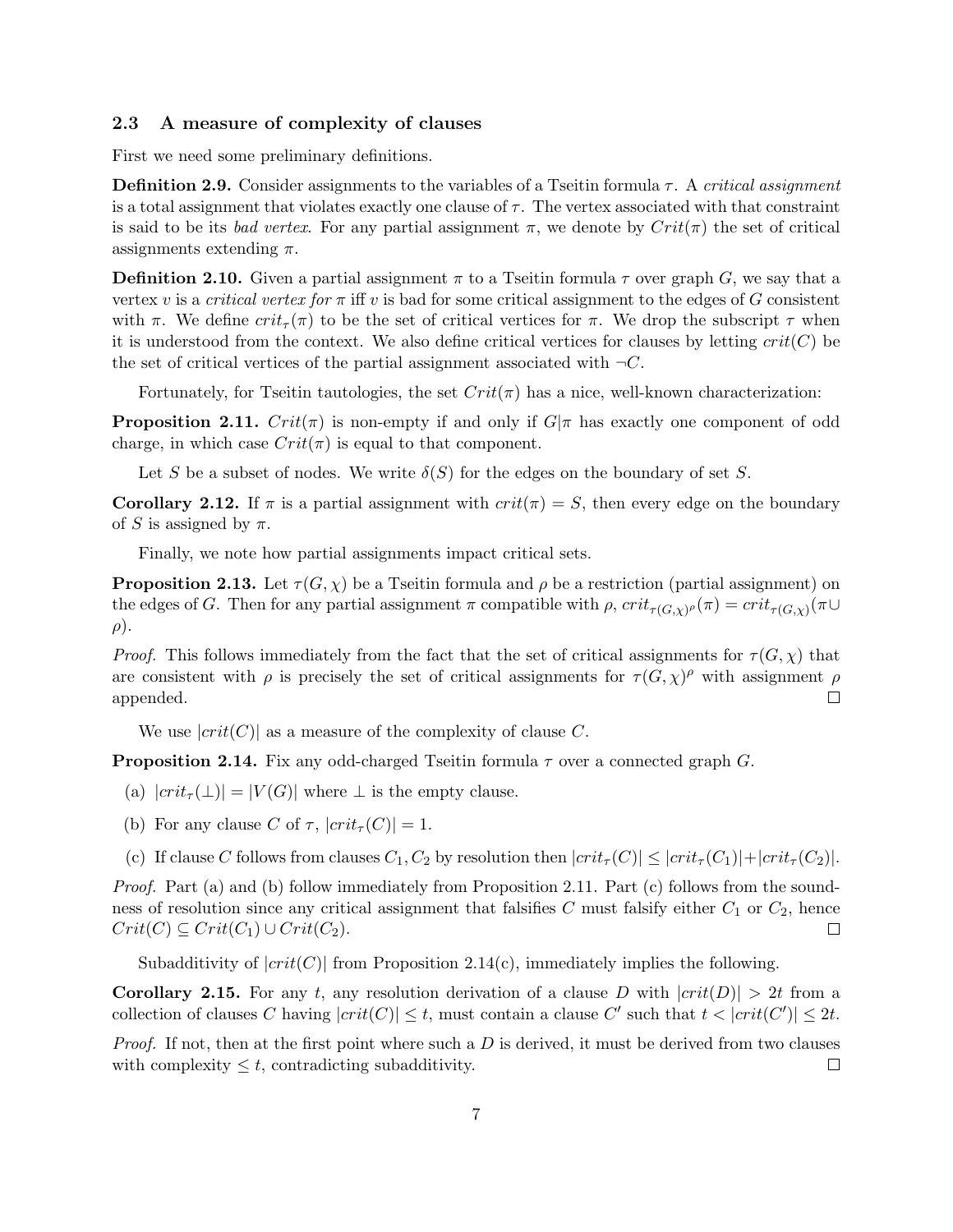### 3 Time-Space Tradeoff for General Resolution

To show lower bounds in General Resolution, we consider Tseitin tautologies on a graph  $G = (V, E)$ that is a path of length  $\ell$  of complete bipartite graphs  $K_{n,n}$ , where the left side of one is the right side of the next. Equivalently, this is the tensor product of the complete graph  $K_n$  with the path graph  $P_\ell$ . For  $c > 0$  an absolute constant, our results hold for any  $2^{cn} > \ell > n^4$ , but are most impressive for larger  $\ell$ . We picture the vertices of this graph as lying in an  $n \times \ell$  grid, with each column corresponding to a vertex of  $P_\ell$ . We let  $V_i$  denote the set of vertices in the *i*-th column, and  $E_i$  denote the edges between the *i*-th column and the  $(i + 1)$ -st column.

**Proposition 3.1.** Any Tseitin tautology over  $G = K_n \otimes P_\ell$  has (regular) resolution size at most  $O(2^{n^2+2n}n\ell).$ 

*Proof.* It is easy to see that G has cut width  $n^2$  so this is immediate from Lemma 2.7.  $\Box$ 

The main result of this section is the following time-space tradeoff lower bound for general resolution.

**Theorem 3.2.** If *n* is sufficiently large and  $2n^4 \leq \ell < (4n)^{-1} \left(\frac{9}{8}\right)^2$  $\frac{9}{8}$ <sup>n</sup> for any resolution refutation of a Tseitin tautology on the graph  $G = K_n \otimes P_\ell$  of size T and space S

$$
T \ge \left(\frac{2^{0.58n^2}}{S}\right)^{\frac{\log_2 L}{\log_2 \log_2 L}}
$$

where  $L = \log_2(\ell/(2n^3))$ .

Corollary 3.3. There is a  $c > 0$  such that for sufficiently large N and any S satisfying  $N \leq$  $S \n\t\le N^{\frac{1}{9} \log_2 N}$ , there is a CNF formula of size N that has a resolution refutation of size at most  $T_{UB} \le N \cdot S$  and space at most S such that any resolution refutation using space  $S^{1/2}$  requires size  $T_{LB} \geq T_{UB}^{c \log_2 \log_2 N / \log_2 \log_2 \log_2 N}.$ 

*Proof.* Choose the largest n such that  $2^{n^2} \leq S$ . Since  $N \leq S \leq N^{\frac{1}{9} \log_2 N}$ , we must have  $2^{3n} \leq N \leq$  $2^{n^2}$  and hence  $log_2 \log_2 N$  is  $\Theta(\log n)$ . Set  $\ell = 2^{n/8} < (9/8)^n/(4n)$ . With this value of  $\ell$ , L is at least  $n/9$  for N sufficiently large and hence  $\log_2 L/\log_2 \log_2 L$  is  $\Theta(\log \log N/\log \log \log N)$ . Since the Tseitin formula for  $K_n \otimes P_\ell$  has size at most  $\ell n2^{2n} < N$ . We can pad this formula by dummy clauses until it has N clauses. Applying the above theorem to this formula with space  $S^{1/2}$  instead of S yields the claimed lower bound.  $\Box$ 

We use the "progress argument" sketched in the introduction, together with a bottleneck counting based on random restrictions. One subtle point is that, although our argument is applied recursively, we only apply the random restriction once, not after each step of the recursion.

We use the complexity measure on clauses defined in the previous section, which is 1 for the input clauses, is  $|V(G)|$  for the final contradiction  $\perp$ , and grows slowly throughout a resolution proof (possibly not monotonically). We define many different medium complexity levels of clauses.

**Definition 3.4.** Let  $t_0 = n^4$ . Define  $\mathcal{L}_i = \{C \in \Pi : 2^i t_0 < |crit(C)| \leq 2^{i+1} t_0 \}$  for  $0 \leq i <$  $\log_2(\ln/t_0) - 1$ . Each  $\mathcal{L}_i$  represents a different *complexity level*. We say that a clause of  $\Pi$  has medium complexity if it is in one of the  $\mathcal{L}_i$ .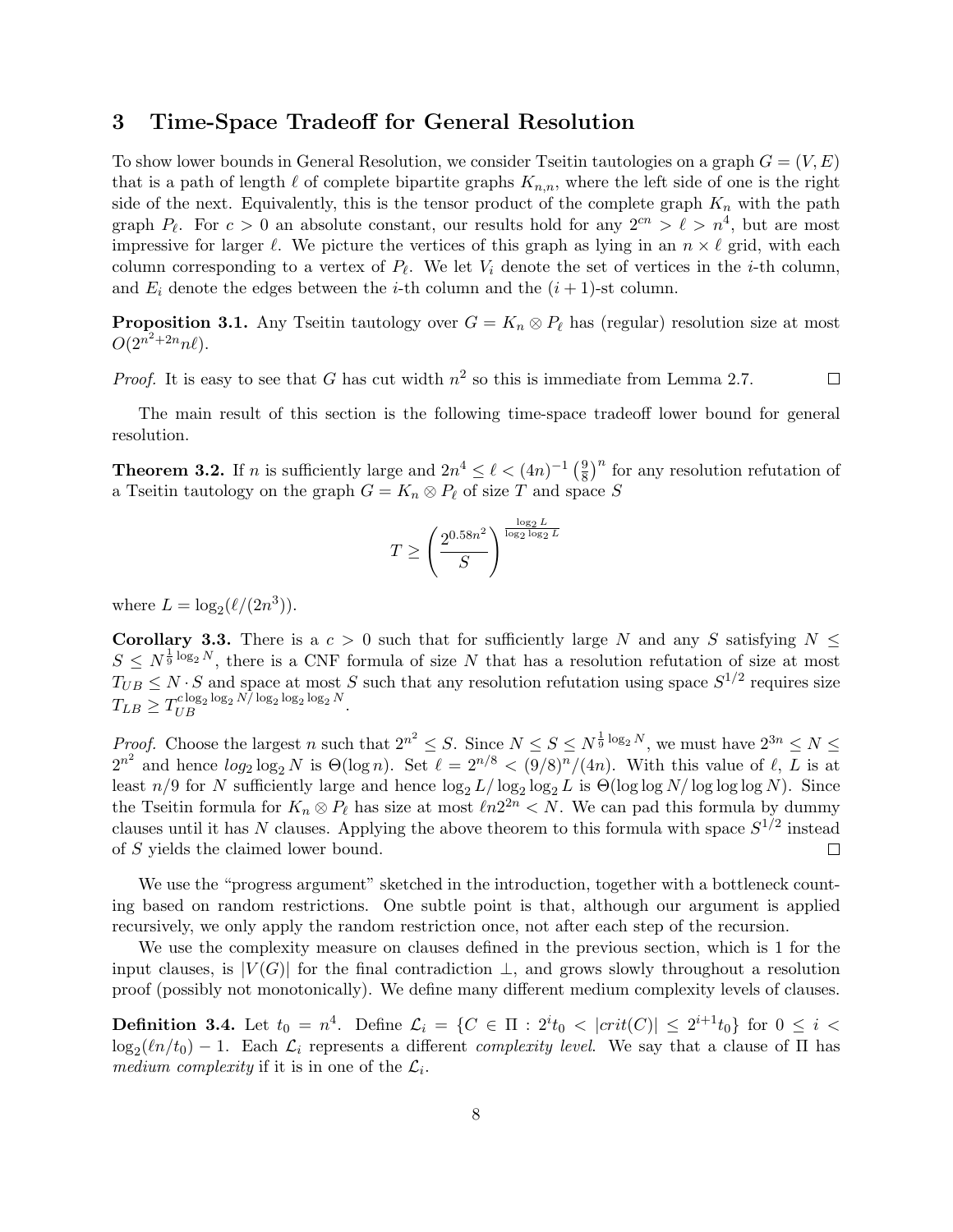We will use the fact that the restriction of a proof of a Tseitin tautology is itself a proof of a Tseitin tautology on a subgraph of the original graph; hence the proof for a graph G contains proofs of Tseitin tautologies for all of the subgraphs of  $G$ . We choose such a restriction randomly from a suitable distribution that is overwhelmingly likely to keep the complexity of the final contradiction high.

Following standard notation, let  $\mathcal{R}_{1/3}$  be the probability distribution on restrictions  $\rho: E \to$  $\{0, 1, *\}$  such that for each e independently,  $Pr_{\rho \sim R_{1/3}}[\rho(e) = 0] = Pr_{\rho \sim R_{1/3}}[\rho(e) = 1] = Pr_{\rho \sim R_{1/3}}[\rho(e) = 1]$  $*]=1/3.$ 

After we apply a random  $\rho \sim R_{1/3}$  to a refutation of  $\tau(G, \chi)$ , we get a refutation of the Tseitin formula on the smaller graph  $G|\rho$  with properties as in Proposition 2.5. We will measure the progress of the proof using the medium complexity levels of its clauses. We therefore will compute bounds on the probability that a clause becomes a medium complexity clause for the Tseitin tautology on the graph  $G|\rho$  after such a restriction; we will do the same for the probability that a set of clauses have different medium complexity levels after restriction.

The graph  $G|\rho$  and the charge  $\chi \oplus \rho$  that results from applying the restriction  $\rho$  to  $\tau(G, \chi)$ is not fixed. Therefore, it is easier to analyze the critical sets and complexity of the restricted clauses using Proposition 2.13 which says that for any partial assignment  $\pi$  compatible with  $\rho$ ,  $crit_{\tau(G,\chi)^{\rho}}(\pi) = crit_{\tau(G,\chi)}(\pi \cup \rho)$ . For any clause C over G, this means that

$$
crit_{\tau(G,\chi)^{\rho}}(C|_{\rho}) = crit_{\tau(G,\chi)}(C \vee \overline{\rho})
$$

where  $\bar{\rho}$  is the clause that is falsified precisely on those assignments consistent with  $\rho$ . This allows us simply to work with clauses  $C \vee \overline{\rho}$  defined over the original graph G, so for the remainder of this section we write *crit* for  $crit_{\tau(G,\chi)}$ .

Now, we view a refutation of total size  $T$  and space  $S$  as ordered into epochs and sub-epochs as follows: Let L be the number of different medium complexity levels,  $L = \log_2((n\ell)/(2t_0)) \ge \log_2 n$ . Let  $k = \lfloor \log_2 L \rfloor - 1$  and  $h = \lfloor \log_2 L/\log_2 \log_2 L \rfloor < (k+2)/\log_2 k$ . With these values we have  $(k+1)k^{h-1} < L$ . Now choose

$$
m \leq \left\lfloor \frac{(3/2)^{n^2} \ell^{-1} L^{-1} 2^{-4n}}{S} \right\rfloor^{1-3/\log_2 k}.
$$

One can easily verify that  $m \ge \max(8, 2^{0.58n^2}/S)$  for sufficiently large n.

The theorem follows immediately if  $T \geq m^h$  so assume, by contradiction, that  $T \leq m^h$ . An epoch at the leaf level is an interval of m consecutive clauses in the proof, beginning at a time step that is a multiple of  $m$ . We consider all clauses in the leaf level epoch to be *frontier* clauses. An epoch at level  $2 \leq i \leq k$  is an interval of  $m^i$  consecutive clauses in the proof, beginning at a time step that is a multiple of  $m^i$ . Its sub-epochs are the epochs of level  $i-1$  within the epoch, and the frontier clauses for the epoch are the ones that are active at the end of any of its sub-epochs. Thus, leaf level epochs have m frontier clauses and higher level epochs have at most  $mS$  frontier clauses, since at most  $S$  clauses are active at each of the  $m$  times when a sub-epoch ends.

**Lemma 3.5.** For any refutation of a Tseitin tautology on a connected graph with  $n\ell$  nodes, at least one epoch has k frontier clauses of distinct medium complexity levels.

Proof. Assume that no such epoch exists, at any level of epochs. We will inductively find an epoch  $E_j$  at level  $k - j$  and medium complexity levels  $i_{min}$  and  $i_{max} \ge i_{min} + L/k^j$  so that all active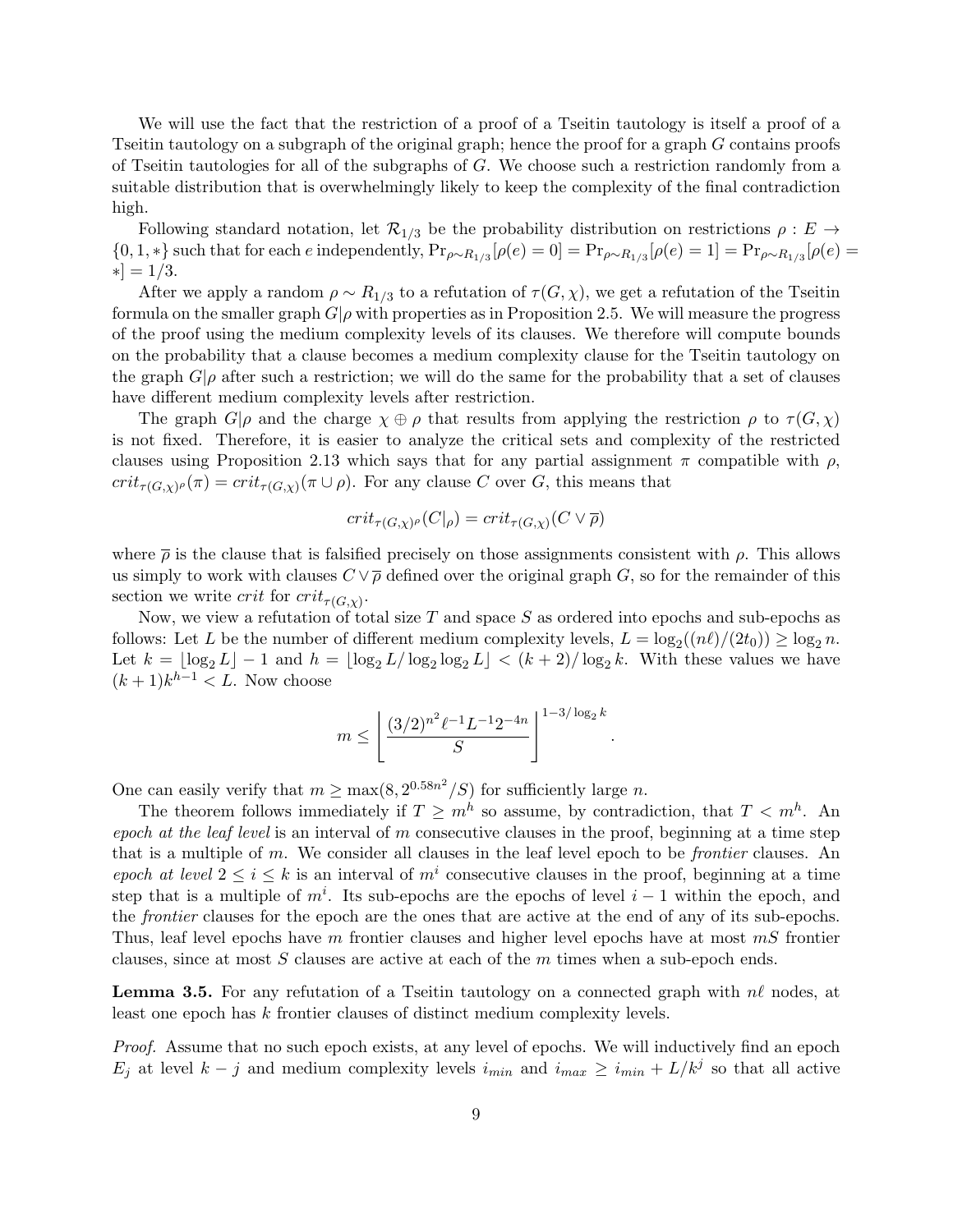clauses at the start of E have complexity at most that of medium complexity level  $i_{min}$  and some clause at the end of E has complexity at least that of complexity level  $i_{max}$ .

At the start, we can choose  $E_0$  to be the entire proof, since at the beginning, we have only clauses of complexity 1 (input clauses) and at the end, we have only the empty clause, ⊥, of complexity  $n\ell$ .

Assume that we have  $E_j$ ,  $i_{min}$  and  $i_{max}$  as above. Consider the partition of  $E_j$  into m subepochs at level  $k - j - 1$ . Because there are at most  $k - 1$  distinct complexities among  $E_j$ 's frontier clauses, there must be a sub-interval  $i'_{min}$  to  $i'_{max}$  of length at least  $(i_{max} - i_{min})/k \ge L/k^{j+1}$ where no frontier clause is of medium complexity level between  $i'_{min}$  and  $i'_{max}$ . Consider the first sub-epoch of  $E_j$  that ends with an active clause of medium complexity level at least  $i'_{max}$ ; since  $E_j$ ends with a clause of medium complexity level  $i_{max} \geq i'_{max}$ , such a sub-epoch must exist. Since no clause of medium complexity level at least  $i'_{max}$  was active at the start of this sub-epoch, and no clause of medium complexity level between  $i'_{min}$  and  $i'_{max}$  is active at the start of any sub-epoch, we can choose this first sub-epoch as  $E_{i+1}$ .

Inductively, we get a leaf-level epoch  $E_{h-1}$  and an interval  $i_{min}$  to  $i_{max}$  of length at least  $L/k^{h-1} \geq k+1$  so that all active clauses at its start have complexity at most that of medium complexity level  $i_{min}$  and at least one clause has medium complexity level  $i_{max}$  or greater at the end. Then clauses of all k medium complexity levels between  $i_{min}$  and  $i_{max}$  appear in the leaf-level epoch. Since all lines in a leaf-level epoch are frontier clauses, this is a contradiction.  $\Box$ 

To use the above to get a contradiction, we show that, for  $G = K_n \otimes P_{\ell}$ s, the graph is very likely to stay connected after a random restriction, and any small set of clauses is very unlikely to contain many different medium complexity levels of clauses after the restriction. We then apply the above lemma to the restricted proof.

The following lemmas, proved in the next section, summarize our bounds on these probabilities.

**Definition 3.6.** Let  $CONN(\rho)$  denote the event that each bipartite graph  $(V_i, V_{i+1}, E_i \setminus \text{dom}(\rho))$ is connected.

Proposition 3.7.  $Pr_{\rho}[\neg CONN(\rho)] \leq \ell \cdot 2(n-1)(8/9)^n$ .

**Lemma 3.8.** For  $k \leq 1/3L$ , any k clauses  $C_1 \ldots C_k$ , and any k medium complexity levels  $\ell_1, \ldots, \ell_k$ with  $\ell_{i+1} \geq \ell_i + 3$  for  $1 \leq i \leq k - 1$ ,

$$
\Pr_{\rho \sim \mathcal{R}_{1/3}}[CONN(\rho) \land \forall i, (C_i \lor \overline{\rho}) \in \mathcal{L}_{\ell_i}] \leq \left(\ell \cdot 2^{4n} \cdot (2/3)^{n^2}\right)^k
$$

**Corollary 3.9.** Let C be a collection of at most M clauses. The probability that  $C|_{\rho}$  contains k clauses of distinct medium complexity levels is at most  $\left( ML(2/3)^{n^2} \ell 2^{4n} \right)^{\lceil k/3 \rceil}$ .

*Proof.* If there are k distinct medium complexity levels, a subset of  $\lceil k/3 \rceil$  of them are mutually separated by 3. There are at most  $L^{[k/3]}$  choices for this subset of medimum complexity levels  $\ell_1, ..., \ell_{\lceil k/3 \rceil}$ , and for each element of the subset, at most M choices for a clause  $C_i \in \mathcal{C}$  to become this complexity. Since the complexity of  $C_i|_\rho$  is the same as that of  $C_i \vee \overline{\rho}$  we can apply the previous lemma with a union bound to get the probability bound in the corollary.  $\Box$ 

*Proof of Theorem 3.2.* Assume that  $m, k$ , and  $h$  are defined as above and that there is a refutation of the Tseitin tautology on  $K_n \otimes P_\ell$  of space S and size  $T < m^h$ . Under any restriction  $\rho$ , either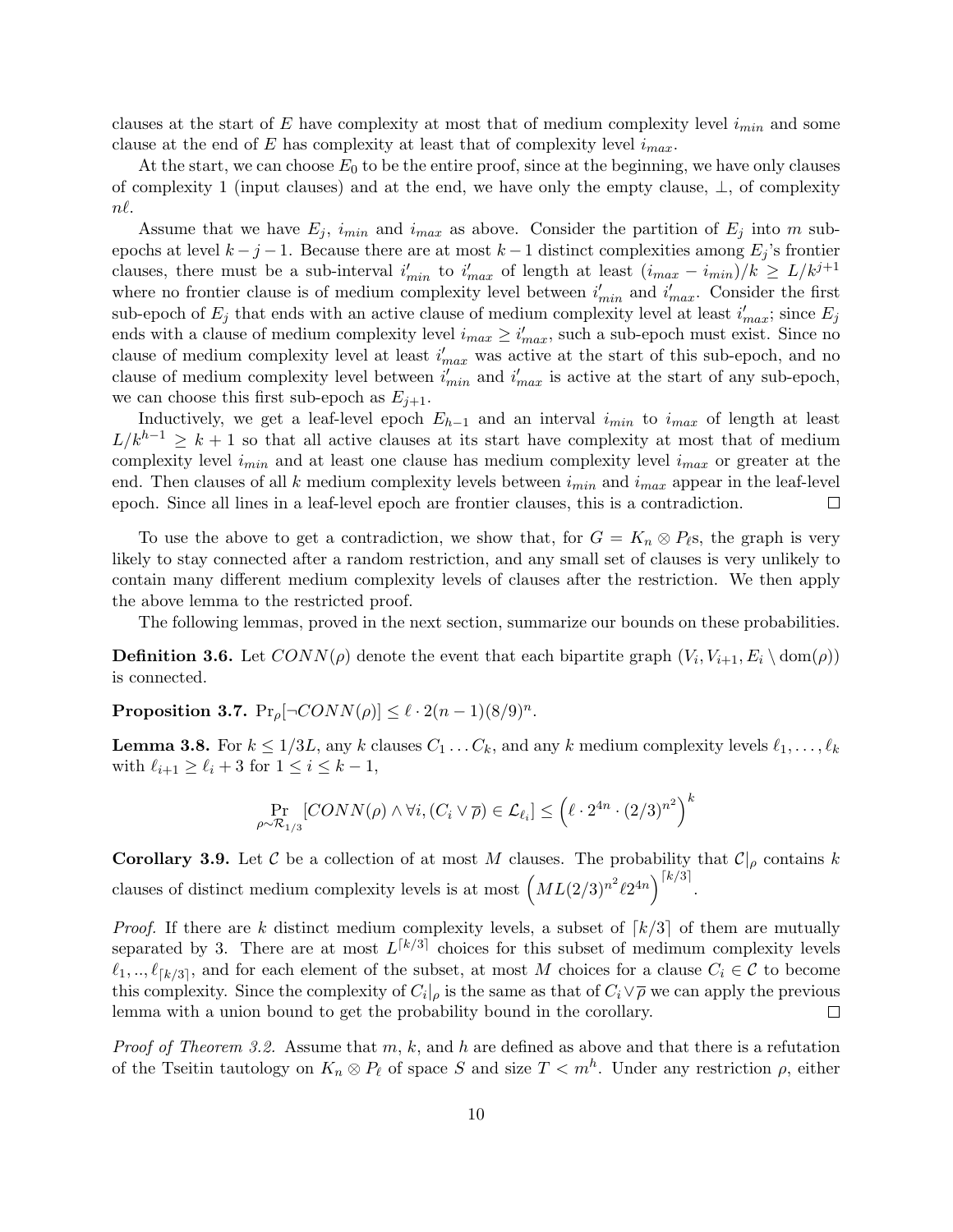$G|\rho$  is disconnected, or after the restriction  $\rho$  some epoch in the proof contains frontier clauses of k distinct medium complexity levels. By proposition 3.7, the first probability is  $\langle 1/2, 1 \rangle$  There are fewer than  $2m^{h-1}$  epochs in all, and each has a frontier set of size at most  $M = mS$ . Thus, from the above corollary, the probability that there is an epoch that has  $k$  distinct medium complexity levels among the restriction of its frontier clauses is at most

$$
2m^{h-1} \left( mSL(2/3)^{n^2} \ell 2^{4n} \right)^{\lceil k/3 \rceil}
$$
  

$$
< \frac{1}{2} \cdot \left( m^{1+3/\log_2 k} SL(2/3)^{n^2} \ell 2^{4n} \right)^{\lceil k/3 \rceil}
$$
 since  $m \ge 8$  and  $h < (k+2)/\log_2 k$   

$$
\le \frac{1}{2} \cdot \left[ \left( \frac{(3/2)^{n^2} \ell^{-1} L^{-1} 2^{-4n}}{S} \right)^{1-9/\log_2^2 k} SL(2/3)^{n^2} \ell 2^{4n} \right]^{ \lceil k/3 \rceil} \le \frac{1}{2}.
$$

This is a contradiction to Lemma 3.5 and the theorem follows.

### 3.1 Medium complexity clauses and random restrictions

In this section, we prove the lemmas about the effect of random restrictions on Tseitin tautology clauses. We begin with the proof of Proposition 3.7 that the graph remains connected after a random restriction is applied.

Proof of Proposition 3.7. We apply a union bound over the columns and compute an explicit bound for the well-known connectivity properties of random bipartite graphs  $G(n, n, \frac{1}{3})$ .

Consider the left side of  $G(n, n, 1/3)$ . For any two vertices here, the probability that they are not connected with a two-step path in  $G(n, n, 1/3)$  is at most  $(8/9)^n$ , since there are n possible disjoint two-step paths. By a union bound, the left side and right side are both connected to themselves except with probability  $2(n-1)(8/9)^n$ . Since these imply that an edge exists, the  $G(n, n, 1/3)$  is connected except with this probability.  $\Box$ 

Note that the condition  $\ell < (4n)^{-1} (9/8)^n$  implies  $Pr_{\rho}[\neg CONN(\rho)] < 1/2$ .

**Lemma 3.10.** For every clause C and every fixed set of edges  $E' \subseteq E$ , the probability over  $\rho \sim \mathcal{R}_{1/3}$  that  $C \vee \overline{\rho}$  is non-trivial and  $E' \subseteq vars(C \vee \overline{\rho})$  is at most  $(2/3)^{|E'|}$ .

*Proof.* For  $C \vee \overline{\rho}$  to be non-trivial,  $\rho$  must not set any edge to falsify C. In particular, this applies to each edge in E' that appears in  $vars(C)$ . In order for  $E' \subseteq vars(C \vee \overline{\rho})$ , each edge in E' not in  $vars(C)$  must be set by  $\rho$ . For each edge in E', these successes happen with probability 2/3 and the probabilities are independent, so the total probability that  $E' \subseteq \delta(crit(C \vee \overline{\rho}))$  is at most  $(2/3)^{|E'|}$ .  $\Box$ 

To prove a non-trivial tradeoff lower bound using our outline above, we need a stronger lower bound than the upper bound for unrestricted space of roughly  $2^{n^2}$  given in Proposition 3.1. Therefore, we need to be able to argue that after such a restriction the probability that a clause will become a medium complexity clause is exponentially small in  $n^2$ .

Intuitively, a set of vertices S of size at least  $n^2$  and less than  $\ln/2$  will have a boundary of size at least  $n^2$  for the following reasons. If it has as many as n "partial columns" in which it contains some, but not all, of the vertices, then each such column will contribute at least n boundary edges.

 $\Box$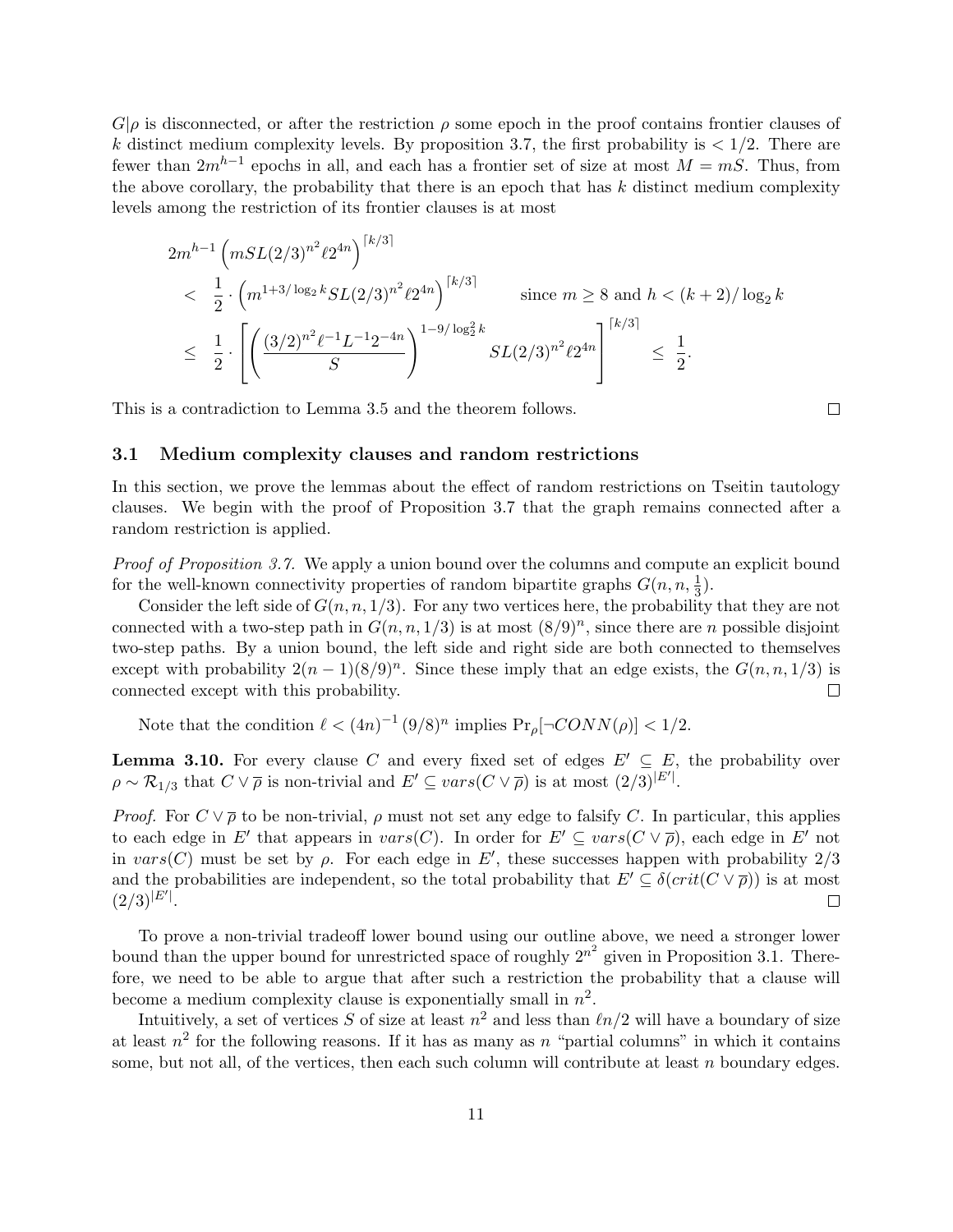If it has fewer than  $n$  partial columns, it must contain a full column and an empty column, and its not hard to see that deleting the elements in the partial columns cannot decrease the size of the boundary, so this configuration has a boundary of at least  $n^2$  as well.

By Corollary 2.12, for every clause  $C$ ,  $crit(C\vee\overline{\rho})=S\subset V$  only if  $\delta(S)\subseteq vars(C\vee\overline{\rho})$ . Therefore, by Lemma 3.10,  $Pr_{\rho \sim \mathcal{R}_{1/3}}[crit(C \vee \overline{\rho})] \leq (2/3)^{n^2}$  for any C and any S of size between  $n^2$  and  $ln/2$ . Though the bound for a single S is of the form we want, the number of such S is huge, so a simple union bound over all choices of  $S$  is insufficient to derive the bound we need. Nonetheless, we can show a bound very close to this one for the probability that  $crit(C \vee \overline{\rho})$  is any medium sized set. We also generalize it to show bounds on the probability that, after applying  $\rho$ , k clauses appear from k different  $\mathcal{L}_i$ 

**Definition 3.11.** Let S denote a connected subset of the vertices V. Define  $S_i := S \cap V_i$  and  $s_i := |S_i|/|V_i|$ . We say that

- i is a full column of S if  $s_i = 1$ , an empty column if  $s_i = 0$ , and a partial column otherwise;
- *i* is a transition point of S if  $i 1, i, i + 1, i + 2 \in \{1, ..., \ell\}$  are columns, and either both  $s_i \geq 1/2$  and  $s_{i+1} \leq 1/2$ , or both  $s_i \leq 1/2$  and  $s_{i+1} \geq 1/2$ ;
- S has a transition point with signature  $(i, A_0, A_1, A_2, A_3)$  if i is a transition point of S,  $S_{i-1}$  =  $A_0, S_i = A_1, S_{i+1} = A_2, \text{ and } S_{i+2} = A_3.$

The transition point concept is useful because of the following lemma which says that the existence of a transition point for a set S implies that S has a large boundary.

**Lemma 3.12** (Transition Point Lemma). If i is a transition point of S, then  $|\delta(S)| \ge n^2$ . Moreover, for any signature  $(i, A_0, A_1, A_2, A_3)$ , there exists a set of at least  $n^2$  edges,  $E^* \subseteq E_{i-1} \cup E_i \cup$  $E_{i+1}$ , depending only on  $(i, A_0, A_1, A_2, A_3)$ , such that if S has a transition point with signature  $(i, A_0, A_1, A_2, A_3)$  then  $E^* \subseteq \delta(S)$ .

There are only  $\ell \cdot 2^{O(n)}$  possible signatures, but, by this lemma, the probability that  $crit(C \vee \overline{\rho})$ has a transition point with a specific signature is at most  $2^{-\Omega(n^2)}$  for any particular C, so this will allow us to obtain a very strong upper bound on the probability that  $C$  has any transition point at all.

Proof of Transition Point Lemma. Let S be a connected set of vertices and have a transition point with signature  $(i, A, B, C, D)$ . We would like to find, from this information only, a set of  $E^*$  edges on the boundary of S. We write  $a = |A|/n$ ,  $b = |B|/n$ ,  $c = |C|/n$  and  $d = |D|/n$ . Without loss of generality we can assume that  $b > 1/2, c \leq 1/2$ .

We will find a set of  $n^2$  edges in the columns  $E^{i-1}, E^i, E^{i+1}$  on the boundary of any S with this signature. Since the signature determines exactly which edges in these columns are boundary edges, and the graph between each pair of layers is the complete bipartite graph, only the numbers  $(a, b, c, d)$  matter. The number of boundary edges may be computed exactly as

$$
n^2(a(1-b)+b(1-a)+b(1-c)+c(1-b)+c(1-d)+d(1-c))
$$
.

However,

$$
a(1-b) + b(1-a) = a(1-2b) + b
$$
  
= 1 - b + (2b - 1)(1 - a)  

$$
\ge 1 - b \qquad \text{since } b \ge 1/2
$$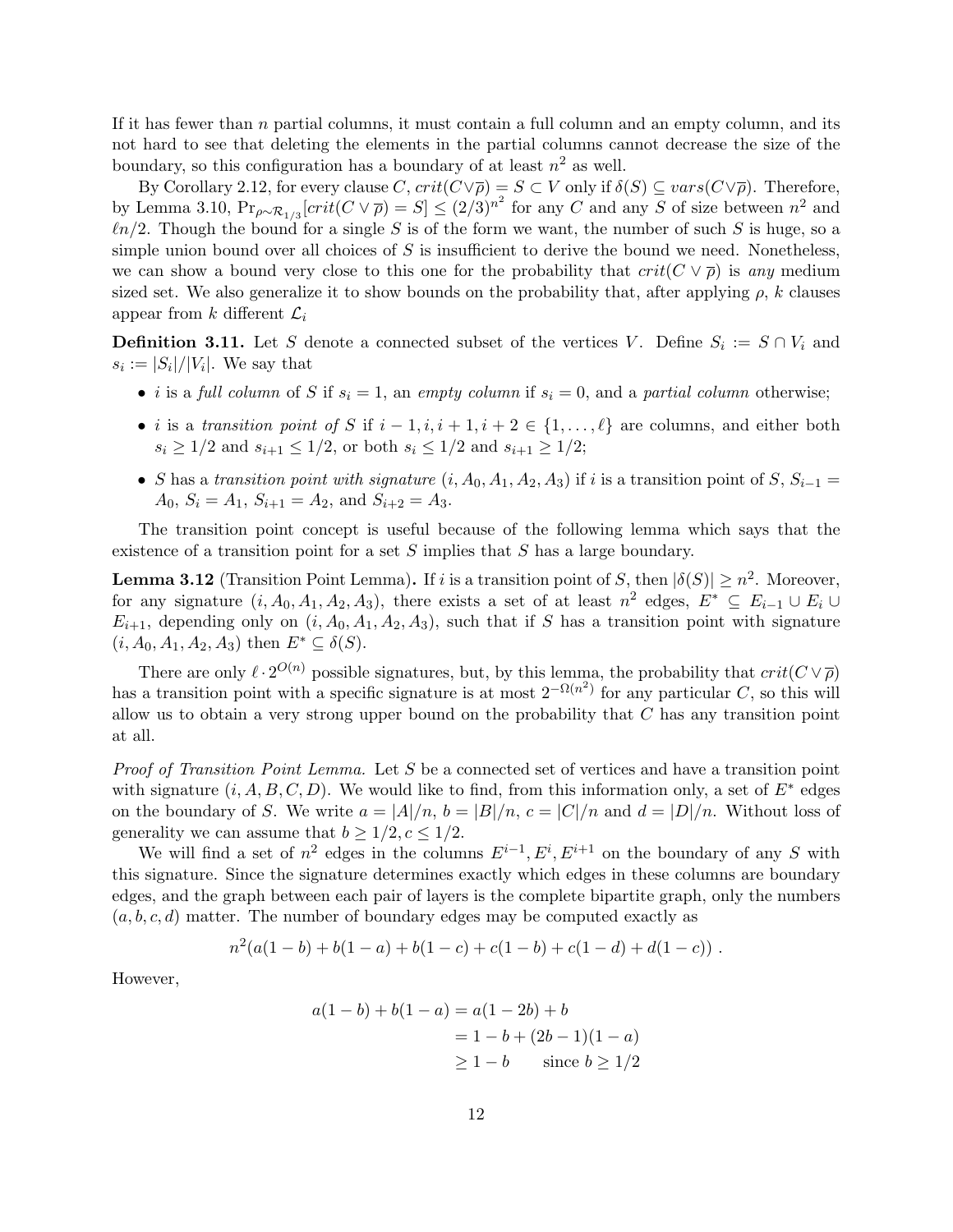and

$$
c(1-d) + d(1-c) = c + d(1-2c)
$$
  
\n $\geq c$  since  $c \leq 1/2$ .

So, the expression above is at least

$$
n^{2}(1-b+b(1-c) + c(1-b) + c) = n^{2}(1+2c-2bc)
$$
  
=  $n^{2} + n^{2}2c(1-b)$   
 $\geq n^{2}$ 

as claimed.

In the informal argument that medium sized sets of vertices have at least  $n^2$  edges on their boundaries, we identified two cases to handle – those with many partial columns and those with few. If the set is in the right size range and has few partial columns, it can be shown to have both a full column and an empty column, and it is easy to see that such sets must have a transition point somewhere between the full and empty column. We handle the other case, with many partial columns, by showing that it holds conditioned on the graph being connected.

**Lemma 3.13.** For any clause C and restriction  $\rho$ , if  $CONN(\rho)$  holds then  $|C|$  is at least the number of partial columns in  $crit(C \vee \overline{\rho})$ .

*Proof.* Let  $S = crit(C \vee \overline{\rho})$ . If i is a partial column of S, then both  $S_i \cup S_{i+1}$  and its complement in  $V_i \cup V_{i+1}$  are nonempty. If  $CONN(\rho)$  holds, then these two sets of vertices are adjacent, and in fact there is an edge between them that is not assigned by  $\rho$ . By Corollary 2.12, all edges on the boundary of the critical set must be assigned, so C must assign some edge in  $E_i$ . Thus C contains at least one edge for each partial column of S.  $\Box$ 

Now we will show our bound for the probability that multiple clauses come to occupy many separated medium complexity levels. We will use the separation in complexity levels to argue that there must be many transition points for these clauses rather than just one. This will be based on bounding the number of distinct endpoints of sets of intervals of increasing size on a line or circle for which we will use the following lemma proved in Section 4.

**Lemma 3.14.** Suppose that we have k points of the n point circle  $a_i \in Z_n$ , and k natural numbers  $d_i \leq n/2$ , determining k intervals on the circle  $(a_i, b_i = a_i + d_i)$  each of length  $d_i$ . Let U denote the set of endpoints of these intervals; i.e.,  $U := \bigcup_i \{a_i, b_i\}$ . It follows that

- 1. if  $\forall i, d_{i+1} \geq 2d_i$ , and  $1 \leq d_1, d_k \leq n/2$  then  $|U| \geq k+1$ .
- 2. Further, if for some  $a, k \cdot a < d_1$ , then there exists a subset U' of U such that  $|U'| \geq k+1$ and any two points of  $U'$  are at distance greater than  $a$  from each other.

The same argument we give can also be used to prove a more general statement, but we limit ourselves to the following for simplicity.

 $\Box$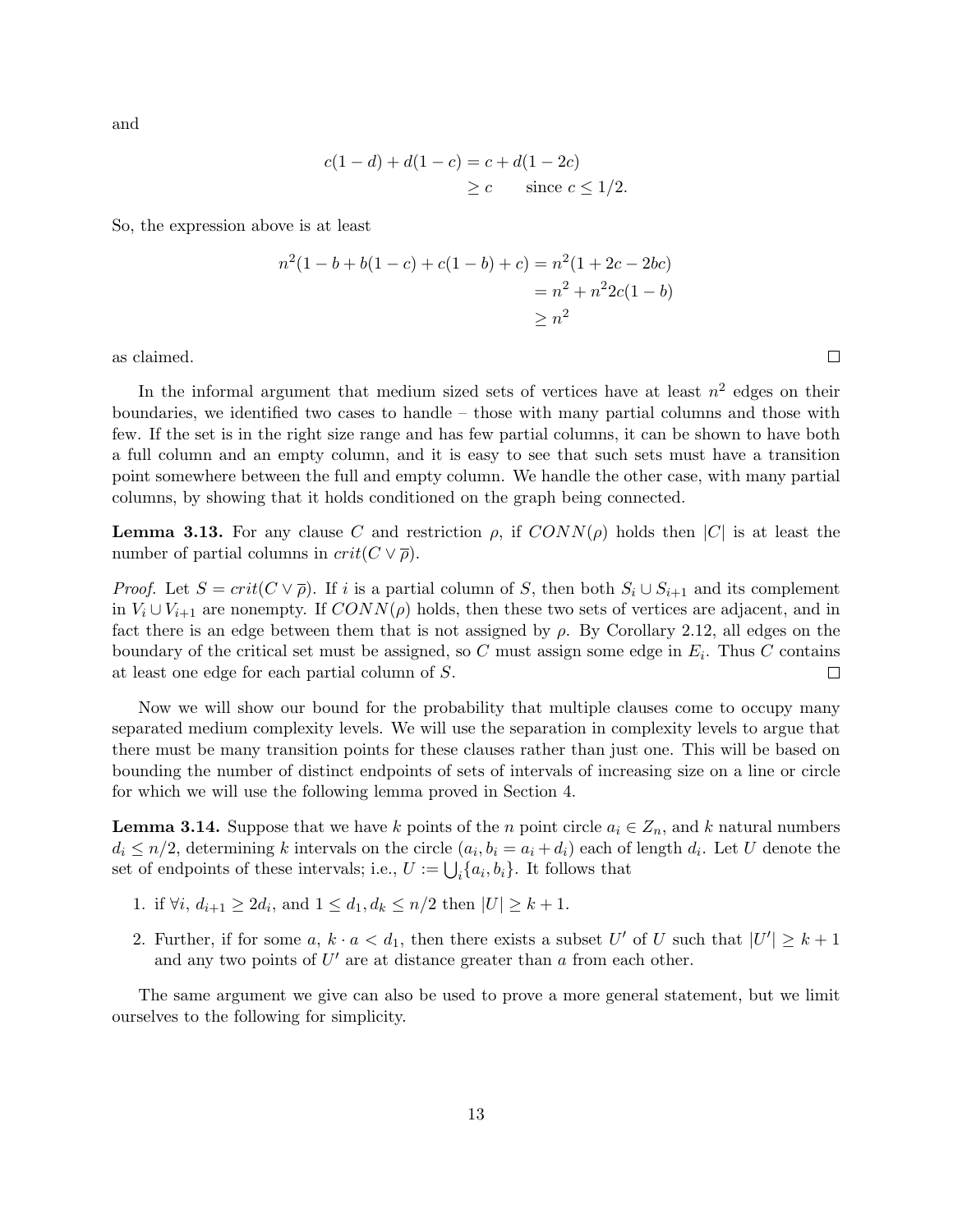*Proof of Lemma 3.8.* If any  $C_i$  is as large as  $kn^2$ , it has probability at most  $(2/3)^{kn^2}$  to survive the restriction and we are done, so suppose that this is not the case. Using Lemma 3.13, we can restrict attention to candidate critical sets  $S^i$  that have fewer than  $kn^2 \leq n^3/3$  partial columns, containing fewer than  $n^4/3$  vertices. Because  $t_0 = n^4$ , for each  $S^i$  there must be many full columns. There are also many empty columns since the largest critical sets in medium complexity levels have size at most  $ln/2$ .

So, we can already see that each  $S<sup>i</sup>$  has a transition point. What we would like to see is that there must be at least k transition points among all of them, and that these transition points are all far apart from each other. We use Lemma 3.14 for this.

For each  $S^i$ , let  $a_i$  denote the first column from the left so that  $|S^i_{a_i}| \geq n/2$ , and let  $b_i$  similarly denote the first such column from the right. So long as  $b_i$  is not one of  $\{1, 2, \ell-1, \ell\}$ , it is a transition point, and the same is true for  $a_i-1$ . So, it suffices to prove that  $\left|\bigcup_i \{a_i-1, b_i\} \setminus \{1, 2, \ell-1, \ell\}\right| \geq k$ . In fact it suffices to meet the requirements for the strong form of Lemma 3.14 with  $a \geq 3$ , since then at most one point of U' is in the set  $\{1, 2, \ell - 1, \ell\}.$ 

Let  $d_i$  denote the difference  $b_i - (a_i - 1)$ . Since  $C_i$  has medium complexity level  $\ell_i$ ,  $d_i$  is at least the number of full columns, i.e.,  $d_i \geq 2^{\ell_i} t_0/n - n^3/3$ . We can also upper bound the total number of full and partial columns as  $2^{\ell_i+1}t_0/n + n^3/3$ , which is an upper bound on  $d_i$ , since  $S^i$  is connected. Since  $\ell_{i+1} \geq \ell + 3$  and  $t_0 \geq n^3$ , we have  $2^{\ell_{i+1}} \geq 4 \cdot 2^{\ell_i+1}$  and

$$
\frac{d_{i+1}}{d_i} \ge \frac{4-\frac{1}{3}}{1+\frac{1}{3}} > 2.
$$

Further,  $d_k \leq \ln/4 + n^3/3 < \ln/2$ , as required, and  $d_1 \geq \frac{2}{3}$  $\frac{2}{3}n^3$ , while  $k < n/3$  implies  $3k + 1 <$  $n + 1 \ll d_1$ . Therefore, Lemma 3.14 may be applied to say that there are k distinct transition points that are far apart.

If we fix a particular sequence of signatures for these transition points then the Transition Point Lemma implies that there is a fixed set  $E'$  of  $kn^2$  edges, which depends only on the signatures, contained in  $\bigcup_{i=1}^k \delta(C_i \vee \overline{\rho})$ , consisting of the union of the k disjoint sets of edges for each transition point. As in the proof of Lemma 3.10, any such edge must either be set by  $\rho$ , or appear in some  $C_i$ and hence cannot be set by  $\rho$  to violate that  $C_i$ . Each such event occurs with probability at most 2/3 and therefore, by the independence over edges, the total probability is at most  $(2/3)^{kn^2}$ . The number of sequences of k signatures is at most  $(\ell \cdot 2^{4n})^k$  and the bound follows.  $\Box$ 

### 4 Endpoints of Intervals on a Line

This section is devoted to the proof of Lemma 3.14 which we restate below.

Suppose that we have a collection of k intervals sitting on the line. How many distinct endpoints are there? If nothing else is known about the intervals, there can be as few as  $O(\sqrt{k})$  endpoints. However, if each interval is at least twice as long as the interval before it, then intuitively the intervals cannot be packed together so nicely; we will see that under this assumption there are at least  $k+1$  distinct endpoints.

Although we only care about the line, it is more convenient to state the lemma for the circle.

**Lemma 4.1** (Lemma 3.14). Suppose we have k points of the n point circle  $a_i \in Z_n$ , and k natural numbers  $d_i \leq n/2$ , determining k intervals on the circle  $(a_i, b_i = a_i + d_i)$  each of length  $d_i$ . Let U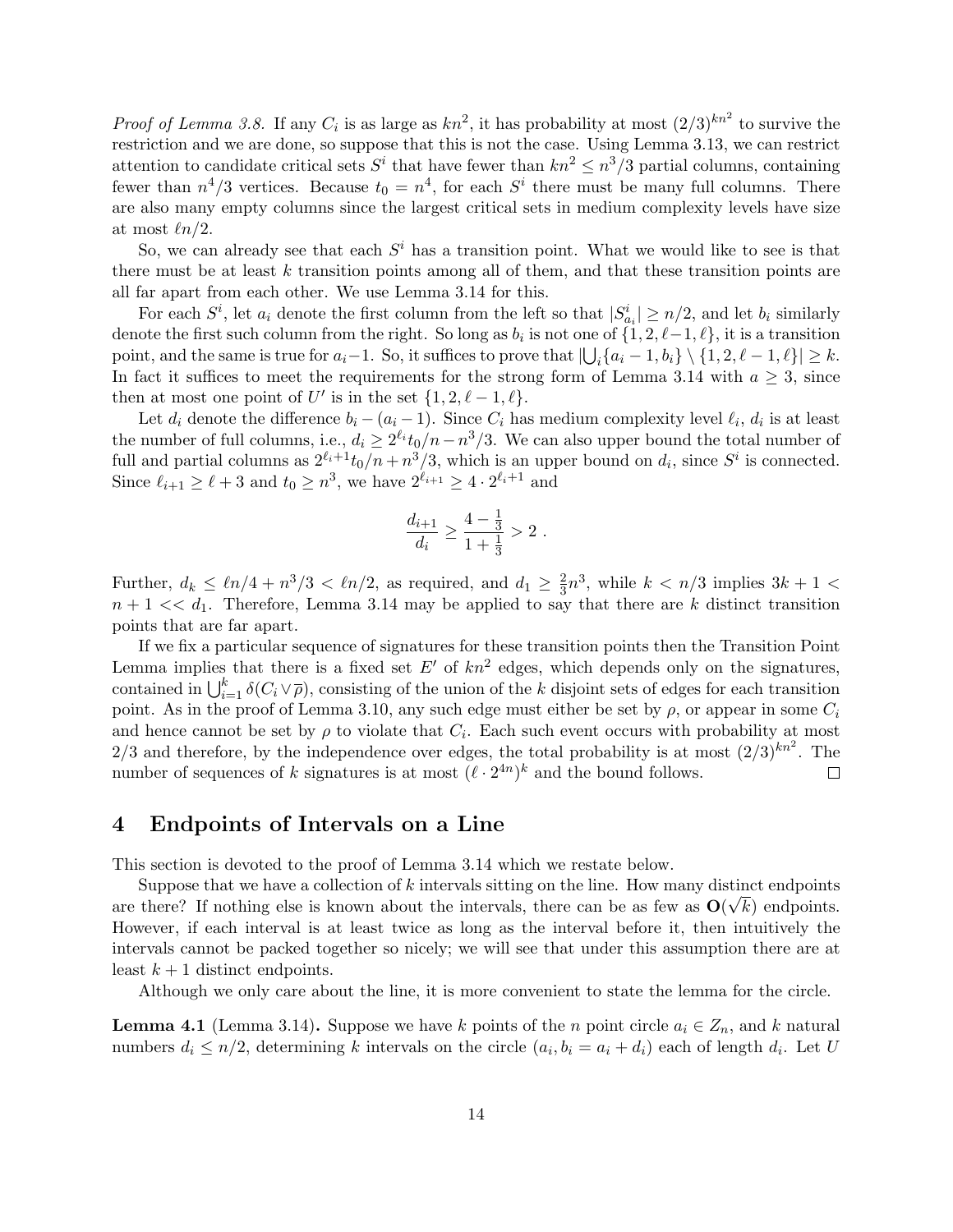denote the set of endpoints

$$
U:=\bigcup_i\{a_i,b_i\} .
$$

It follows that

- 1. if  $\forall i, d_{i+1} \geq 2d_i$ , and  $1 \leq d_1, d_k \leq n/2$  then  $|U| \geq k+1$ .
- 2. Further, if for some  $a, k \cdot a < d_1$ , then there exists a subset U' of U such that  $|U'| \geq k+1$ and any two points of  $U'$  are at distance greater than  $a$  from each other.

*Proof.* Let us define a graph G on vertex set is U, and for each i, an edge from  $a_i$  to  $b_i$ . Thus there are  $k$  total edges. For the first claim, the strategy is to show that this graph is a forest, and hence has at least  $k + 1$  vertices. To show the second claim, we will show a process which constructs an acceptable set of  $k + 1$  vertices.

We will still use the terms "distance" and "displacement" to refer to distances in the circle.

Consider any walk in G which does not use any edges more than once. (Note that this is not the same as a path, as it may include cycles.) The total displacement as we move along from vertex to vertex can be written

$$
\sum_{i\in S} \pm d_i
$$

where S is the set of indices corresponding to edges appearing on the walk.

By induction on  $|S|$ , we see that for any nonempty S

$$
\sum_{i \in S, i < \max S} d_i \le d_{\max S} - d_1.
$$

The base case is trivial, and if the claim holds for S, we may add  $d_{\text{max}} s$  to both sides, and we can apply the assumption  $2d_{\max S} \leq d_{\max S+1} \leq d_{s'}$  for any  $s' > \max S$ , and so deduce the claim for  $S \cup \{s'\}$ , thus the inductive hypothesis also holds.

Suppose  $S$  is nonempty. By the triangle inequality,

$$
d_1 \le \left| \sum_{i \in S} \pm d_i \right| \le 2d_{\max S} - d_1 \le n - d_1,
$$

using the  $d_k \leq n/2$  assumption.

Now we can deduce the first claim. Suppose the graph contains a cycle. Then there is a walk in G as before which starts and ends at the same vertex, thus the total displacement is 0 mod n. But since the  $1 \leq d_1$ , the above inequality contradicts this. Thus G contains no cycles and hence is a forest with k edges – this implies there are at least  $k + 1$  vertices, or  $|U| \geq k + 1$  as desired.

To see the second claim, we will show a greedy algorithm to find  $U'$ .

- 1. Begin with  $U' := \emptyset$ . We will process the components of the graph in some order. The first one we can just add entirely to  $U'$ .
- 2. While a component we have not yet processed contains some vertex  $v$  within  $a$  of anything in  $U'$ , choose such a v and add every other vertex in that component  $C_v$  to  $U'$ .
- 3. If all of the remaining components have every vertex at distance greater than  $a$  from  $U'$ , call the algorithm recursively on the remaining unprocessed components.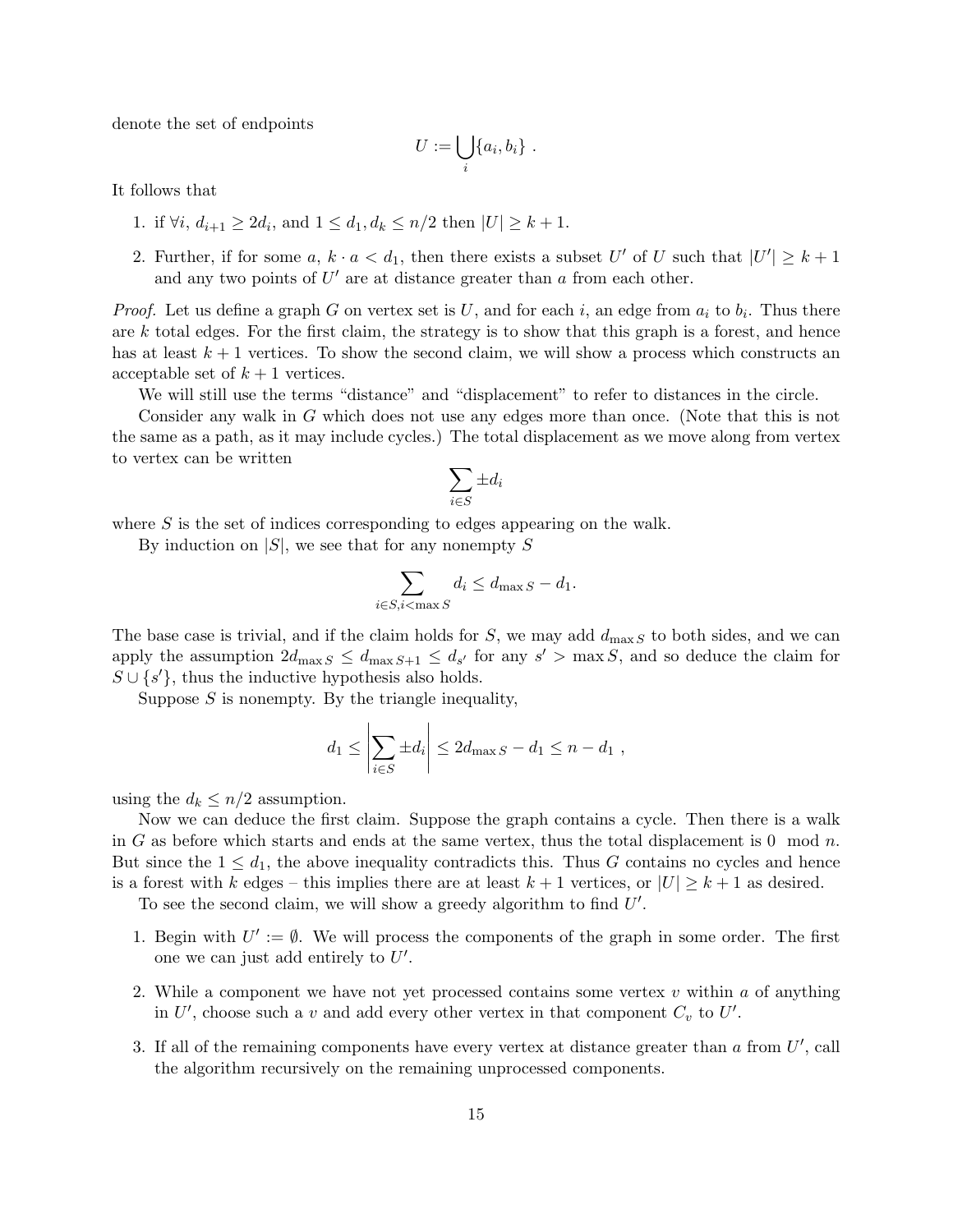Our first observation is that the algorithm omits at most one vertex from any component from  $U'$ , and for at least one component omits none. Since a forest on  $k$  edges and  $c$  components has at least  $k + c$  vertices, U' will always contain at least  $k + c - (c - 1) = k + 1$  vertices at the end.

It suffices to show the algorithm never adds any two vertices at distance less than  $a$  to  $U'$ . Call such a pair of vertices an "unsafe pair". The idea is that when  $d_1 > k \cdot a$ , the argument before that G is cycle-free will hold even if we add as many as k unsafe pairs as edges to the graph  $G$ . since these new edges can only change the sum above by at most  $k \cdot a$ , and  $d_1$  is large enough that we can tolerate that. Our strategy is to view the  $(k-1)$  unsafe pairs identified in step 2 as edges which we add to  $G$ . For any vertices of  $U'$  which become connected by this, we will argue that the path connecting them contains at least one original edge of G and so the previous calculation shows their distance is at least a. For any vertices which were not connected by this, we will see that they could not have formed an unsafe pair – this can only happen when step 3 occurs, and we will handle this scenario as follows.

It suffices to assume that step (3) never happens. When step 3 happens, there are no unsafe pairs between the remaining components and the  $U'$  obtained from the components processed already. If the algorithm didn't add any unsafe pairs when run just on the first group of components, and also doesn't add any unsafe pairs when just run on the second group of components, it will succeed when run on all of the components, so we may break up the current instance of the problem into two subinstances and restrict attention to these subinstances. Appealing to this argument sufficiently many times, it suffices to show correctness in cases where step (3) never occurs. (To make this completely precise, one could remove the arbitrary choice in the definition of the algorithm by assigning a priority to each component, and specify that the algorithm deterministically chooses to process the highest priority component with an unsafe pair to  $U'$ . Then, when we split an instance on which step (3) occurs into two subinstances, the subinstances inherit a priority ordering, and the  $U'$  returned by the algorithm on the initial instance will be exactly the union of the  $U'$ 's returned by the algorithm on the two subinstances, so correctness indeed follows from correctness of the runs on the two subinstances.)

Therefore without loss, step 1 occurs once and then step 2 occurs  $k-1$  times. When step 2 occurs, by definition there is some vertex  $u \in U'$  and some vertex v which is chosen so that uv is an unsafe pair, and component  $C_v$  is the next processed component. Let G' be the graph G, plus an edge for each such uv. The edge uv connects the component  $C_v$  to the previously processed components. When we start,  $G$  is a forest, and at the end, every component has been processed, so  $G'$  is a tree.

Now consider a walk in  $G'$  which does not use any edge more than once. As long as it contains at least one edge of G, by the triangle inequality the total displacement is between  $d_1 - (k-1) \cdot a$ and  $n - (d_1 - (k-1) \cdot a)$ , so since  $d_1 > k \cdot a$ , the start and end point of such a walk do not form an unsafe pair.

The tree G' contains a path connecting every  $u, u' \in U'$ , so it suffices to see that this path contains at least one edge of  $G$ . What vertices are connected using only the edges of  $G'$  that don't appear in  $G$ ? By construction this set of edges forms a collection of stars with vertices of  $U'$  at the centers, since for each unsafe pair found in step 2, the vertex  $v$  corresponds to a distinct component, and v may not be chosen as u at some later step since it is not added to  $U'$ . Thus for no two distinct points of U' does the unique path in G' consist only of unsafe pair edges – each such pair has a path in  $G'$  with at least one edge of  $G$ , so they do not form an unsafe pair.  $\Box$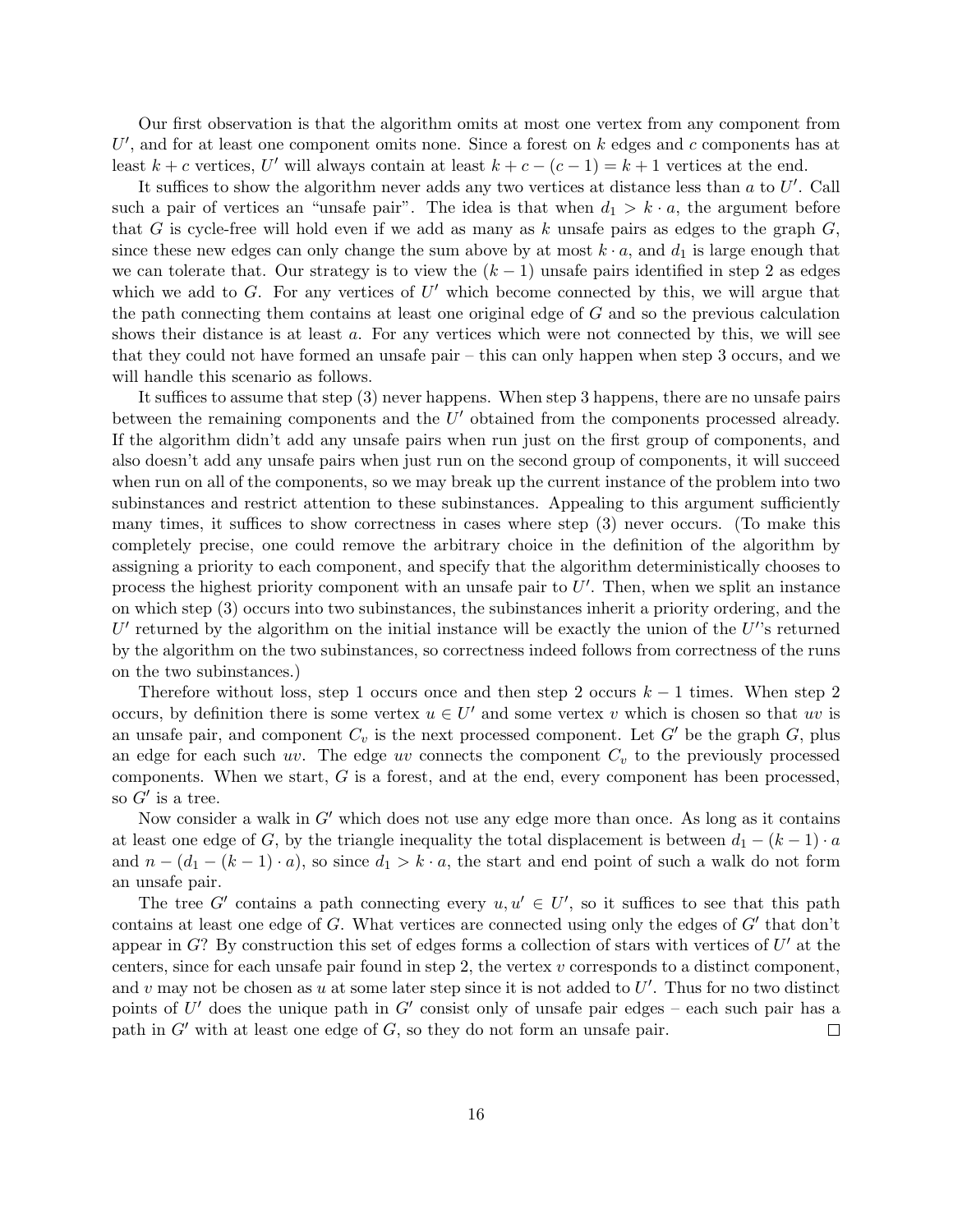## 5 Time-Space Tradeoffs for Regular Resolution

For regular resolution, it is possible to use a fairly different argument to get super-polynomial size lower bounds for space that is polynomially large for Tseitin formulas on a family of constant-degree graphs (and hence constant clause size) in contrast to the large degree of the graphs we used in the general case. Though not qualitatively different, the tradeoffs themselves are slightly sharper than in the general case and also apply in the case of substantially larger space bounds (up to sub-exponential space rather than up to quasipolynomial space).

To achieve this, the random restriction argument from the case of general resolution is replaced with a random adversary argument and the analysis now takes a top-down flavor. This gives much more freedom in the choice of hard graphs since we no require connectivity under random restrictions that we needed in the general resolution case. We still must use graphs that are "long and skinny" as before. For simplicity and for applicability to a wider range of space bounds than for the graphs we used previously, we will choose the  $n \times \ell$  grid graph,  $G_{n,\ell}$  of n rows and  $\ell$  columns.

We first note that the Tseitin tautologies over grid graphs have short regular resolution refutations.

**Proposition 5.1.** Any Tseitin tautology over  $G_{n,\ell}$  has a regular resolution refutation size at most  $32\ell n \cdot 2^n$  and space at most  $2^{n+1} + 5 + |\{axioms\}|$ , and  $|\{axioms\}| \leq 8\ell n$ .

*Proof.*  $G_{n,\ell}$  has cut width  $n + 1$  and maximum degree 4 so this follows from Lemma 2.7. The number of axioms is easily counted as  $\leq 2^{d-1}|V|$ .  $\Box$ 

By contrast, the main result that we will prove in this section is that if the space allowed is reduced significantly below  $2^n$ , and  $\ell$  is not too large then such a formula requires regular resolution refutations of superpolynomial size.

**Theorem 5.2.** For any  $\ell$  such that  $n^3 \leq \ell < 2^n$ , any size T and space S regular resolution refutation of the Tseitin tautology on a n by  $\ell$  grid must satisfy

$$
T \ge \left(\frac{2^{(1-o(1))n}}{S}\right)^{\frac{\log_2 L}{2 \log_2 \log_2 L}}
$$

where  $L = \log_2(\ell/(4n^2))$ .

To prove Theorem 5.2, we will begin with a regular resolution refutation Π, and repeatedly subdivide Π into polynomially many epochs, at each point choosing an epoch in which enough "progress" happens that we may continue subdividing the epoch. The process peters out after  $\mathbf{O} \left( \frac{\log L}{\log \log L} \right)$  $\frac{\log L}{\log \log L}$  subdivisions.

In the next three subsections we develop the main technical tools that allow us to derive this lower bound. In section 5.1 we modify the complexity measure for clauses from general resolution to a complexity measure specific to regular resolution. This measure has the advantage of growing monotonically with the inferences in the proof, which makes it a much more precise tool. We use this measure to define the complexity levels that are the indicators for progress through the proof. In section 5.2 we describe a probabilistic adversary that follows the inferences in the proof. One can think of this adversary as observing the progress of the proof. We show that the probability that adversary reaches a clause (or set of clauses) can be analyzed in terms of a potential function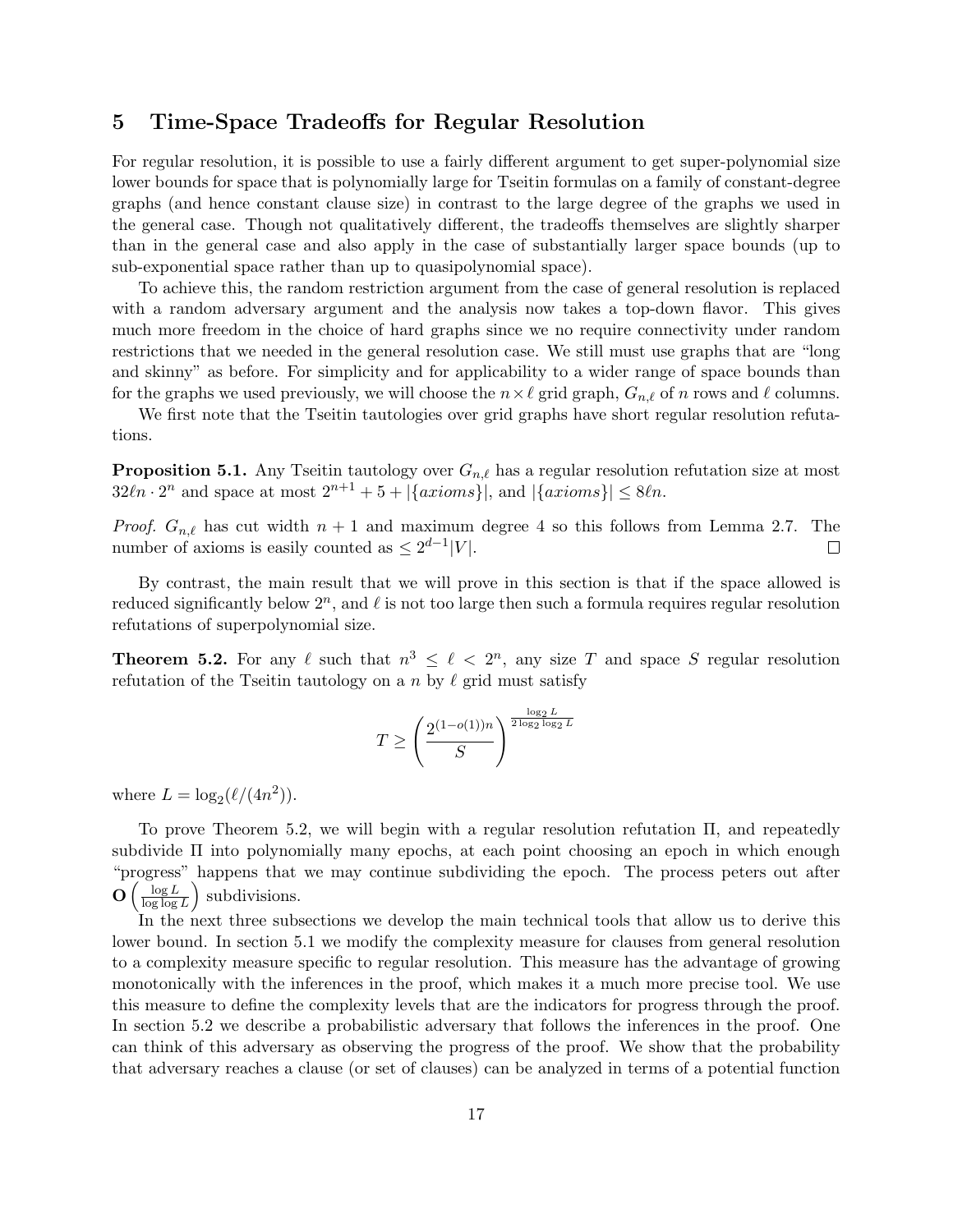$\Phi$  applied to a set of edges associated with that clause (or set of clauses).  $\Phi$  turns out to be the rank function of a certain matroid and we characterize several properties of  $\Phi$  that we need in the overall argument. In section 5.3, we give fairly straightforward proofs that the potential  $\Phi$  will be large for sets that correspond to clauses of many different medium complexity levels.

In section 5.4, we put the pieces together and give the inductive argument that yields Theorem 5.2. The base case shows simply that any sub-epoch in the proof in which the adversary has a reasonable probability of visiting clauses of many different complexity levels must have length exponential in the width  $n$  of the grid graph. The inductive step shows that if one divides an epoch of the proof through which the adversary passes into sub-epochs then either the adversary visits clauses of many different complexity levels at the boundaries between sub-epochs or the adversary sees a large fraction of the overall progress in complexity levels within a single sub-epoch. If the space is small then the first case is very unlikely; if the second case holds then we can subdivide that sub-epoch and apply the argument recursively.

#### 5.1 Read-once branching programs and common information

It is well known (cf. [17]) that a resolution refutation yields a branching program for the "clause search problem" and this branching program is read-once if and only if the resolution refutation is regular. In this construction, we start with the proof DAG and labeled the edges by the following rule: If  $C \vee D$  is derived by resolving  $C \vee x$  with  $D \vee \neg x$ , then the node for clause  $C \vee D$  is also labeled by a query to x, the edge directed from  $C \vee D$  to  $C \vee x$  is labeled  $x = 0$ , and the edge from  $C \vee D$  to  $D \vee \neg x$  is labeled  $x = 1$ . Like the proof DAG, the single-source, or root, of the branching program is the contradiction ⊥ and the sinks, or leaves, are the input clauses or axioms. Note that paths  $p$  in this branching program correspond to partial assignments. We identify a regular resolution proof with both its DAG and its associated branching program. The following is immediate from the definition.

Proposition 5.3. Every node reached by an assignment starting at the root of the branching program for any regular resolution proof Π is labeled by a clause that is falsified by that assignment.

For purposes of a top-down analysis, more relevant than the literals appearing in a clause (node) in a proof is a closely related concept we call its common information. A similar definition has appeared previously, e.g. in [24].

**Definition 5.4.** For C a clause in a regular resolution refutation  $\Pi$ , define the *(common)* information at C in  $\Pi$  to be a partial assignment  $I_{C,\Pi}$  in terms of the proof  $\Pi$  as follows:

If every directed path in  $\Pi$  from the contradiction  $\bot$  to C contains the label  $x = 1$ , then  $I_{C,\Pi}$ assigns  $x = 1$ ; if every such path contains the label  $x = 0$ , then  $I_{C,\Pi}$  assigns  $x = 0$ ; Otherwise  $I_{C,\Pi}$ does not assign x.

Note that, by definition,  $I_{C,\Pi}$  assigns C to false since every literal in C must be made false on any path between C and  $\perp$ . The regularity assumption permits us to prove the following crucial consistency lemma.

**Lemma 5.5.** Let  $\tau$  be a Tseitin tautology on graph G with regular resolution refutation  $\Pi$ . If a clause C is reachable from the root  $\perp$  by a path p in  $\Pi$  consistent with a critical assignment, then  $crit_{\tau}(I_{C,\Pi}) = crit_{\tau}(p)$ , and p and  $I_{C,\Pi}$  assign all edges incident to this critical set identically.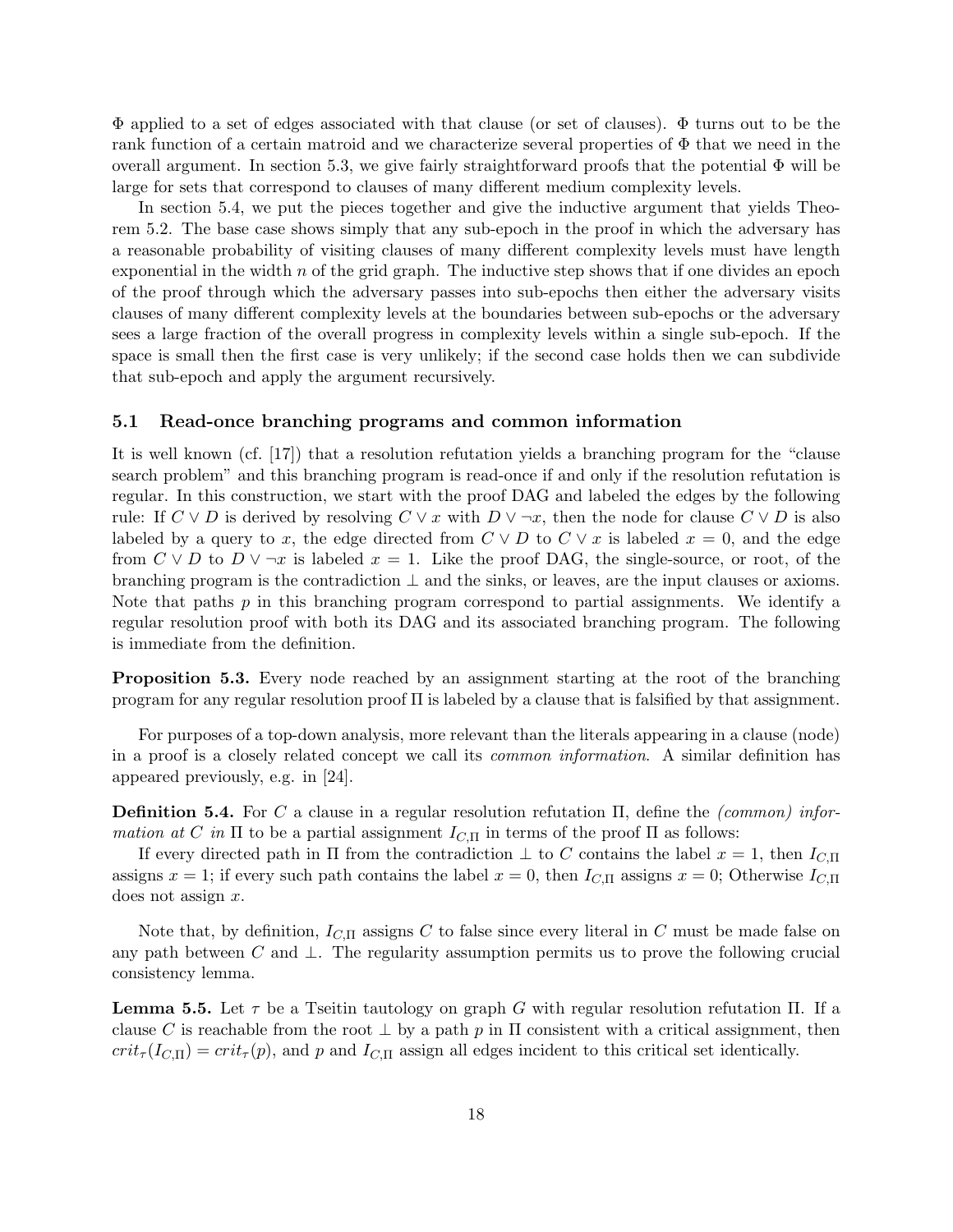*Proof.* Let p be such a path from  $\perp$  to C, consistent with a critical assignment  $\sigma$  with bad vertex b. Let e be any edge incident to b, and p' be any other path in  $\Pi$  from  $\bot$  to C. Then we claim that  $p, p'$  assign e identically.

The assignment  $\sigma$  corresponds to a root-to-leaf path in  $\Pi$  extending p. Let q denote the portion of this path which occurs after it reaches  $C$ , so that  $pq$  is the entire root-to-leaf path. By the regularity assumption,  $p'q$  is also consistent with some assignment, and by correctness of the proof,  $p'q$  violates the axiom labeling the leaf that  $p'q$  and  $pq$  both reach, which is also violated by  $pq$ . e is a variable of this axiom, so  $p'q(e) = pq(e)$ , and both do assign e. If p assigns e, then q does not assign e, so p' must assign e, and in the same way as p does. If p does not assign e, then q must, so  $p'$  cannot, by the regularity assumption.

By definition of  $I_{C,\Pi}$ , we conclude that  $I_{C,\Pi}$  and p assign all edges incident to  $crit_{\tau}(p)$  identically, and so  $crit_\tau(I_{C,\Pi}) \subseteq crit_\tau(p)$  since  $I_{C,\Pi}$  and p assign the boundary of  $crit_\tau(p)$  in the same way and with the same parity. But since p also extends  $I_{C,\Pi}$  then  $crit_{\tau}(p) \subseteq crit_{\tau}(I_{C,\Pi})$ , and so they are equal.  $\Box$ 

For the rest of this section we will drop the subscript  $\tau$  because there will be one fixed  $\tau$  for our arguments. For regular resolution, our measure of complexity for a clause C will be  $|crit(I_{\Pi,C})|$ .

**Definition 5.6.** Let  $\mathcal{L}_i^* = \{ C \in \Pi : 2^i n^3 < | crit(I_{\Pi,C}) | \leq 2^{i+1} n^3 \}$  for  $0 \leq i \leq \log_2(\ell/(4n^2)) - 1$ . Each  $\mathcal{L}_i^*$  represents a different complexity level. We say that a clause of  $\Pi$  has medium complexity if it is in one of the  $\mathcal{L}_i^*$ .

The following is a key property that makes regular resolution refutations much each easier for us to analyze than general resolution ones, namely that the complexity of clauses decreases monotonically throughout the proof, insofar as the critical assignments are concerned.

**Lemma 5.7.** Let  $\Pi$  be a regular resolution refutation of a Tseitin tautology. If there is a path consistent with a critical assignment from the root to clause C to D in  $\Pi$  then  $crit(I_{D,\Pi}) \subseteq crit(I_{C,\Pi})$ 

*Proof.* By Lemma 5.5,  $crit(I_{C,\Pi}) = crit(p)$  for any path p from the root to C consistent with a critical assignment. Let q be any path from C to D in  $\Pi$ . Again,  $crit(I_{D,\Pi}) = crit(pq)$ , and the result follows immediately from the fact that by definition *crit* is monotonically decreasing over partial assignments and that pq extends p.  $\Box$ 

#### 5.2 A probabilistic adversary

For this section we fix a connected graph  $G = (V, E)$ , a Tseitin tautology  $\tau$  over G, and a regular resolution refutation  $\Pi$  of  $\tau$ . Rather than fix a distribution over partial assignments or total assignments depending only on G as we did for general resolution, for regular resolution we can use a probabilistic adversary which navigates Π to define a distribution on assignments that depends on Π itself.

**Definition 5.8.** The *probabilistic adversary*  $A_{\Pi}$  responds to the queries in the proof  $\Pi$  in the following way. Let  $\sigma$  be the assignment that the adversary has given to the queries already asked, and suppose that  $\Pi$  queries edge e at the proof node reached by following the path labeled  $\sigma$ ,

• If  $e$  is not a cut edge of  $G|\sigma$ , then the adversary responds randomly.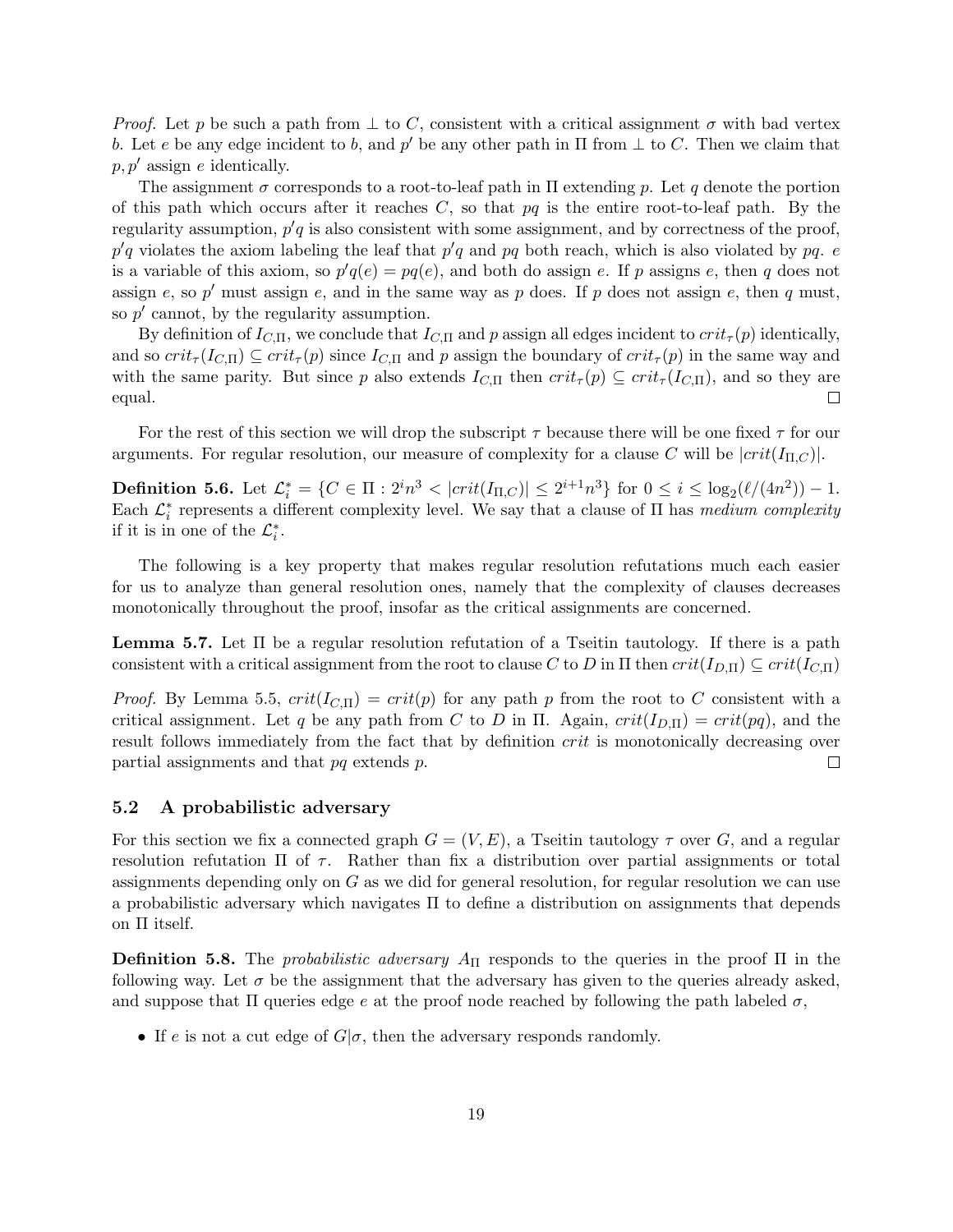• If e is a cut edge of  $G|\sigma$ , then the adversary responds so as to maximize the size of the critical vertex set, breaking ties arbitrarily. More precisely, letting  $\sigma_0$  and  $\sigma_1$  denote the extensions of  $\sigma$  that assign 0 or 1 to e, respectively, the adversary answers according to the larger of  $|crit(\sigma_0)|$  and  $|crit(\sigma_1)|$ .

It is notable that our adversary strategy is very similar to one used in studying Prover-Delayer games and lower bounds for tree-like resolution as in [6, 26, 25].

The sizes of the critical sets associated with the clauses visited by the adversary satisfy some basic properties analogous to ones shown in Proposition 2.14 and Lemma 2.15 for general resolution, as well as an extra monotonicity property.

**Proposition 5.9.** Let p be any root-leaf path in  $\Pi$  in the support of the distribution induced by  $A_{\Pi}$  and let  $C_0 = \bot, C_1, \ldots, C_r$  be the clauses labeling the nodes of p in order.

- 1.  $crit(I_{\perp,\Pi})=V$ .
- 2.  $|crit(I_{C_{r}.\Pi})|=1.$
- 3.  $|crit(I_{C_{i+1},\Pi})| \leq |crit(I_{C_{i},\Pi})|$  for every i with  $0 \leq i < r$ .
- 4.  $|crit(I_{C_{i+1},\Pi})| \ge |crit(I_{C_{i},\Pi})|/2 > 0$  for every i with  $0 \le i < r$ .

*Proof.* Let  $p_i$  be the partial assignment given by the length i prefix of path p. Observe that  $crit(I_{C_i,\Pi}) = crit(p_i)$ . The first two are immediate, the third follows immediately because by definition crit is monotone decreasing over partial assignments and the fourth follows from subadditivity of crit and the maximizing choice of the adversary.  $\Box$ 

**Corollary 5.10.** For any t with  $1 \le t \le |V|/2$ , the path taken by adversary  $A_{\pi}$  must pass through a clause C with  $t < |crit(I_{C,\Pi})| \leq 2t$ . In particular, the path taken by  $A_{\pi}$  must pass through a clause from every  $\mathcal{L}_i^*$ .

To make use of the probability distribution given by the adversary, we will need to understand the probability that the adversary reaches a given in Π, as well as the conditional probability of reaching a clause given that the adversary has already followed some partial path Π. The following measure will allow us to bound these probabilities.

**Definition 5.11.** Let  $\#(H)$  denote the number of connected components of a subgraph H of G. Define a function  $\Phi$  on (pairs of) subsets of the edges E of G by

- $\Phi(A|B) = |A \setminus B| \#(G|(A \cup B)) + \#(G|B)$ , for  $A, B \subseteq E$ , and
- $\Phi(A) = \Phi(A|\emptyset)$  for  $A \subseteq E$ .

For  $\rho, \sigma$ , both partial assignments to the edges of G, we write  $\Phi(\rho|\sigma)$  for  $\Phi(\text{dom}(\rho)|\text{dom}(\sigma))$ .

The following gives some simple intuition about Φ.

**Proposition 5.12.** Let  $A \subseteq E$ . For any edge set A and edge  $e \notin A$ ,

$$
\Phi(A \cup \{e\}) - \Phi(A) = \begin{cases} 0 & \text{if } e \text{ cuts } G | A \\ 1 & \text{if not.} \end{cases}
$$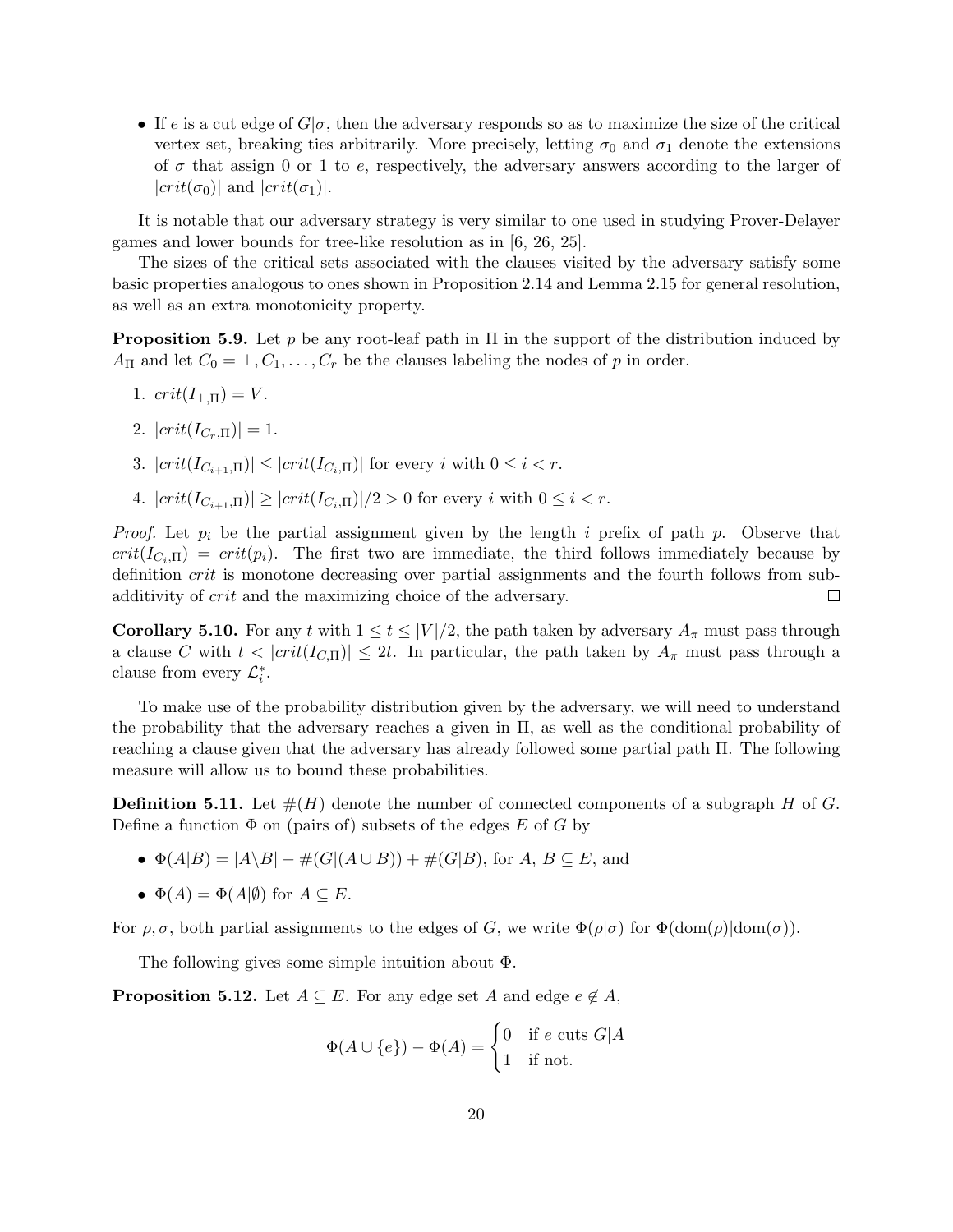Proof. By definition,

$$
\Phi(A \cup \{e\}) - \Phi(A) = |A \cup \{e\}| - |A| - \#(G|A \cup \{e\}) + \#(G|A)
$$
  
= 1 - \#(G|A \cup \{e\}) + \#(G|A).

and the result follows immediately.

**Definition 5.13.** We call a set of edges in G independent if and only if their removal from G does not increase the number of connected components of G.

**Corollary 5.14.**  $\Phi(A)$  is the maximum size of an independent set  $A' \subseteq A$ .

*Proof.* Apply the Proposition 5.12 inductively starting with  $\Phi(\emptyset)$  and adding the edges in A one at a time beginning with the edges in  $A'$ .  $\Box$ 

**Remark 5.15.**  $\Phi(A)$  is the rank of edge set A in the *cut matroid* (also known as on the bond matroid) of the graph  $G$ . This is the dual of the more well-known cycle matroid of  $G$ . The independent sets of the cut matroid are those sets of edges that do not separate any component of the graph, as in our definition. The rank of a set of edges  $A$  in the cut matroid is the the cardinality of the largest independent  $A' \subseteq A$ . In the literature,  $\Phi(\cdot|\cdot)$  is called the *conditional rank* of the cut matroid.

Our reason for using this definition is the following lemma, which is the key to understanding the distribution on assignments given by our probabilistic adversary arguments. Though the formulation looks fairly different from the arguments based on the sizes of boundaries of critical sets that we used in the case of general resolution, it deals with a similar property. In particular, in the case of a connected set of vertices S (such as a critical set) whose complement also happens to be connected, it is easy to check that  $\Phi(\delta(S)) = |\delta(S)| - 1$ .

**Lemma 5.16.** [Main Adversary Lemma] Let Π be a regular resolution refutation of a Tseitin tautology. For any clause C in  $\Pi$  of with information  $I_{C,\Pi} = \rho$ , the probability that adversary  $A_{\Pi}$  reaches C conditioned on following a path labeled  $\sigma$  is at most  $2^{-\Phi(\rho|\sigma)}$ . In particular, the probability that the adversary  $A_{\Pi}$  reaches a clause C with information  $I_{C,\Pi} = \rho$  is at most  $2^{-\Phi(\rho)}$ .

*Proof.* For a fixed  $\rho$ , we prove the bound by induction on the length of  $\sigma$ , with large  $\sigma$  as the base case.

If the assignment given by  $\sigma$  contains  $\rho$ , the result holds trivially, since the bounding expression is 1. Similarly, for  $\sigma$  not consistent with  $\rho$  the probability of the event is 0, so the bound holds.

Suppose inductively that the result is true for every assignment strictly larger than  $\sigma$ . If the adversary has followed the path labeled  $\sigma$  in  $\Pi$ , at which point edge e is resolved on, then, by the induction hypothesis, the bound holds for  $\sigma_0 = \sigma \cup \{e = 0\}$  and  $\sigma_1 = \sigma \cup \{e = 1\}$ . We always have  $\Phi(\rho|\sigma_0) = \Phi(\rho|\sigma_1)$  since  $\sigma_0$  and  $\sigma_1$  make assignments to the same set of edges.

Suppose that  $\Phi(\rho|\sigma) \leq \Phi(\rho|\sigma_0)$ . Since  $\sigma$  is not as large as  $\rho$ , the probability that the adversary reaches C after following  $\sigma$  is a weighted average of the probabilities that the adversary reaches C after following  $\sigma_0$  and  $\sigma_1$ , respectively. Therefore, by induction, the conditional probability of reaching C after following  $\sigma$  is at most  $2^{-\Phi(\rho|\sigma)} \leq 2^{-\Phi(\rho|\sigma)}$  as required.

 $\Box$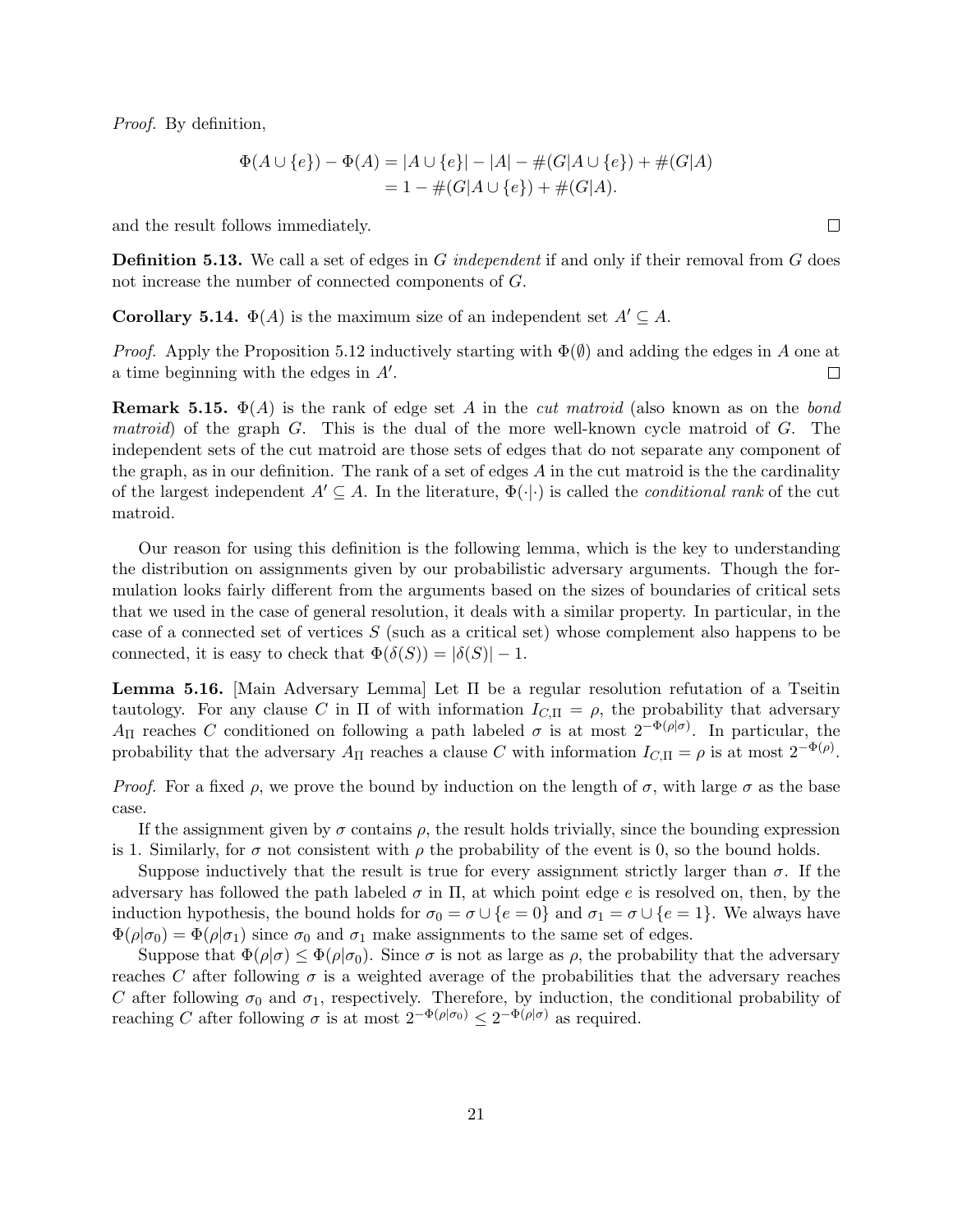Suppose now that  $\Phi(\rho|\sigma_0) < \Phi(\rho|\sigma)$ . There are two subcases, depending on whether e is assigned by ρ. Consider first the subcase that e is assigned by ρ. Then  $\text{dom}(\rho) \cup \text{dom}(\sigma) = \text{dom}(\rho) \cup \text{dom}(\sigma_0)$ . Therefore, since  $\Phi(\rho|\sigma_0) < \Phi(\rho|\sigma)$ , we have

$$
0 < \Phi(\rho|\sigma) - \Phi(\rho|\sigma_0)
$$
  
\n
$$
= |\text{dom}(\rho) \backslash \text{dom}(\sigma)| - |\text{dom}(\rho) \backslash \text{dom}(\sigma_0)| - [\#(G|(\rho \cup \sigma)) - \#(G|(\rho \cup \sigma_0))]
$$
  
\n
$$
+ \#(G|\sigma) - \#(G|\sigma_0)
$$
  
\n
$$
= 1 + \#(G|\sigma) - \#(G|\sigma_0).
$$
\n(1)

Hence  $\#(G|\sigma) - \#(G|\sigma_0) > -1$ . Therefore, since  $\#(G|\sigma) \leq \#(G|\sigma_0)$  we must have  $\#(G|\sigma) =$  $\#(G|\sigma_0)$ , which means that e is not a cut edge of  $G|\sigma$ . Moreover, (1) implies that  $\Phi(\rho|\sigma_0)$  =  $\Phi(\rho|\sigma) - 1$ . By the definition of the adversary, the value the adversary assigns to e is chosen randomly in this case. However, one of  $\sigma_0$  and  $\sigma_1$  is inconsistent with  $\rho$  because  $\rho$  assigns some particular value to e. So, without loss of generality,

$$
\Pr_{adv}[\rho|\sigma] = \frac{1}{2} \Pr_{adv}[\rho|\sigma_0] \leq 2^{-\Phi(\rho|\sigma)},
$$

as desired. Now consider the subcase that e is not assigned by  $\rho$ . In this case we follow the definitions of  $\Phi(\rho|\sigma_0)$  and  $\Phi(\rho|\sigma)$  and observe that  $|\text{dom}(\rho)\text{dom}(\sigma_0)| = |\text{dom}(\rho)\text{dom}(\sigma)|$ . Since  $\Phi(\rho|\sigma_0) < \Phi(\rho|\sigma)$  we must have

$$
0 < \Phi(\rho|\sigma) - \Phi(\rho|\sigma_0) = -[\#(G|(\rho \cup \sigma)) - \#(G|(\rho \cup \sigma_0))] + \#(G|\sigma) - \#(G|\sigma_0)
$$
(2)

and hence

$$
#(G|(\rho \cup \sigma_0)) - #(G|(\rho \cup \sigma)) > #(G|\sigma_0) - #(G|\sigma).
$$

The left hand side is equal to 1 or 0 indicating whether e cuts  $G|(\rho \cup \sigma)$ , and the right hand side indicates whether e cuts  $G|\sigma$ . The inequality implies the former is one and the latter is zero, hence e is not a cut edge of  $G|\sigma$  but it is a cut edge of  $G|(\rho \cup \sigma)$ . Plugging these facts back in (2), we see that the potential drop is exactly one; that is,  $\Phi(\rho|\sigma_0) = \Phi(\rho|\sigma) - 1$ . Again, by the definition of the adversary, e is assigned randomly here.

**Claim 5.17.** Only one of  $\sigma_0$ ,  $\sigma_1$  can permit the adversary to reach  $\rho$ .

Suppose to the contrary that  $\pi_0$  and  $\pi_1$  extend  $\sigma_0$  and  $\sigma_1$  respectively, each corresponding to paths that can be travelled by the adversary and that meet at the target clause C with information ρ. Then,  $crit(\pi_0) = crit(\pi_1) \neq \emptyset$ , by Lemma 5.5 and Proposition 5.9 (4). But, by the definition of common information,  $\pi_0$  and  $\pi_1$  extend  $\sigma_0 \cup \rho$  and  $\sigma_1 \cup \rho$  respectively, and by Proposition 2.11 these two assignments have disjoint critical sets since e cuts  $G|(\rho \cup \sigma)$ . Since by definition crit is monotone decreasing over partial assignments,  $crit(\pi_0)$  and  $crit(\pi_1)$  are also disjoint, a contradiction.

The claim now implies the bound we need exactly as before, and thus completes the proof.  $\Box$ 

If C is a clause and p is a path from the root of  $\Pi$ , it is most convenient to abbreviate the conclusion of the lemma as

$$
\Pr_{adv}[C|p] \le 2^{-\Phi(I_{C,\Pi}|p)}.
$$

For our superpolynomial bounds we need to use the following properties of  $\Phi$ , all of which are consequences of  $\Phi$  being a matroid rank function. While these can be proved easily using matroid theory, we sketch simple proofs for our specific case without relying on matroids.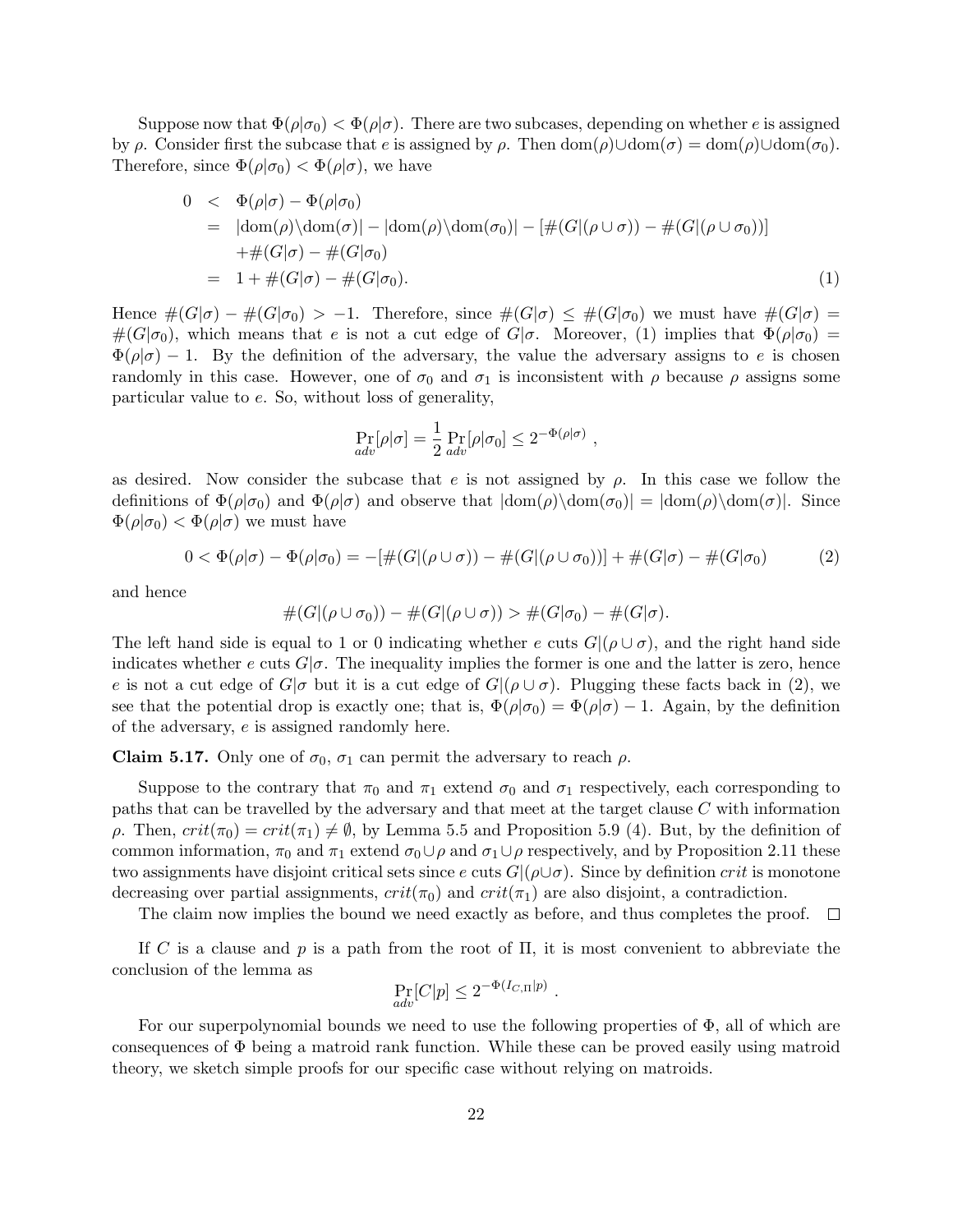**Proposition 5.18.** For all non-empty sets of edges  $A, B$ , and  $C$  in  $G$ ,

- (a)  $\Phi(\cdot)$  is non-negative and monotone increasing.
- (b)  $\Phi(A|B) = \Phi(A \cup B) \Phi(B)$ .
- (c) (Non-negativity and Monotonicity)  $\Phi(\cdot|\cdot)$  is non-negative, increasing in its first argument, and decreasing in its second argument.
- (d) (Chain Rule)  $\Phi(A) \leq \Phi(A|B) + \Phi(B)$ . More generally,  $\Phi(A|C) \leq \Phi(A|B) + \Phi(B|C)$  when  $B \supseteq C$ .
- (e) (Subadditivity)  $\Phi(A \cup B|C) \leq \Phi(A|C) + \Phi(B|C)$ .

Proof. Part (a) is immediate from Corollary 5.14. By definition,

$$
\Phi(A \cup B) - \Phi(B) = |A \cup B| - |B| - \#(G|(A \cup B)) + \#(G|B)
$$
  
=  $|A \setminus B| - \#(G|(A \cup B)) + \#(G|B)$ 

so part (b) follows. The nonnegativity and monotonicity in the first argument given in (c) follow from (b) and the monotonicity from (a). The monotonicity in the second argument given in (c) follows from (b), Proposition 5.12, and the fact that if e is not a cut edge with respect to  $B \supseteq B'$ then e is not a cut edge with respect to B' either. For part (d), since  $C \subseteq B$ , we have  $B \cup C = B$ and  $\Phi(A \cup C) \leq \Phi(A \cup B)$  by the monotonicity of  $\Phi$ . Therefore by (b),

$$
\Phi(A|C) = \Phi(A \cup C) - \Phi(C)
$$
  
\n
$$
\leq \Phi(A \cup B) - \Phi(B) + \Phi(B \cup C) - \Phi(C)
$$
  
\n
$$
= \Phi(A|B) + \Phi(B|C)
$$

which yields the chain rule. By the chain rule,

$$
\Phi(A \cup B|C) \le \Phi(A \cup B|B \cup C) + \Phi(B \cup C|C) ,
$$

but by definition  $\Phi(B \cup C|C) = \Phi(B|C)$ , and also  $\Phi(A \cup B|B \cup C) = \Phi(A|B \cup C)$  which, by monotonicity, is bounded above by  $\Phi(A|C)$ . Hence subadditivity (e) follows.  $\Box$ 

We will also need this fact, specific to cut matroids.

**Lemma 5.19.** [Matroid Cut Argument] Suppose that S is a set of vertices of G, and that  $\delta(S) \subseteq B$ . Then for any A,

$$
\Phi(A|B) = \Phi(A \sqcap S|B \sqcap S) + \Phi(A \sqcap \overline{S}|B \sqcap \overline{S}) ,
$$

where  $E' \cap V' := \{e \in E' : e \text{ is incident to } V'\}$ , for  $E'$  a set of edges and  $V'$  a set of vertices.

*Proof.* We can easily prove this by induction on |A|. Suppose that  $e \notin A$ . We would like to show that when e is added to A, the equality still holds. If  $e \in B$ , then none of  $\Phi(A|B)$ ,  $\Phi(A \cap S|B \cap S)$ , or  $\Phi(A \cap \overline{S} | B \cap \overline{S})$  can change; so, without loss of generality  $e \notin B$ . This implies that  $e \notin \delta(S)$  as well. Without loss of generality, e is adjacent to S but not  $\overline{S}$ , so the only terms that can change are  $\Phi(A|B)$  and  $\Phi(A \sqcap S|B \sqcap S)$ . It is enough to show that these terms must change in the same way when e is added; so, in fact, it is enough to see that  $\Phi(A \cup B)$  changes the same way as  $\Phi((A\cup B)\sqcap S)$  does when e is added. In light of Proposition 5.12, this holds because an edge e is a cut edge in a graph G if and only if it is a cut edge in the component containing it.  $\Box$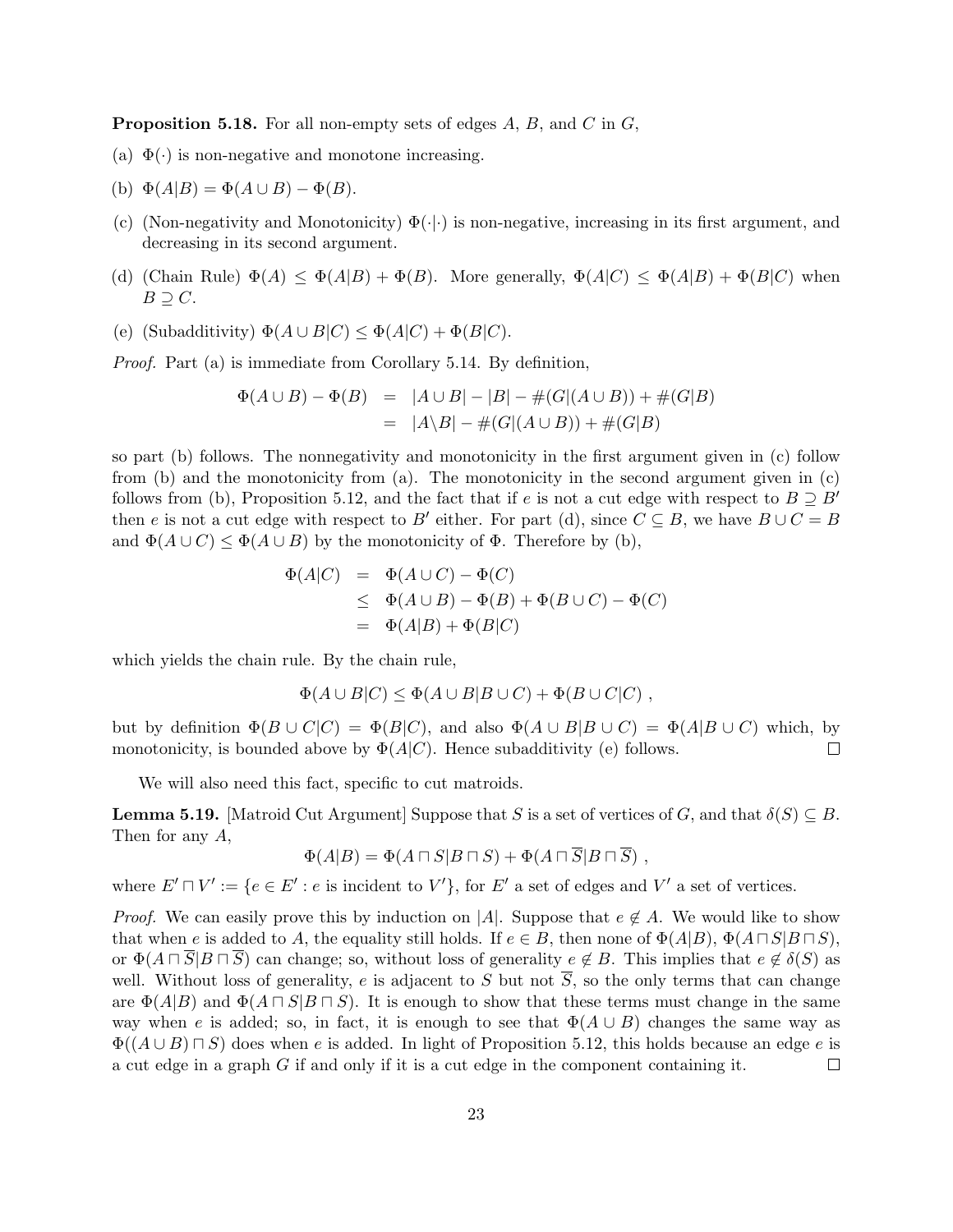### 5.3 An isoperimetric inequality for grid graphs

In light of Lemma 5.16, for regular resolution we replace the "isoperimetric inequality" used for general resolution which showed that medium sized sets  $S$  have have many edges on their boundaries (large  $\delta(S)$ ) by one showing that such sets have large  $\Phi(\delta(S))$ , i.e. large independent subsets in  $\delta(S)$ .

For every medium size set of vertices S of  $G_{n,\ell}$ , we will show that  $\delta(S)$  has large rank  $(\Phi(\delta(S)))$ is large) rather than large cardinality. Moreover, we show that for several medium-sized sets of vertices  $S_1 \dots S_k$  of sufficiently separated cardinalities, the rank of  $\bigcup_i \delta(S_i)$  grows linearly with k. We will be able to prove a tight lower bound on these ranks without much more difficulty, and without giving up much compared to cardinality.

The following is an analog of the properties we proved in the case of general resolution using transition points and Lemma 4 about endpoints of intervals of increasing sizes. The proof here uses the same lemma on intervals but directly uses common information rather than transition points.

**Lemma 5.20.** Let  $S_1 \ldots S_k$  be sets of vertices in  $G_{n,\ell}$ . If  $2kn^2 \leq |S_1|$ , for each  $i \in [k-1]$ ,  $4|S_i| \leq |S_{i+1}|$ , and  $|S_k| \leq n\ell/4$ , then  $\Phi(\bigcup_i \delta(S_i)) \geq k(n-1)$ .

*Proof.* If any  $S_i$  contains  $k(n-1)$  partial columns, then each such column contributes a vertical edge to  $\bigcup_i \delta(S_i)$ , and these vertical edges together form an independent set of the necessary size, so we are done.

If no  $S_i$  contains  $k(n-1)$  partial columns, then by the size bounds on  $S_i$ , each contains a full column, and an empty column. In particular, each  $S_i$  contains a horizontal edge in every row. We will show that each row contains at least k edges of  $\bigcup_i \delta(S_i)$ . Choosing any  $n-1$  rows and the k edges from each such row give an independent set of size  $k(n-1)$ , so this will finish the proof.

Fix a row r. Let  $a_i$  be the column number of the leftmost vertex in  $S_i$  and in the r-th row, let  $b_i$  be the column number of the rightmost such vertex. Then  $S_i$  has boundary edges with left endpoints in columns  $a_i - 1$  and  $b_i$ , provided that these are not 0 or  $\ell$ . Thus all we need to show is that

$$
\left|\bigcup_i \{a_i-1, b_i\} \setminus \{0, \ell\}\right| \geq k.
$$

Since  $0, \ell$  are the same modulo  $\ell$ , it suffices to show that these intervals meet the conditions for the first part of Lemma 3.14.

Since  $S_i$  has fewer then  $k(n-1)$  partial columns,  $b_i - (a_i - 1) > |S_i|/n - k(n-1)$ . On the other hand, the number of full columns in  $S_i$  is at most  $|S_i|/n$ , so  $b_i - (a_i - 1) < |S_i|/n + k(n - 1)$ . Thus the ratio of successive differences is at least

$$
\frac{b_{i+1} - (a_{i+1} - 1)}{b_i - (a_i - 1)} > \frac{|S_{i+1}| - kn(n-1)}{|S_i| + kn(n-1)} \ge \frac{4|S_i| - kn(n-1)}{|S_i| + kn(n-1)}.
$$

Since  $|S_i| \geq |S_1| \geq 2kn^2$ , the ratio is at least  $\frac{7}{3} > 2$  and we can apply Lemma 3.14 as desired.  $\Box$ 

It is convenient to have a lower bound on  $|S_1|$  that does not depend on k. To do this we need to upper bound  $\ell$ .

**Corollary 5.21.** Suppose that  $\ell \leq 2^n$ . Let  $S_1 \ldots S_k$  be sets of vertices in  $G_{n,\ell}$ . If  $n^3 \leq |S_1|$ ,  $4|S_i| \leq |S_{i+1}|$  for each i, and  $|S_k| \leq n\ell/4$ , then  $\Phi(\bigcup_i \delta(S_i)) \geq k(n-1)$ .

*Proof.* Since  $\ell \leq 2^n$ , and  $|S_1| \geq n^3$ , we have  $k \leq 1 + \log_4(|S_k|/|S_1|) \leq \log_2 n/2 \leq n/2$  and Lemma 5.20 applies.  $\Box$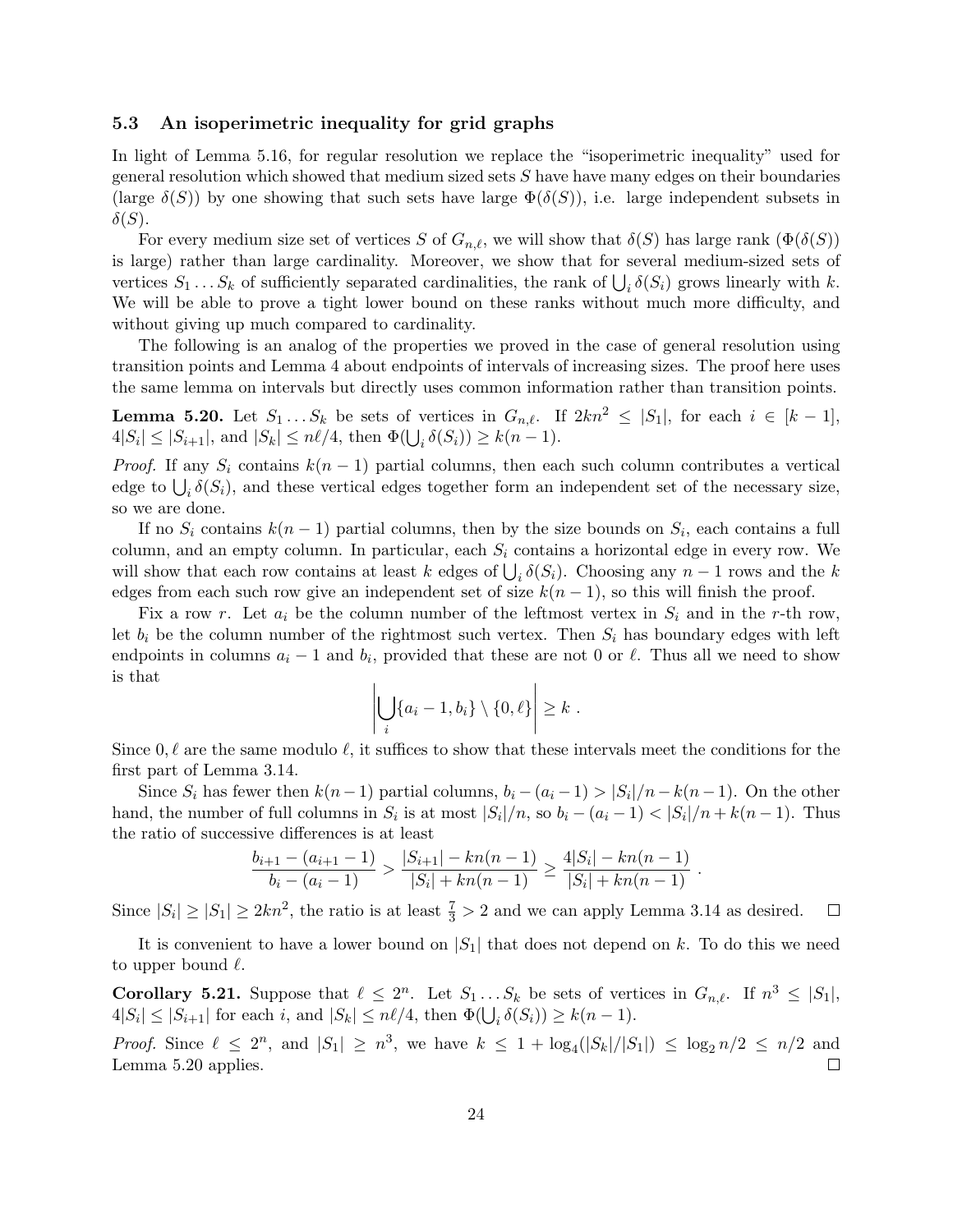### 5.4 Regular resolution time-space tradeoff for grid graphs

To prove Theorem 5.2, we will begin with a regular resolution refutation Π, and repeatedly subdivide Π into polynomially many epochs, at each point choosing an epoch in which enough progress happens that we may continue subdividing it. The process peters out after  $O\left(\frac{\log L}{\log \log \epsilon}\right)$  $\frac{\log L}{\log \log L}$  steps.

By Corollary 5.10, the adversary path will pass through clauses of every medium complexity level. In this analysis, an epoch in the refutation is viewed as representing a lot of progress if there is a path  $p$  to a clause appearing in that epoch such that, conditioned on having followed  $p$ , the adversary probably reaches a much smaller complexity clause by the end of that epoch than it began with. The major technical step is to show how to divide an epoch that represents a significant amount of progress into much smaller epochs, one of which does a comparable amount of work.

**Lemma 5.22.** Let  $0 < \epsilon < 1$  and  $\Pi$  be a regular resolution refutation of a Tseitin tautology on the grid graph  $G_{n,\ell}$  for  $\ell \leq 2^n$ . Suppose that p is a path in  $\Pi$  from the root to some clause C. Let  $0 \leq \ell_1 < \cdots < \ell_k$  satisfy  $\ell_{i+1} \geq \ell_i + 3$  for each  $i \in [k]$ . If for each  $i \in [k]$  there is some  $C_i \in \mathcal{L}_{\ell_j}^*$ appearing in  $\Pi$  with  $Pr_{adv}[C_i|p] \geq 2^{-(1-\epsilon)(n-1)}$  then  $\Phi(I_{C,\Pi}) \geq k\epsilon(n-1)$ .

*Proof.* Fix the choices of  $\ell_i$  and the associated clauses  $C_i$ . In order to make it relatively likely to reach each of the  $C_i$  from C as in the hypothesis, we show that the extra information at  $C_i$  over that at  $C$  cannot be too large. On the other hand we can show, using the isoperimetric properties of the grid graph, that the clauses  $C_i$  in total have a large amount of information and hence C must also. We start with the latter.

Let  $S_i = crit(I_{C_i,\Pi})$  for  $i = 1, \ldots, k$  and  $S = crit(p)$ . Since  $\ell_{i+1} \geq \ell_i+3$  we have  $|crit(I_{C_{i+1},\Pi})| \geq$  $4|crit(I_{C_i,\Pi})|$  and Corollary 5.21 implies that

$$
\Phi(\bigcup_{i} \delta(S_i)) \ge k(n-1)
$$
\n(3)

On the other hand, by Lemma 5.16, the hypothesis that  $Pr_{adv}[C_i|p] \geq 2^{-(1-\epsilon)(n-1)}$  implies that  $\Phi(I_{C_i,\Pi}|p) \leq (1-\epsilon)(n-1)$  where, as usual, we have identified p with the partial assignment labeling it. Moreover, since  $Pr_{adv}[C_i|p] > 0$ , there is some path  $q_i$  from C to  $C_i$  in  $\Pi$ . Therefore,

$$
S_i = crit(I_{C_i, \Pi}) = crit(pq_i) \subseteq crit(p) = S,
$$

where the third equality follows from Lemma 5.5 and the containment follows since by definition crit is monotone decreasing over partial assignments. Note that Lemma 5.5 also implies that  $p \cap S = I_{C,\Pi} \cap S$  and Corollary 2.12 implies that  $\delta(S) \subseteq \text{dom}(p)$ . Therefore, we may apply Proposition 5.19 with  $B = \text{dom}(p)$  to obtain

$$
\Phi(I_{C_i,\Pi}|p) \geq \Phi(\delta(S_i)|p) \quad \text{by monotonicity}
$$
\n
$$
= \Phi(\delta(S_i) \sqcap S|p \sqcap S) + \Phi(\delta(S_i) \sqcap \overline{S}|p \sqcap \overline{S}) \quad \text{by Lemma 5.19}
$$
\n
$$
\geq \Phi(\delta(S_i) \sqcap S|p \sqcap S) \quad \text{by nonnegativity}
$$
\n
$$
= \Phi(\delta(S_i)|p \sqcap S) \quad \text{since } S_i \subseteq S
$$
\n
$$
= \Phi(\delta(S_i)|I_{C,\Pi} \sqcap S) \quad \text{by Lemma 5.5}
$$
\n
$$
\geq \Phi(\delta(S_i)|I_{C,\Pi}) \quad \text{by monotonicity.}
$$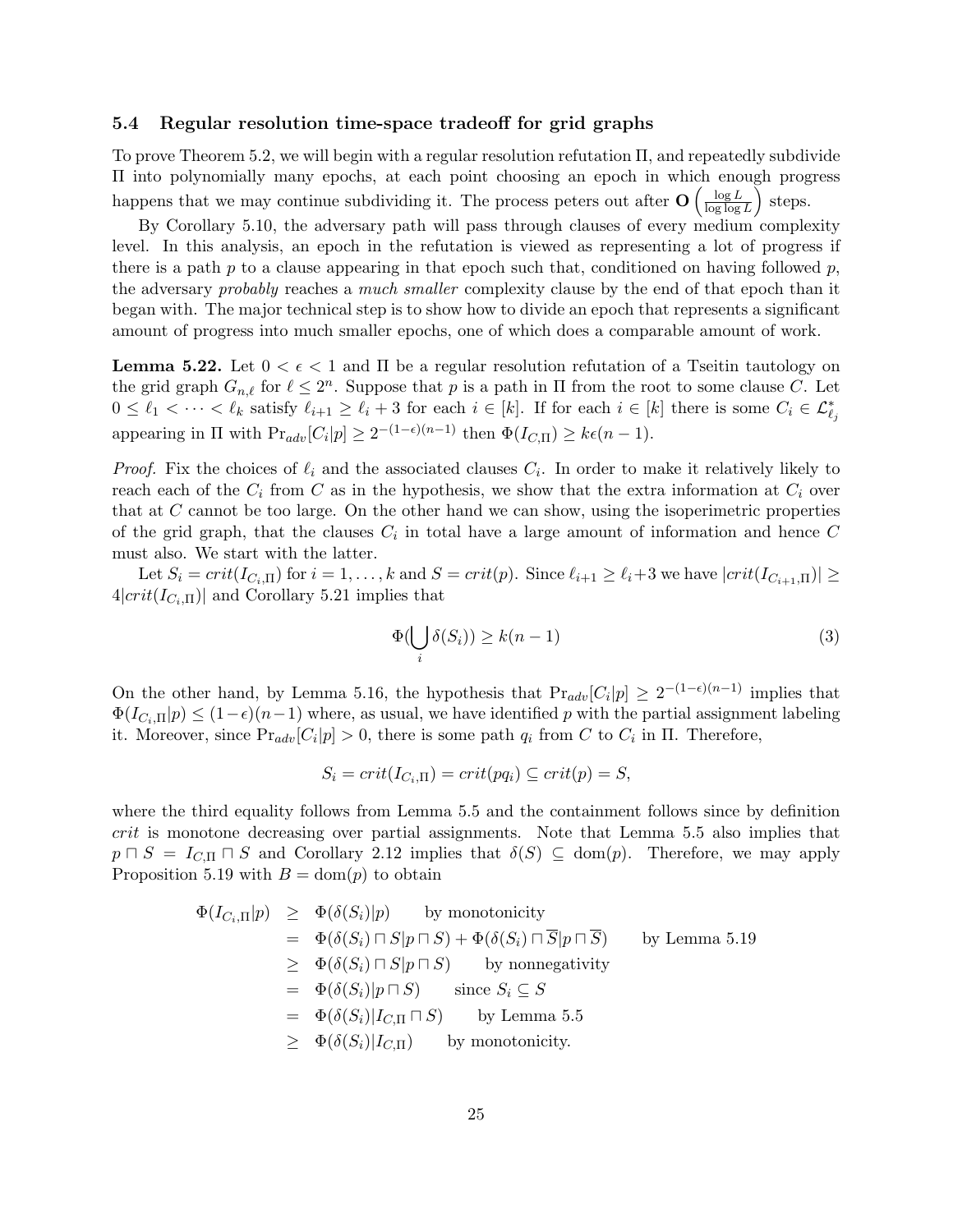It follows that  $\Phi(\delta(S_i)|I_{C,\Pi}) \leq (1-\epsilon)(n-1)$  for each  $i \in [k]$ . Hence, by the subadditivity of  $\Phi$ given in Proposition 5.18 we have

$$
\Phi(\bigcup_i \delta(S_i)|I_{C,\Pi}) \le (1-\epsilon)k(n-1).
$$

On the other hand, by the chain rule of Proposition 5.18 and (3) above, we have

$$
\Phi(I_{C,\Pi}) \ge \Phi(\bigcup_i \delta(S_i)) - \Phi(\bigcup_i \delta(S_i)|I_{C,\Pi}) \ge k(n-1) - (1-\epsilon)k(n-1) = \epsilon k(n-1)
$$

which is what we needed to prove.

The real value of Lemma 5.22 is in its contrapositive. If the proof is small, then by Lemma 5.16, the vast majority of the time the adversary path will only reach clauses C with  $\Phi(I_{C,\Pi})$  small. Moreover, there can only be a few medium complexity levels of clauses that the adversary is now relatively likely to visit. For most of the levels, the adversary on visiting  $C$  has essentially no greater chance to reach any clauses of that complexity level than the chance when the adversary began at the  $\perp$  clause.

With this lemma in hand we can now try to implement the overall plan for the proof of Theorem 5.2. Based on some parameters that we will set later, we first specify a property of clauses, which, by Lemma 5.16 and a union bound, are rarely encountered by an adversary in any refutation that is not too large.

**Definition 5.23.** Let  $0 < \epsilon < 1$  and m be parameters, which we will fix later. We say that a clause C has high potential if  $\Phi(I_C) \geq \epsilon m(n-1)$ .

Recall that a refutation is a *sequence* of clauses ending in  $\perp$ , and that the adversary walks down the proof DAG starting at ⊥, which involves moving backwards through this sequence, possibly jumping over intermediate clauses. The ordering on the sequence of clauses gives a sequence of time steps. Write  $time(C)$  for the time step in the proof sequence in which clause C appears. Recall that every arc in the proof DAG that crosses from one time step to an earlier one corresponds to a clause that must be in memory during all intervening time steps. Moreover, by Corollary 5.10, the adversary path must pass through clauses in every  $\mathcal{L}_i^*$  starting from large values of i and ending with  $i = 0$ . For a medium complexity clause C we write  $level(C)$  to denote the i such that  $C|in\mathcal{L}_i^*$ . These properties motivate us to define a way to measure the progress of a portion of the proof.

**Definition 5.24.** Let C be a medium complexity clause in  $\Pi$ . Say that a path p in  $\Pi$  from the root to clause C is a  $(T, gap, \delta)$ -path in  $\Pi$  if, conditioned on following p, with probability at least  $1 - \delta$ , the adversary  $A_{\Pi}$ 

- does not reach any high potential clauses, and
- reaches a clause C' with  $level(C') \le level(C) gap$  such that  $time(C') \ge time(C) T$ .

**Lemma 5.25** (Inductive Step). Let Π be a space S regular resolution refutation of a Tseitin tautology on  $G_{n,\ell}$  for  $n^3 \leq \ell \leq 2^n$ . Suppose that p is a  $(T, gap, \delta)$ -path in  $\Pi$ ,  $gap \geq 1$ , and B is any natural number. Then there exists a  $(T', gap', \delta')$ -path p' in  $\Pi$  extending p such that

•  $T' = \lceil T/B \rceil$ ,

 $\Box$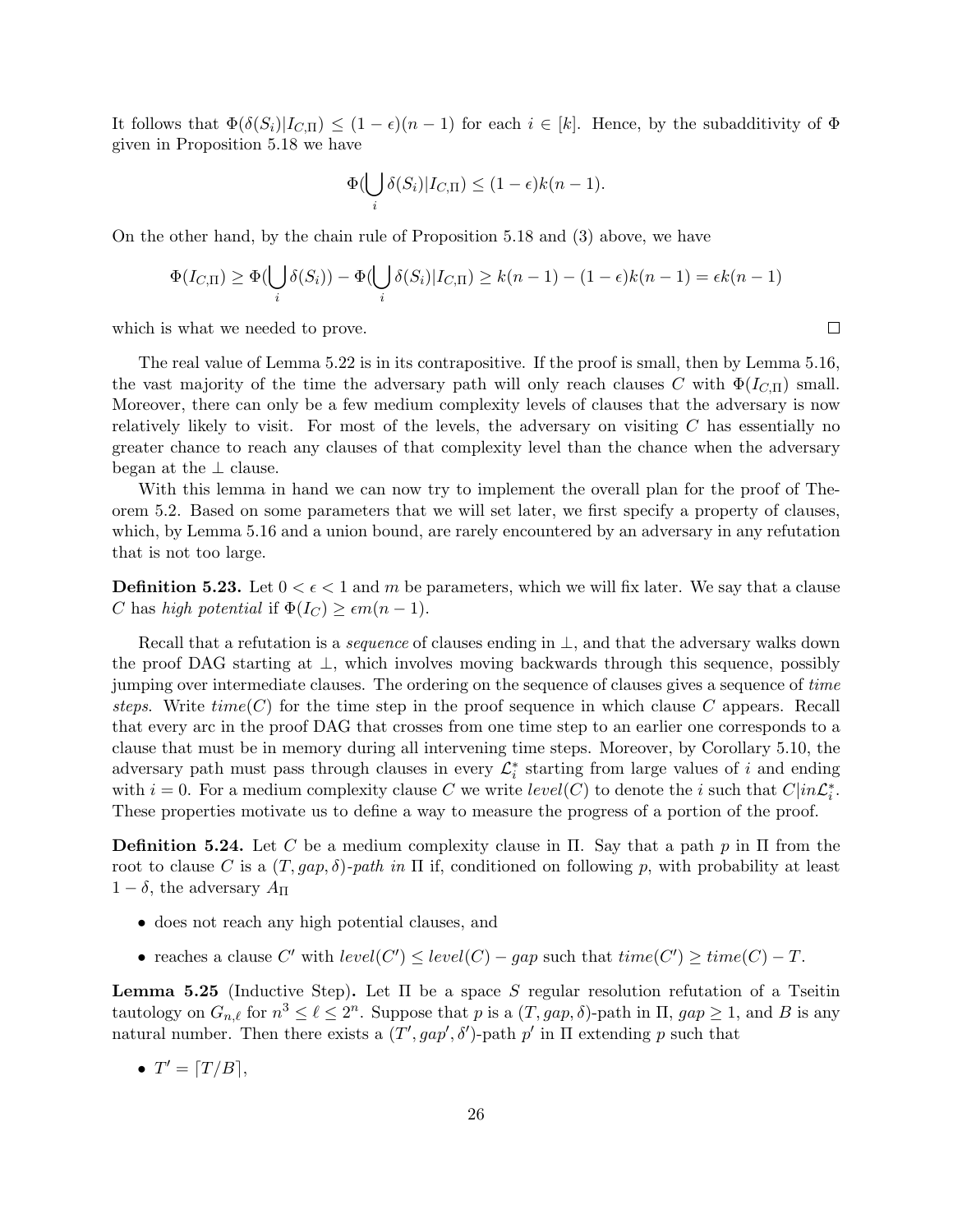- $gap' = \frac{gap}{3m}$  $\frac{gap}{3m}$ , and
- $\delta' = \delta + B \cdot S \cdot 2^{-(1-\epsilon)(n-1)}$ .

*Proof.* If  $\delta \geq 1$  then the claim is vacuous, so assume that  $\delta < 1$ . Let C be the clause reached by p. By hypothesis,  $level(C) \geq gap$  and C must not have high potential.

Therefore, by the contrapositive of Lemma 5.22 with  $k = m$ , there do not exist m complexity levels  $\ell_1 < \ldots < \ell_m$  with  $\ell_{i+1} \geq \ell_i + 3$  such that there is a clause  $D_i \in \mathcal{L}_{\ell_i}^*$  with  $Pr_{adv}[C_i|p] \geq$  $2^{-(1-\epsilon)(n-1)}$ . In particular, this means that there do not exist 3m distinct complexity levels of clauses  $\mathcal{L}_j^*$  such that there is a clause  $D \in \mathcal{L}_j^*$  with  $Pr_{adv}[D|p] \geq 2^{-(1-\epsilon)(n-1)}$ .

Therefore, there exists a sequence of at least  $gap' = \frac{gap}{3m}$  $\frac{gap}{3m}$  consecutive complexity levels between  $level(C)$  and  $level(C) - gap$ , such that for any D in one of these levels,  $Pr[D|p] \leq 2^{-(1-\epsilon)(n-1)}$ . Let i' be the largest level in this sequence, and  $i' - gap' + 1$  be the smallest.

Divide the T time steps between  $time(C)$  and  $time(C) - T$ , into B epochs of length at most  $T' = [T/B]$ , and let M denote the union over the B breakpoints between these epochs (including the start of the first epoch), of the sets of clauses in memory that are of complexity level between  $i'$  and  $i' - gap' + 1$ . By a union bound,

Pr[ adversary reaches some clause in  $\mathcal{M} \leq B \cdot S \cdot 2^{-(1-\epsilon)(n-1)}$ .

Thus, except with probability at most  $\delta'$ , the adversary  $A_{\Pi}$ , conditioned on following p,

- 1. does not hit any high potential clauses,
- 2. reaches a clause C' with  $level(C') \le level(C) gap$  and  $time(C') \ge time(C) T$ , and
- 3. does not hit any clause in M.

By averaging, there must exist a path  $p'$  extending p and reaching a clause  $C' \in \mathcal{L}_{i'}^*$  such that this also holds, except with probability at most  $\delta'$ .

Then, we claim that p' is a  $(T', gap', \delta')$ -path. Let C' denote the clause reached by p'. C' falls in some epoch of length at most  $T'$ . If no clause in  $\mathcal M$  is reached and the adversary has followed  $p'$ , then by the beginning of the epoch containing  $C'$ , the complexity level of the clause reached by the adversary must be less than or equal to  $i' - gap'$ . Thus, by construction, p' is indeed a  $(T', gap', \Delta')$ -path in  $\Pi$ .  $\Box$ 

Additionally, whenever we have a  $(T, gap, \delta)$ -path p in  $\Pi$  with nontrivial gap and  $\delta$  parameters, we can show that  $T$  is nontrivial.

**Lemma 5.26** (Base Case). Let  $\Pi$  be a regular resolution refutation of a Tseitin tautology on  $G_{n,\ell}$ for  $n^3 \leq \ell \leq 2^n$ . If p is a  $(T, gap, \delta)$ -path in  $\Pi$  with  $gap > 3m$ , then  $T \geq (1 - \delta)2^{(1 - \epsilon)(n-1)}$ .

*Proof.* If  $\delta \geq 1$ , the claim is trivial. Suppose that  $\delta < 1$ . Let C be the clause reached by p and consider the clauses in the epoch between time steps  $time(C) - T$  and  $time(C)$  in  $\Pi$ .

By Lemma 5.22, there exists some complexity level  $\mathcal{L}_i^*$  with  $i > level(C) - gap$  such that, conditioned on following p, the adversary  $A_{\Pi}$ 

- reaches a clause  $C' \in \mathcal{L}_i^*$ , with  $time(C') \geq step(C) T$  with probability at least  $(1 \delta)$ , and
- does not reach any fixed clause D in  $\mathcal{L}_i^*$ , except with probability at most  $2^{-(1-\epsilon)(n-1)}$ .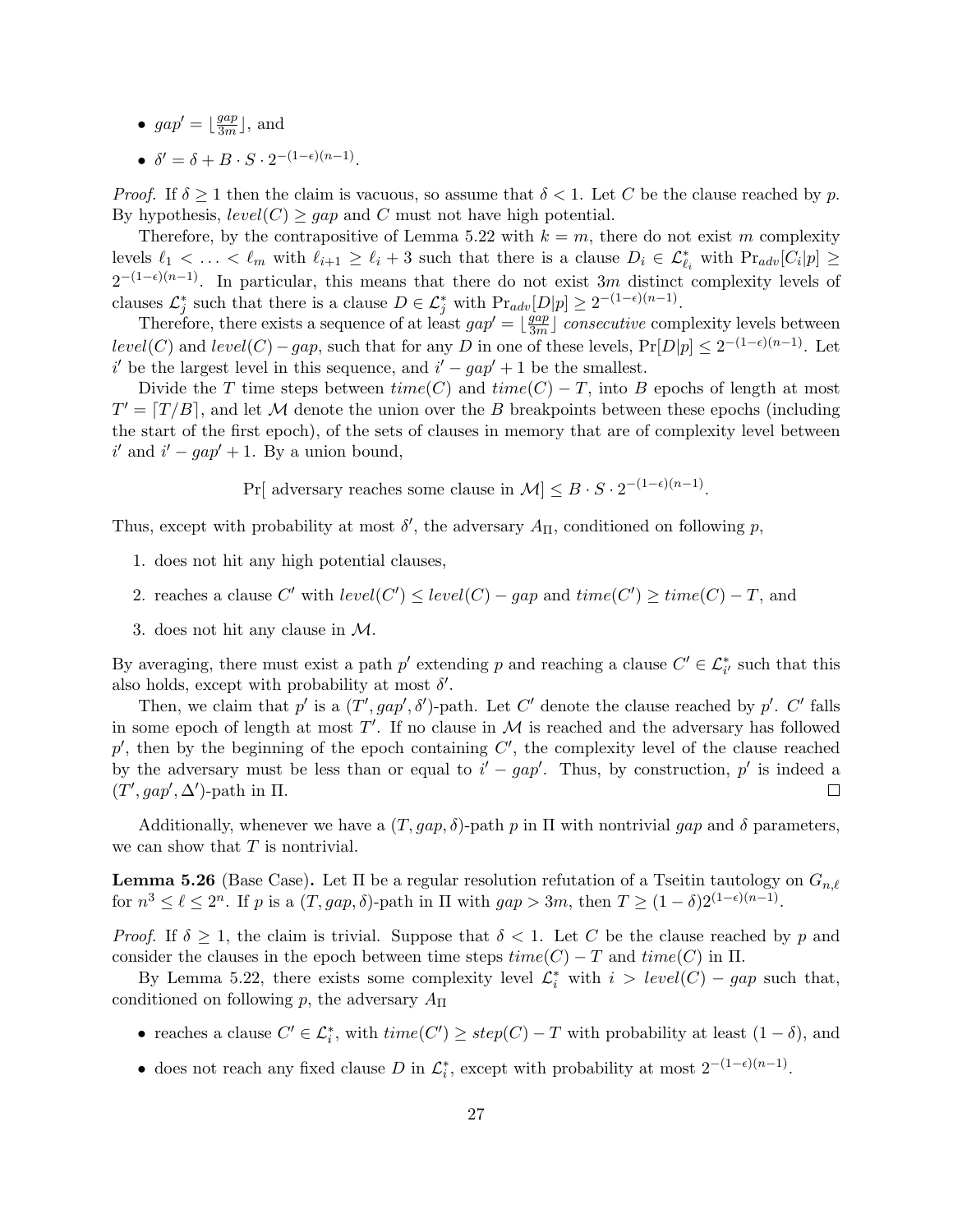By a union bound over the clauses in this epoch, we conclude that  $T \geq (1 - \delta)2^{(1 - \epsilon)(n-1)}$ .  $\Box$ 

We now have the ingredients needed to complete the proof of our time-space tradeoff for regular resolution.

Proof of Theorem 5.2. We begin with a regular resolution proof  $\Pi$  of length T that uses space S and refutes a Tseitin tautology on  $G_{n,\ell}$ . There are  $L = \log_2(\ell/(4n^2))$  distinct medium complexity levels of clauses with respect to T. By Corollary 5.10, the path followed by adversary  $A_{\Pi}$  must pass through clauses with each of these complexity levels.

The outline of the remainder of the proof is as follows:

- First we show, via a union bound over the number of steps in the proof, that there is a  $(T, L, \delta_0)$ -path in  $\Pi$  for some suitably small  $\delta_0$ . This step only involves calculating the probability that the adversary passes through some high potential clause. This calculation will require that  $\epsilon \cdot m$  not be small compared to  $\frac{\log_2 T}{\log_2 n}$ .
- Next we choose an appropriate value for  $B$  and continually apply the inductive step from Lemma 5.25, until either the accumulated error  $\delta$  becomes too large, or the *gap* becomes too small. (We use the same value of  $B$  at each step.)
- Finally, some number r of rounds, just before *qap* has become too small after r rounds, we apply the base case Lemma 5.26 to deduce that the  $T'$  at the last step is reasonably large, and that  $T \geq B^r \cdot T'$ .

Let r denote the number of rounds that we will apply the inductive step and let  $qap_i$  denote the value of gap after each round and  $\delta_i$  denote the value of  $\delta$  after each round. We will set  $gap_0 = L = \log_2(\ell/(4n^2))$ . By Lemma 5.16, the probability that  $A_{\Pi}$  reaches a high potential clause is at most  $2^{-\epsilon m(n-1)}$ . Therefore if

$$
T \cdot 2^{-\epsilon m(n-1)} \le \delta_0 \tag{4}
$$

the adversary must reach some clause of complexity  $L$ . Fix any path to such a clause. We obtain that this path is a  $(T, L, \delta_0)$ -path,

We will choose B so that gap, rather than the error  $\delta$ , is the limiting resource, so we take

$$
r = \frac{\log_2 L}{\log_2 (3m)} - 1\tag{5}
$$

Observe that by Lemma 5.25,  $\delta_r = \delta_0 + r \cdot B \cdot S \cdot 2^{-(1-\epsilon)(n-1)}$ . and applying Lemma 5.26 after the r-th round point yields  $T' \ge (1 - \delta_r)2^{(1-\epsilon)(n-1)}$ . By choosing

$$
\delta_0 = \frac{1}{3}
$$
 and  $B = \frac{1}{3} \cdot \frac{2^{(1-\epsilon)(n-1)}}{S \cdot r}$ ,

we obtain that  $\delta_r = 2/3$  and hence

$$
T \ge \frac{1}{3} 2^{(1-\epsilon)(n-1)} \cdot \left(\frac{2^{(1-\epsilon)(n-1)}}{3 \cdot S \cdot r}\right)^r \tag{6}
$$

Together with the  $n^3 \leq \ell \leq 2^n$  and the values of  $\delta_0$ , L, and r, inequalities (4) and (6) provide the only constraints on our parameters. It remains to choose m and  $\epsilon$  to optimize them and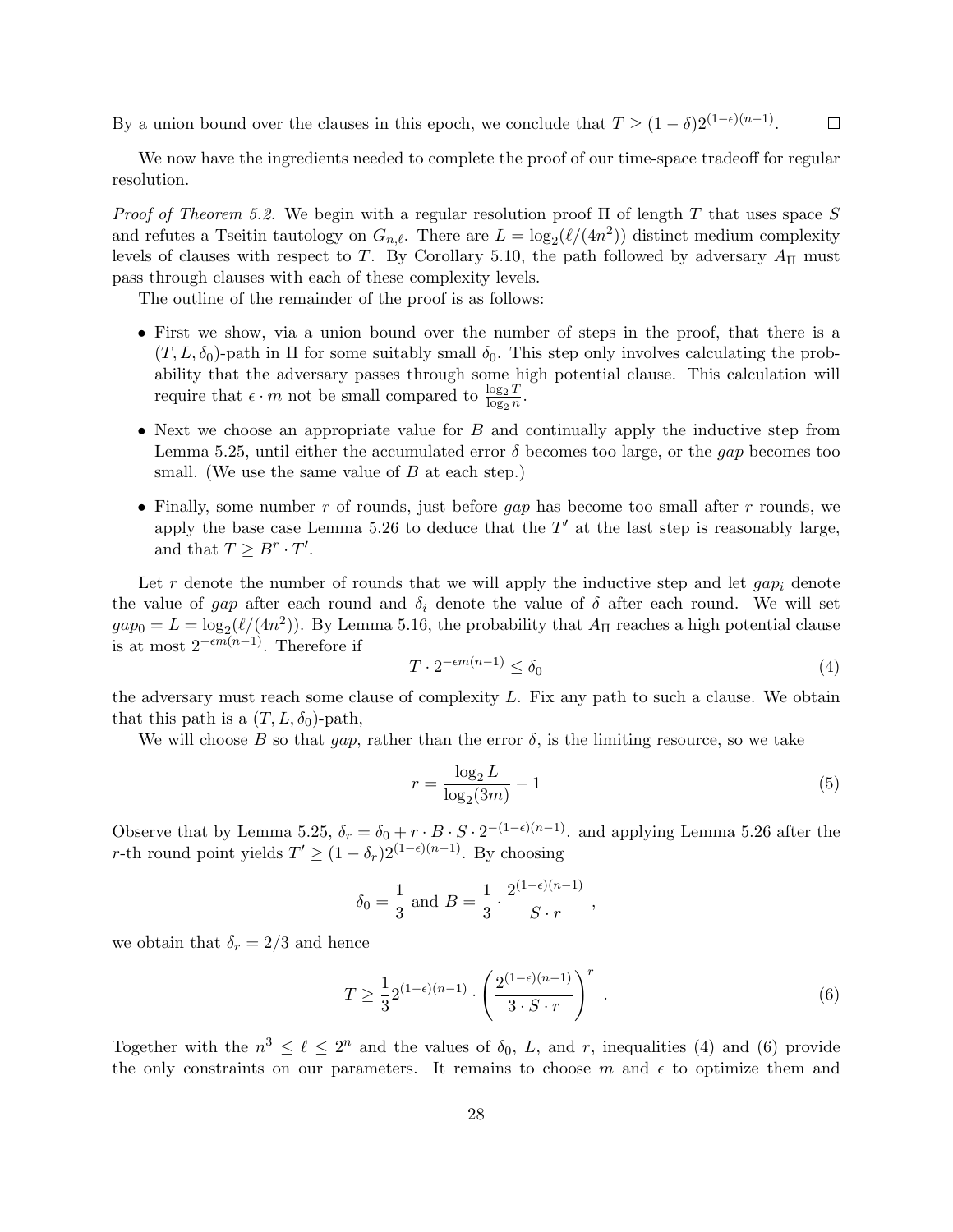derive a convenient tradeoff lower bound. It is convenient to choose  $m = \log_2 L$  so that  $r =$  $\log_2 L/\log_2 (3m) - 1$  is between  $\frac{1}{2} \log_2 L/\log_2 \log_2 L$  and  $\log_2 L/\log_2 \log_2 L$ . For convenience we  $\log_2 L / \log_2 (3m) - 1$  is between  $\frac{1}{2} \log_2 L / \log_2 \log_2 L$  and  $\log_2 L / \log_2 \log_2 L$ . For convenience we also choose  $\epsilon$  to be  $2/\log_2 m = 2/\log_2 \log_2 L$ . With these choices, the constraint (4) is satisfied whenever T is at most  $\frac{1}{3} 2^{\frac{2 \log_2 L}{\log_2 \log_2 L}(n-1)}$  and this upper bound is strictly larger than the lower bound from (6). On the other hand, since  $r \leq \log_2 L / \log_2 \log_2 L$  and  $L \leq n$ , the  $3^{r+1}r^r$  in the denominator of the expression in (6) is at most  $2^{(1-\epsilon)(n-1)}$ . Hence

$$
T \ge \left(\frac{2^{\left(1 - \frac{2}{\log_2 \log_2 L}\right)(n-1)}}{S}\right)^{\frac{\log_2 L}{2 \log_2 \log_2 L}}
$$

.

Since  $L$  is grows at least logarithmically with  $n$ , the statement of the theorem follows.

 $\Box$ 

## 6 Conclusion

We have shown superpolynomial size-space tradeoff lower bounds for resolution proofs which are the first to apply for superlinear space. The two different methods for deriving these bounds are based on a similar recursive decomposition of proofs into epochs. Our results suggest a number of open questions: Can this decomposition framework be applied to show size-space tradeoffs for stronger proof systems? With very small space, resolution size upper bounds for the Tseitin formulas we consider are  $log_2 n$  powers of their size for unlimited space. Is this tight? Can we increase the exponent in our lower bound from  $\Theta(\log \log n / \log \log \log n)$  to  $\Theta(\log n)$ ? More generally, is it true that for every k and every formula of size n with a proof of size  $n^k$ , there exists a proof in space  $O(n)$ with size  $n^{O(\log n)}$ ? with size  $2^{n^{\epsilon}}$  for any  $\epsilon > 0$ ? Finally, our tradeoff lower bound can be viewed as a separation between two search paradigms: dynamic programming vs. divide and conquer. Can we find other settings in which these paradigms may be separated?

# References

- [1] M. Alekhnovich, J. Johannsen, T. Pitassi, and A. Urquhart. An exponential separation between regular and general resolution. Technical Report TR01-56, Electronic Colloquium in Computation Complexity, http://www.eccc.uni-trier.de/eccc/, 2001.
- [2] M. Alekhnovich and A. A. Razborov. Satisfiability, branch-width and tseitin tautologies. In Proceedings 43nd Annual Symposium on Foundations of Computer Science, pages 593–603, Vancouver, BC, November 2002. IEEE.
- [3] A. Atserias and V. Dalmau. A combinatorial characterization of resolution width. In Proceedings Eighteenth Annual IEEE Conference on Computational Complexity, pages 239–247, Aarhus, Denmark, July 2003.
- [4] Fahiem Bacchus, Shannon Dalmao, and Toniann Pitassi. Solving #sat and Bayesian inference with backtracking search. jair, 34:391–442, 2009.
- [5] P. Beame and T. Pitassi. Simplified and improved resolution lower bounds. In Proceedings 37th Annual Symposium on Foundations of Computer Science, pages 274–282, Burlington, VT, October 1996. IEEE.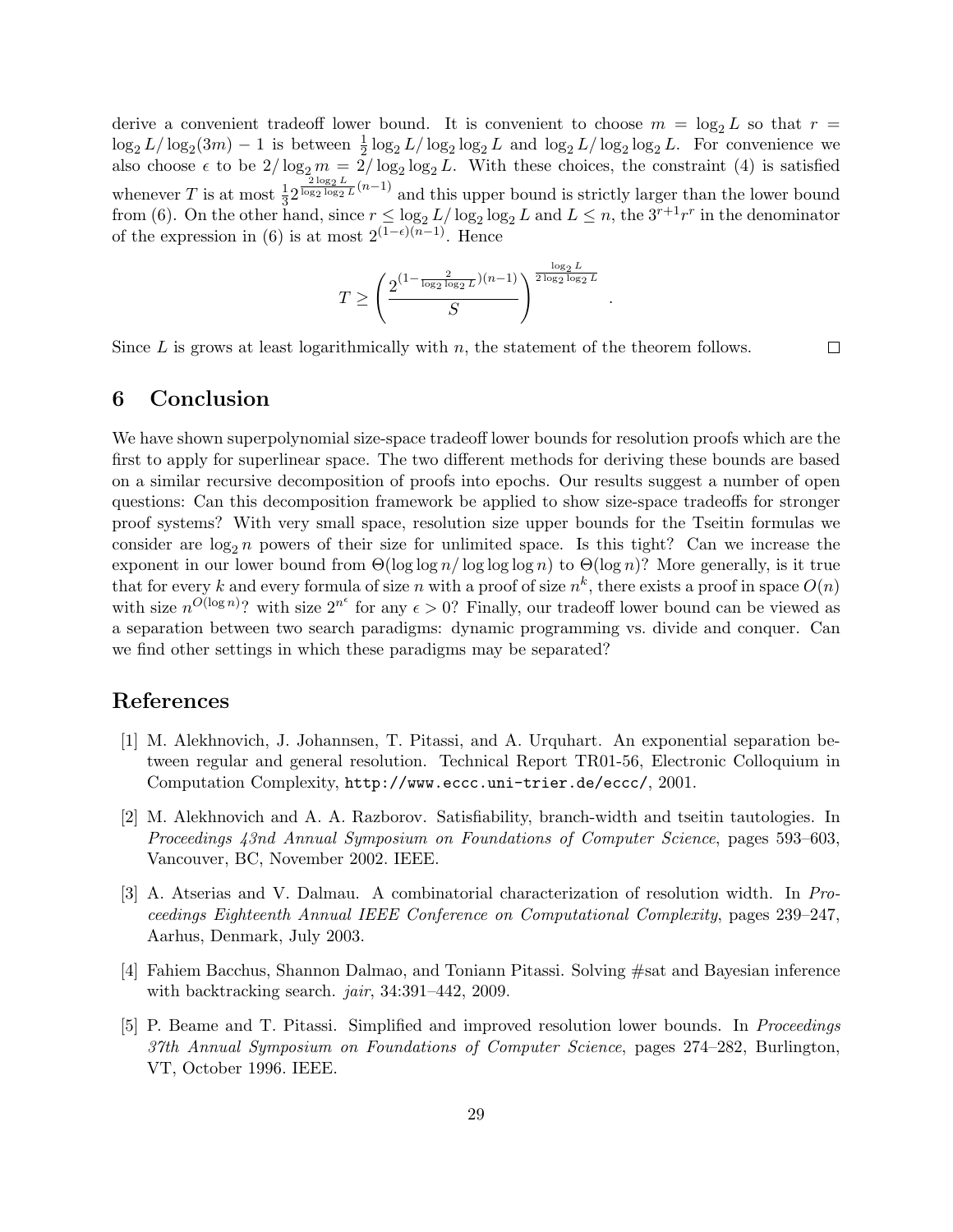- [6] E. Ben-Sasson, R. Impagliazzo, and A. Wigderson. Near-optimal separation of treelike and general resolution. Combinatorica, 24(4):585–603, 2004.
- [7] E. Ben-Sasson and J. Nordström. Short proofs may be spacious: An optimal separation of space and length in resolution. In Proceedings 49th Annual Symposium on Foundations of Computer Science, pages 709–718, Philadelphia,PA, October 2008. IEEE.
- [8] E. Ben-Sasson and J. Nordström. Understanding space in resolution: Optimal lower bounds and exponential tradeoffs. Technical Report TR09-034, Electronic Colloquium in Computation Complexity, http://www.eccc.uni-trier.de/eccc/, 2009.
- [9] E. Ben-Sasson and J. Nordström. Understanding space in proof complexity: Separations and trade-offs via substitutions. Technical Report arXiv:1008.1789, arxiv, 2010.
- [10] E. Ben-Sasson and A. Wigderson. Short proofs are narrow resolution made simple. In Proceedings of the Thirty-First Annual ACM Symposium on Theory of Computing, pages 517– 526, Atlanta, GA, May 1999.
- [11] S. R. Buss. Polynomial-size Frege and resolution proofs of st-connectivity and Hex tautologies. Theoretical Computer Science, 357(1–3):35–52, 2006.
- [12] Shiteng Chen, Tiancheng Lou, Periklis Papakonstantinou, and Bangsheng Tang. Widthparameterized sat: Time-space tradeoffs. Technical Report abs/1108.2385, arXiv, 2011.
- [13] J. L. Esteban and J. Toran. Space bounds for resolution. In (STACS) 99: 16th Annual Symposium on Theoretical Aspects of Computer Science, volume 1563 of Lecture Notes in Computer Science, pages 530–539, Trier, Germany, March 1999. Springer-Verlag.
- [14] Z. Galil. On the complexity of regular resolution and the Davis-Putnam procedure. Theoretical Computer Science, 4:23–46, 1977.
- [15] A. Haken. The intractability of resolution. Theoretical Computer Science, 39:297–305, 1985.
- [16] P. Hertel and T. Pitassi. Exponential time/space speedups for resolution and the pspacecompleteness of black-white pebbling. In Proceedings 48th Annual Symposium on Foundations of Computer Science, pages 137–149, Berkeley, CA, October 2007. IEEE.
- [17] J. Krajíček. *Bounded Arithmetic, Propositional Logic and Complexity Theory.* Cambridge University Press, 1996.
- [18] Jo˜ao P. Marques-Silva and Karem A. Sakallah. Grasp a new search algorithm for satisfiability. In Proceedings of the International Conference on Computer-Aided Design, pages 220–227, San Jose, CA, November 1996. ACM/IEEE.
- [19] J. Nordström. Narrow proofs may be spacious: Separating space and width in resolution. SIAM Journal on Computing, 39(1):59–121, 2009.
- [20] J. Nordström. A simplified way of proving trade-off results for resolution. *Information Pro*cessing Letters, 109(18):1030–1035, 2009.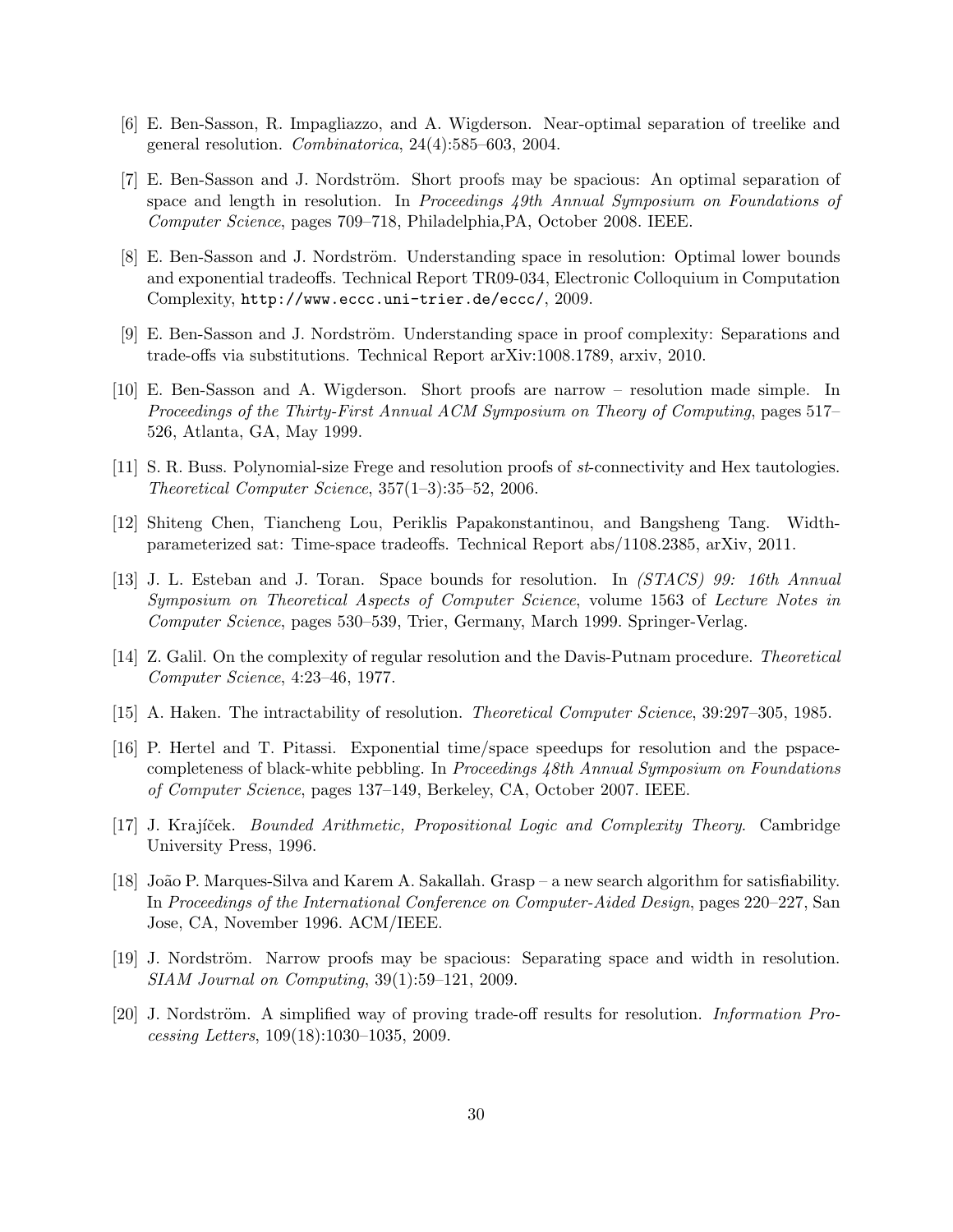- [21] J. Nordström. Pebble games, proof complexity, and time-space trade-offs. Logical Methods in Computer Science, 2011. To appear.
- [22] J. Nordström and J. Håstad. Towards an optimal separation of space and length in resolution. In Proceedings of the Fortieth Annual ACM Symposium on Theory of Computing, pages 701– 710, Victoria, BC, May 2008.
- [23] Wolfgang J. Paul and Robert E. Tarjan. Time-space trade-offs in a pebble game. Acta Informatica, 10:111–115, 1978.
- [24] T. Pitassi and R. Raz. Lower bounds for regular resolution proofs of the weak pigeonhole principle. In Proceedings of the Thirty-Third Annual ACM Symposium on Theory of Computing, pages 347–355, Hersonissos, Crete, Greece, July 2001.
- [25] Pavel Pudlák. Proofs as games. American Math. Monthly, June-July:541–500, 2000.
- [26] Pavel Pudlák and Russell Impagliazzo. A lower bound for DLL algorithms for  $k$ -SAT. In Proceedings of the Eleventh Annual ACM-SIAM Symposium on Discrete Algorithms, pages 128–136, 2000.
- [27] Martin Tompa. Time-space tradeoffs for computing functions, using connectivity properties of their circuits. Journal of Computer and System Sciences, 20:118–132, April 1980.
- [28] G. S. Tseitin. On the complexity of derivation in the propositional calculus. In A. O. Slisenko, editor, Studies in Constructive Mathematics and Mathematical Logic, Part II. 1968.
- [29] Lintao Zhang, Conor F. Madigan, Matthew H. Moskewicz, and Sharad Malik. Efficient conflict driven learning in a boolean satisfiability solver. In *Proceedings of the International Conference* on Computer-Aided Design, pages 279–285, San Jose, CA, November 2001. ACM/IEEE.

# A Some Upper Bounds

For the graphs we will consider, some generic upper bounds follow from bounds on their *cut width*. The first will form the high space upper bound in our time space trade-off result, and the second is a low space upper bound we use to argue about the tightness of the lower bound we get for low space.

**Definition A.1.** The *cut width* of a graph  $G$  is the smallest  $W$  such that there is a linear ordering of the vertices  $v_1, \ldots, v_n$  such that, for every  $1 \le t \le n$ , there are no more than W edges crossing the cut  $({v_1, \ldots, v_t}, {v_{t+1}, \ldots, v_n}).$ 

Throughout this section we will use the following well-known fact which we prove for completeness:

The *rank* of a resolution proof is the height of its proof DAG.

**Observation A.2.** Any tree-like proof of rank r has size at most  $2^{r+1}$  and clause space at most  $r+1$ .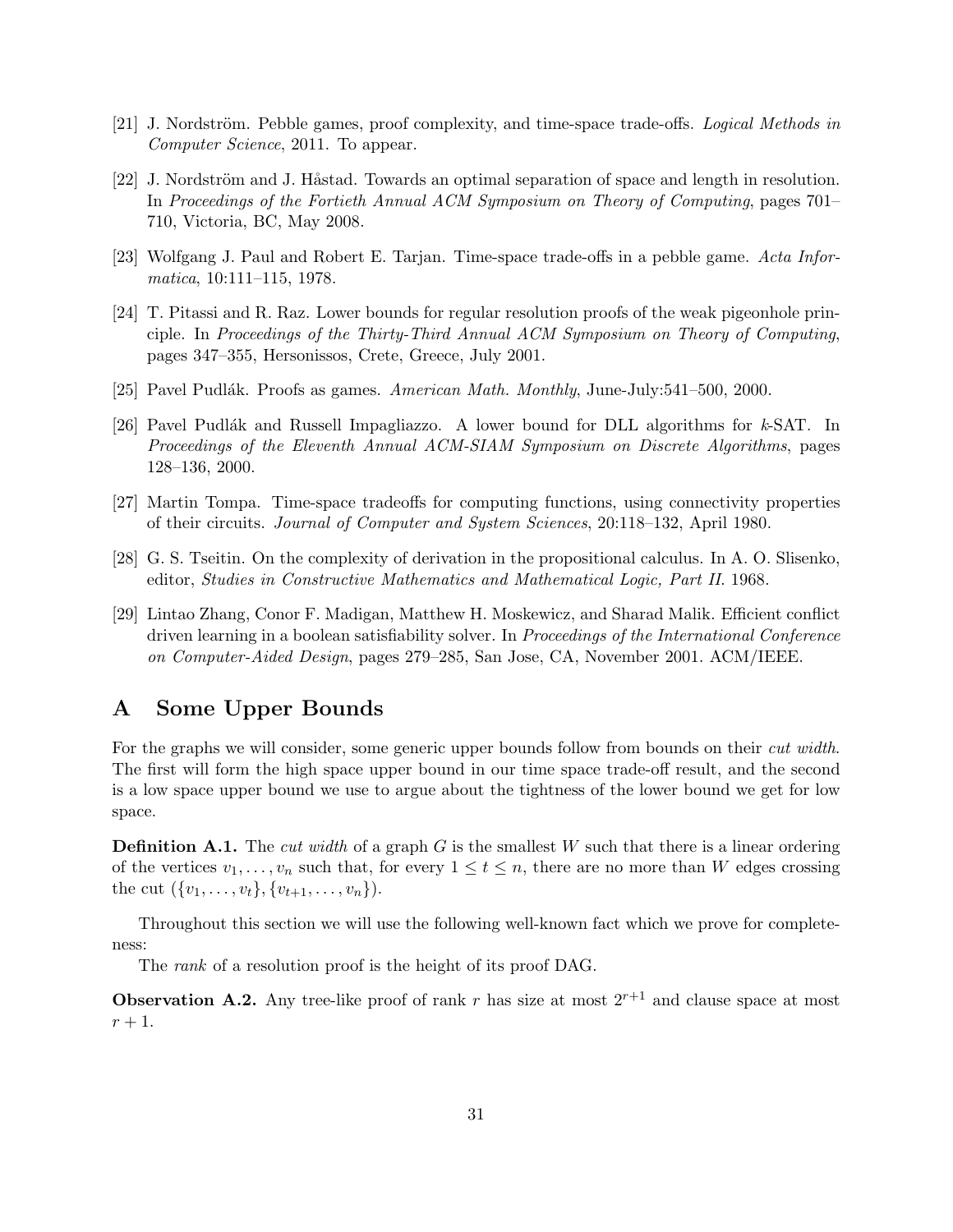Proof. The first is an elementary fact about binary trees of height r. The second, we prove by induction. In the base case, suppose that a proof has rank 1. Then the proof consists of one step and so we need 2 units of space to hold both resolvents. Now suppose the inductive hypothesis holds for rank r, and that we have a proof of rank  $r + 1$ . Suppose C is the last clause of the proof, and A, B are its children. Then the derivations leading up to A, B are rank r. We then derive C as follows – run the derivation of A using r clause space, then A is the only remaining active clause by the tree-like assumption, so clear all of this space and store only A. Then, derive B using  $r$ clause space. When we have  $B$ , resolve it with  $A$  to finish the derivation of  $C$ . We only needed  $r + 1$  space in total, as desired.  $\Box$ 

**Lemma A.3** (Lemma 2.7). Let G be a graph with n vertices, maximum degree  $d$ , and cut width W. Then there is a resolution refutation of a Tseitin tautology on G using  $\leq n \cdot 2^{d+W}$  resolution steps, and space  $\leq 2^W + d + 1$ , plus space for the initial axioms.

*Proof.* We will specify a sequence of  $n + 1$  collections  $C_i$  of clauses, such that

- 1.  $C_1$  is a subset of the axioms.
- 2.  $|\mathcal{C}_i| \leq 2^{W-1}$  for all i.
- 3.  $\mathcal{C}_n = \{\perp\}$ .
- 4. Given a configuration with  $\mathcal{C}_i$  and the axioms in memory, we derive any clause in  $\mathcal{C}_{i+1}$  using at most  $2^{d+1}$  proof steps and  $d+1$  extra work cells.

This construction mirrors a construction in [11]. For each  $1 \leq i \leq n$ , let  $E_i$  be the collection of at most W edges crossing the cut  $({v_1 \dots v_i}, {v_{i+1}, \dots, v_n})$  as described in the assumption. Let  $\mathcal{C}_i$  be the collection of  $2^{|E_i|-1}$  clauses whose conjunction is semantically equivalent to the parity constraint  $\bigoplus_{e \in E_i} x_e \equiv \bigoplus_{1 \leq j \leq i} \chi(j)$ .

We've defined everything so that (1), (2) and (3) hold immediately. Now we will show that item (4) holds for  $i < n-1$ .

The symmetric difference of  $E_i$  and  $E_{i+1}$  is, by definition, the edges incident tohas  $v_{i+1}$ . Let  $A_{i+1}$  denote the axioms associated with vertex  $v_{i+1}$ . By definition  $A_{i+1}$  is logically equivalent to the constraint  $\bigoplus_{e \sim v_{i+1}} x_e \equiv \chi(i+1)$ . If we think of parity constraints as  $\mathcal{GF}(2)$ -linear equations, and we add the two equations associated with  $A_{i+1}$  and  $C_i$ , we obtain the equation associated with  $\mathcal{C}_{i+1}$ , so we conclude that

$$
A_{i+1}, C_i \models C_{i+1} .
$$

This move from  $\mathcal{C}_i$  to  $\mathcal{C}_{i+1}$  thus corresponds to adding two linear equations together and deleting one of them from memory.

Since resolution is implicationally complete, it is clear that it is possible to complete this move. We would like to now say that with at most  $2^{d+1}$  size and  $d+1$  space, we can derive any particular clause of  $C_{i+1}$ , so that we can complete the move using  $|C_{i+1}| \cdot 2^{d+1}$  size and  $d+1$  work space in addition to the space needed just to hold  $\mathcal{C}_i, \mathcal{C}_{i+1}$  and the axioms.

Let C be an arbitrary clause in  $C_{i+1}$ . It is well known that we may convert any derivation

$$
A_{i+1}|_{\neg C}, \mathcal{C}_i|_{\neg C} \vdash \bot
$$

into a derivation

$$
A_{i+1}, C_i \vdash C ,
$$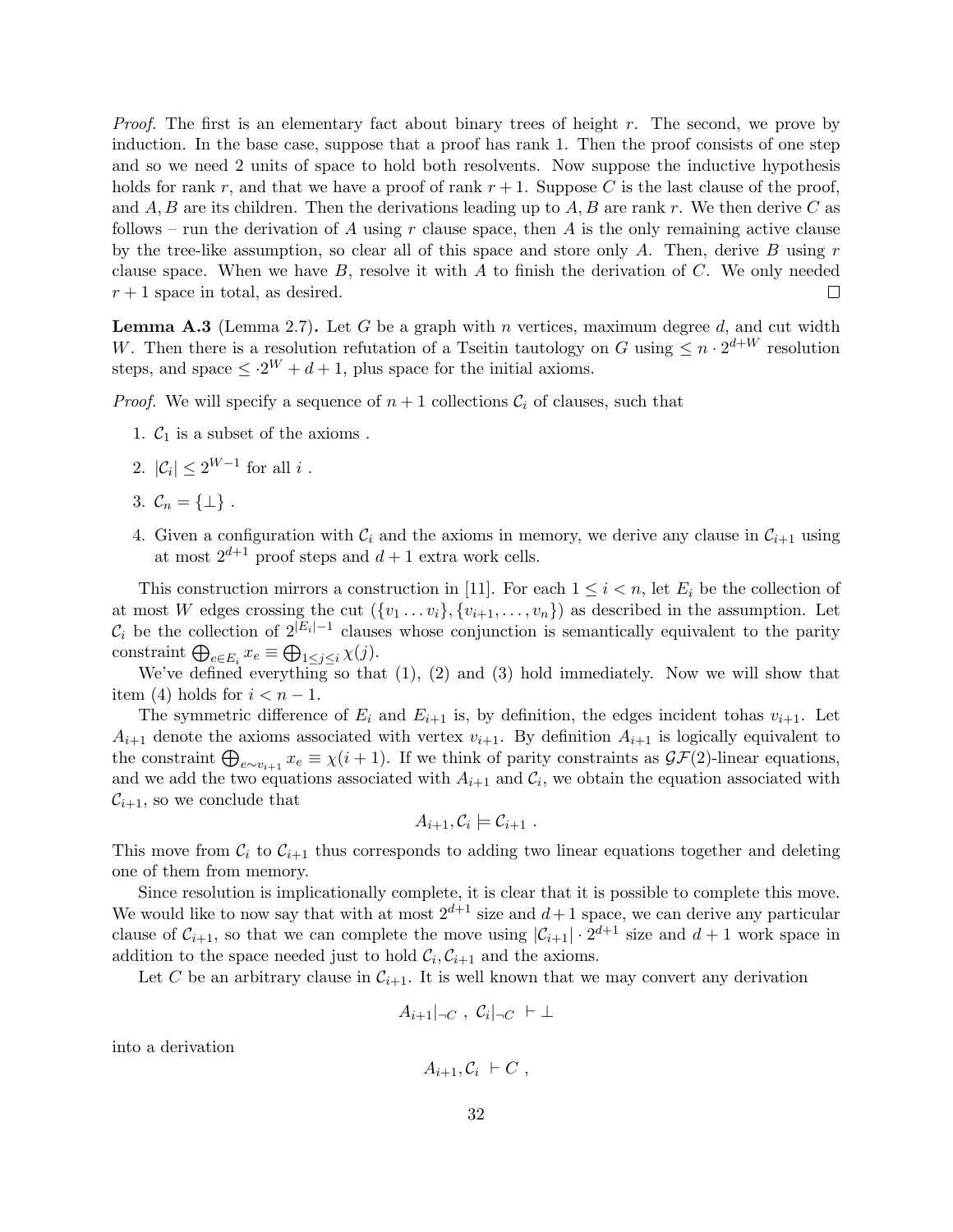using exactly the same proof DAG and possibly with some weakening steps added. It should be clear that weakening steps can be eliminated at the end of our construction without increasing the space or size used.

Since  $C_{i+1}$  is logically equivalent to a parity constraint, every  $C \in C_{i+1}$  assigns every variable  $E_{i+1}$ . Thus the only variables remaining in any of the  $\mathcal{C}_i$  after the restriction  $\neg C$  is applied correspond to edges incident to  $v_{i+1}$ . Thus there are at most d variables in any such derivation, and this derivation may be carried out trivially in a tree-like fashion using only  $2^{d+1}$  size and  $d+1$ space.

So, by completing a sequence of  $2^{W-1}$  derivations each of length  $2^{d+1}$ , reusing the  $d+1$  space for each, we may fill  $2^{W-1}$  new cells with the clauses in  $\mathcal{C}_{i+1}$ . We may then safely delete the cells used to hold  $\mathcal{C}_i$ , so that we never need more than  $2 \cdot 2^{W-1} + d + 1$  space, plus the space for the axioms.

Finally we will see (4) holds for  $i = n$ , that is, from  $\mathcal{C}_{n-1}$  and the axioms, we may derive a contradiction using  $2^{d+1}$  size and  $d+1$  space.

Since  $E_{n-1}$  is just the set of neighbors of  $v_n$ ,  $\mathcal{C}_{n-1}$  is logically equivalent to  $\bigoplus_{e \sim v_n} x_e \equiv$ Since  $E_{n-1}$  is just the set of heighbors of  $v_n$ ,  $C_{n-1}$  is logically equivalent to  $\bigoplus_{e \sim v_n} x_e =$ <br> $\bigoplus_{1 \leq j \leq n-1} \chi(j)$ . But  $A_n$  is logically equivalent to  $\bigoplus_{e \sim v_n} x_e \equiv \chi(n)$ , which by assumption that  $\chi$  is odd-charged, is of different parity. So  $\mathcal{C}_{n-1}$  and  $A_n$  are contradictory sets of clauses, and on at most d variables. Thus a contradiction can be derived in tree-like fashion as claimed.

In total we carried out n phases, each with  $2^{W-1}2^{d+1} = 2^{d+W}$  steps, and each using  $2 \cdot 2^{W-1} + d + 1$ workspace in addition to the axioms. If we include the axioms in the space budget we will need additional space for  $n2^{d-1}$  clauses.  $\Box$ 

A little thought shows that this proof may be carried out in regular resolution, since within each phase, the derivation is tree-like, and the phases can be seen to operate on disjoint sets of variables.

We will appeal to this lemma to establish upper bounds for large space, against which we will prove size-space trade-offs. The following lemma shows that for Tseitin graphs satisfying the conditions of Lemma 2.7, which include the ones that we consider here, even radically restricted space can only increase the size required by a  $O(\log n)$  power.

Lemma A.4 (Lemma 2.8). Under the same conditions as Lemma 2.7, the Tseitin tautology on  $\tau(G)$  has a tree-like Resolution refutation using space  $W\lceil \log n \rceil + 1$  and  $\lt 2^{W\lceil \log n \rceil + 1}$  resolution steps.

*Proof.* We prove that when n is a power of two,  $\tau(G)$  has a tree-like refutation of rank W log n, which implies the claim. Suppose that  $G$  is such a graph of size  $n$ . Suppose inductively that the claim holds on graphs of size  $n/2$ . As before let  $E_{n/2}$  denote the edges crossing the cut

$$
(\{v_1,\ldots,v_{n/2}\},\{v_{n/2+1},\ldots,v_n\})\ .
$$

Let C be any clause containing every variable in  $E_{n/2}$ . Then  $\tau(G)|_{\neg C}$  can be written as a pair of disjoint Tseitin formulae, one from each side of the cut, one of which is odd and therefore unsatisfiable. The induced subgraphs on either side of have cut width at most W, therefore  $\tau(G)|_{\neg C}$ has a tree-like resolution refutation of rank at most  $W(\log n - 1)$ , which can be lifted to a tree-like derivation of C from the axioms  $\tau(G)$  in the same rank.

It is easy to see that there is a tree-like refutation of rank  $|E_{n/2}| \leq W$  using the set of all such C as axioms. By replacing the appearances of these axioms in that refutation with their  $W(\log n-1)$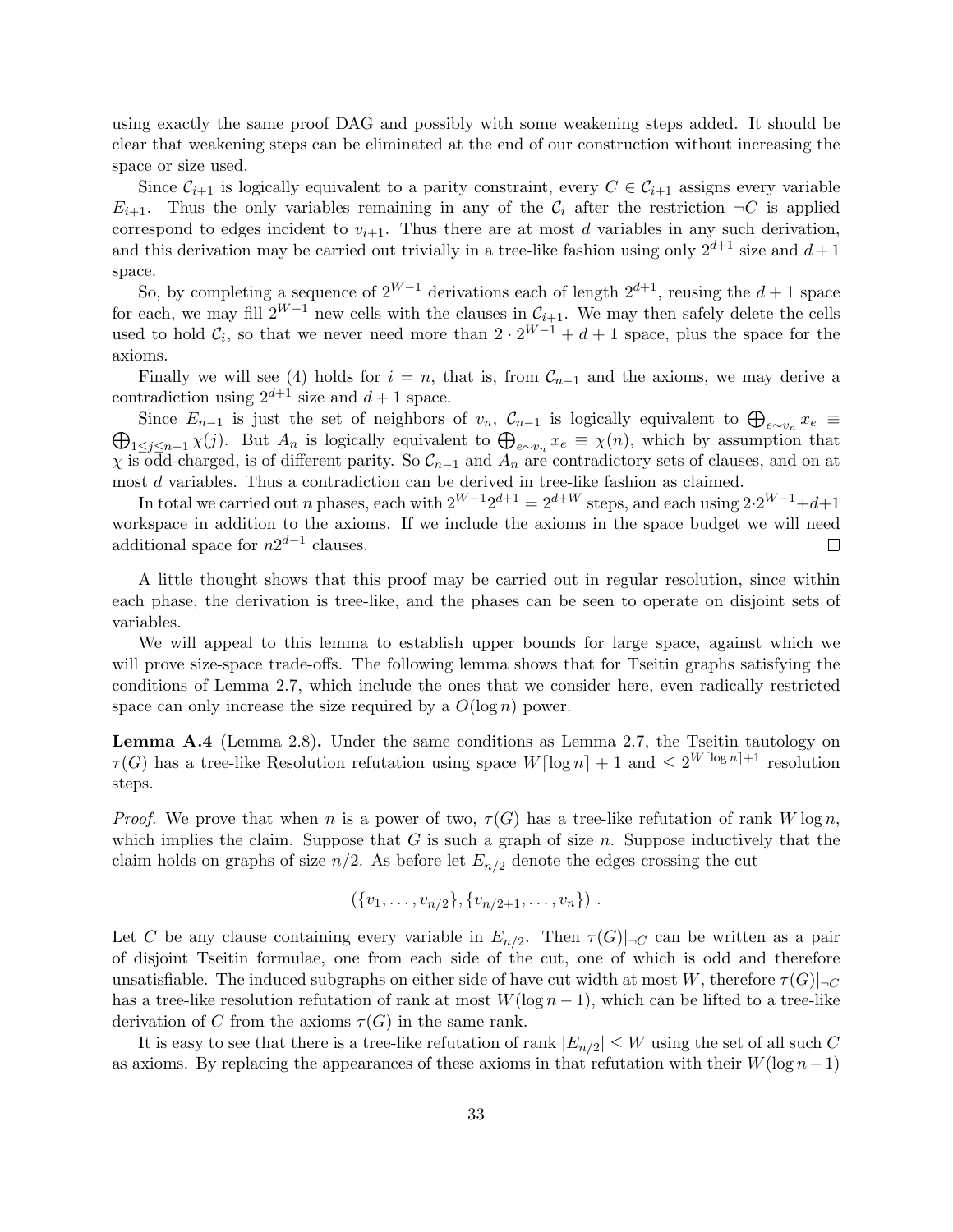rank tree-like refutations from the  $\tau(G)$  axioms, we obtain a W log n rank tree-like refutation of  $\tau(G).$  $\Box$ 

#### Generalizations

These ideas can be generalized to the stronger notion of carving Width, yielding both a high space version and a low space version for any graph. For the high space version, we essentially just restate part of the main result of Aleknovich and Razborov [2]:

**Definition A.5.** A carving of a graph G is a rooted binary tree  $\mathcal{T}$  whose leaves are in bijection with the vertices of G. For t a node of  $\mathcal{T}$ , we let  $v(t)$  denote the vertices corresponding to leaves which are under t, and  $Cut(t)$  denote the edges on the boundary of  $v(t)$ . The size of the largest  $Cut(t)$  is the width of a particular carving, and the *carving width* of a graph G is the width of the narrowest carving of G.

**Observation A.6.** The carving width is always less than the cut width  $-$  given any linear ordering of the vertices yielding cut width  $W$ , we can obtain a carving of width  $W$  by taking a maximally unbalanced binary tree, and assigning vertices to leaves as dictated by the linear ordering. The cuts corresponding to internal nodes then correspond exactly to the cuts occurring in the definition of cut width.

**Corollary A.7.** [2] For every n vertex graph G of carving width  $W$ , the corresponding Tseitin tautology has a regular resolution refutation of size  $poly(n) \cdot 2^{O(W)}$ , and uses comparable space.

Sketch: There is a natural way to convert a carving into a refutation – for each node t, we will have an associated set of clauses on the variables  $Cut(t)$ :

For t a leaf corresponding to vertex v, we will simply take all the axioms associated to vertex v. For t an internal node, we will take the clauses associated to its children  $t_1, t_2$ , which are on variables  $Cut(t_1)$  or  $Cut(t_2)$ , and make all derivations possible which yield clauses on  $Cut(t)$  and only which resolve on variables from  $Cut(t_1) \cup Cut(t_2) \setminus Cut(t)$ .

To analyze this, we observe there are at most  $3^{|Cut(t)|}$  clauses derived for any node, and each one can be derived from clauses at the children by resolving on at most 2W variables, hence in  $2^{2W}$ time. There are only 2n nodes in total since there are n leaves, and so there is  $poly(n) \cdot exp(O(W))$ total work, and at most  $poly(n) \cdot exp(O(W))$  active clauses at any point. We omit the proof that this actually does result in deriving a contradiction at the end – Aleknovich and Razborov refer to (Krajicek 1992, Theorem 4.2.1). It is very straightforward when considering only Tseitin tautologies, since then the clauses associated to t will always correspond to a parity constraint on the variables  $Cut(t)$ , and the derivation of t from  $t_1, t_2$  corresponds to addition of linear equations; Aleknovich and Razborov in fact establish this claim for any tautology.  $\Box$ 

**Lemma A.8.** For every graph  $G$  on  $n$  nodes with carving width  $W$ , the corresponding Tseitin tautology has a tree-like refutation of rank at most  $W \log_{\frac{3}{2}} n$ . In particular, it has a refutation with size  $n^{W \log \frac{3}{2}}$ , using at most  $W \log_{\frac{3}{2}} n + 1$  clause space.

*Proof.* Given an optimal carving T of G, we use the classic  $\frac{1}{3}$ ,  $\frac{2}{3}$  $\frac{2}{3}$  lemma for binary trees to find an edge which represents a balanced cut in  $T$ . Suppose that  $t$  is the lower vertex of this edge. (More explicitly: observe that if we define a function f on nodes of the tree s.t.  $f(t) = |v(t)|$ , then f is a